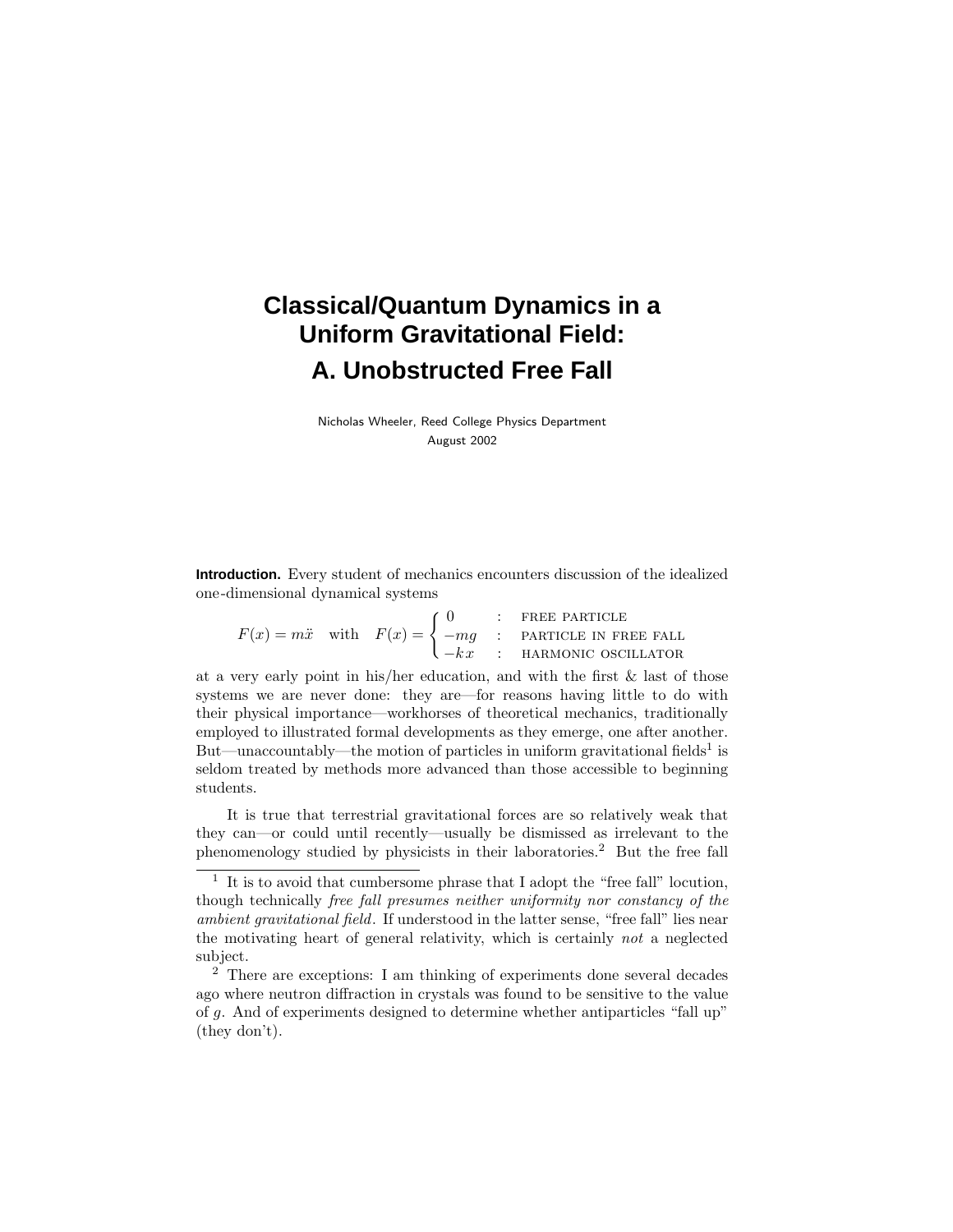problem—especially if construed quantum mechanically, with an eye to the relation between the quantum physics and classical physics—is itself a kind of laboratory, one in which striking clarity can be brought to a remarkable variety of formal issues. It is those points of general principle that interest me, but some of the technical details (especially those that hinge on properties of the Airy function  $Ai(z)$  are so lovely as to comprise their own reward.

I approach the classical theory of free fall with an eye to the formal needs of the quantum theory, and consider the entire discussion to be merely preparatory to the discussions of the classical/quantum dynamics of a bouncing ball and of some related instances of obstructed free fall that will be presented in a series of companion essays.

classical dynamics of free fall

**1. What Galileo & Newton have to say about the problem.** We will work in one dimension and (because I want to hold both *y* and *z* in reserve) consider the Cartesian *x*-axis to run "up." The free fall problem arises from

 $F(x) = m\ddot{x}$ 

when  $F(x)$  is in fact an *x*-independent *constant*, the "weight" of the lofted particle *...* and with that we confront already a conceptual issue, wrapped in an anachronism:

To describe "weight" we might, in general, write

$$
\bm{W}=m_q\bm{g}
$$

where  $m_q$  refers to the *gravitational mass* of the particle, and **g** to the strength of the ambient gravitational field. It becomes therefore possible for Newton (but would have been anachronistic for Galileo) to contemplate equations of motion of the form

$$
m_g\bm{g}=m\ddot{\bm{x}}
$$

But Galileo's Leaning Tower Experiment supplies  $m<sub>g</sub> = m$  (universally). It is on this basis that we drop the *g*:  $m_g g = m\ddot{x}$  becomes  $m g = m\ddot{x}$  becomes  $g = \ddot{x}$ , which in the 1-dimensional case, if  $g$  is a down-directed vector of magnitude  $g$ , becomes

$$
\ddot{x} + g = 0 \tag{1}
$$

We will have quantum mechanical occasion to revisit this topic.

**2. Free fall trajectories in spacetime.** The general solution of (1) can be described

$$
x(t) = a + bt - \frac{1}{2}gt^2
$$
 (2)

where *a* and *b* are arbitrary constants (constants of integration). Standardly we associate *a* and *b* with initial data

$$
a \equiv x(0) \equiv x_0 \quad : \quad b \equiv \dot{x}(0) \equiv v_0
$$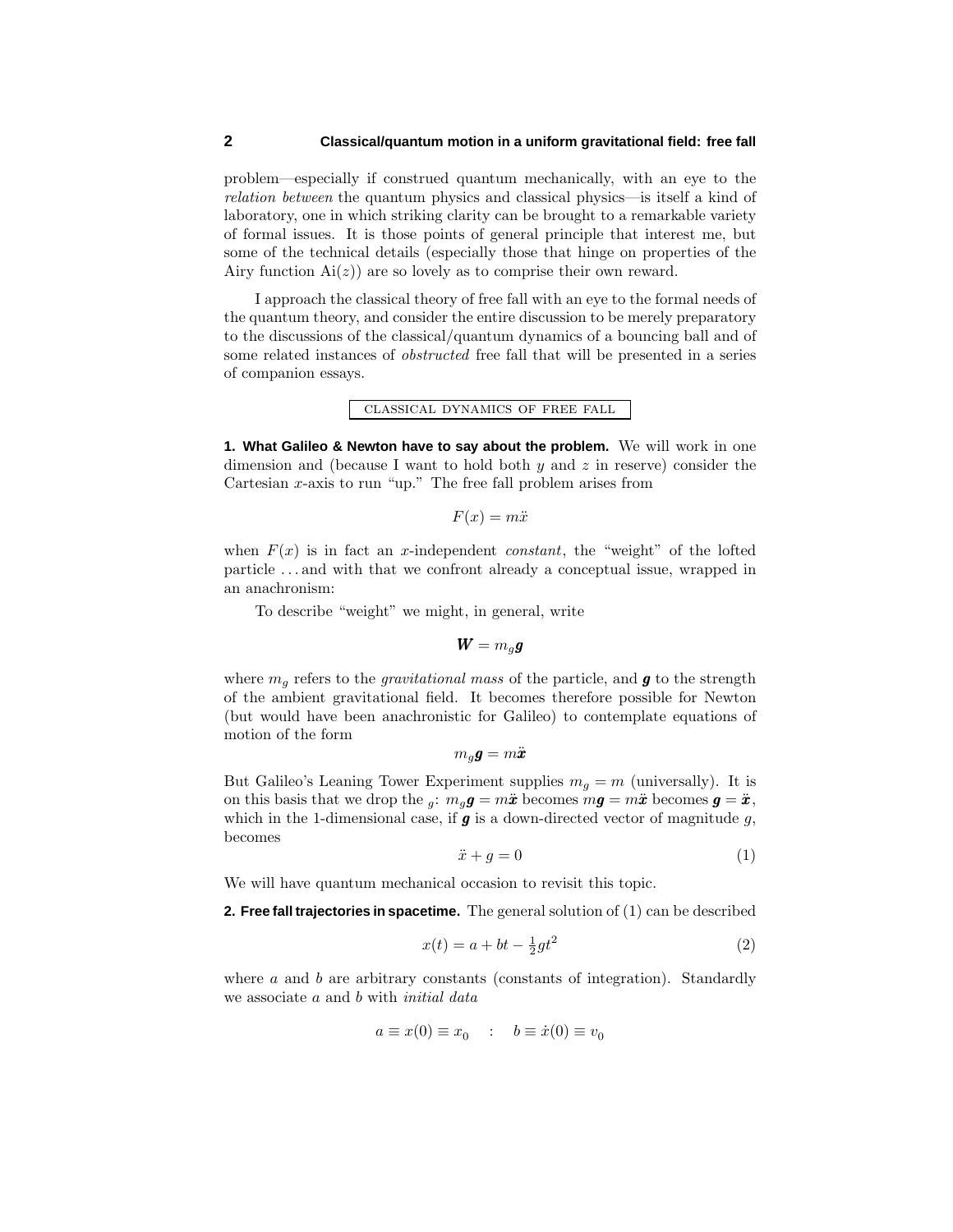## **Classical theory 3**

but other interpretations are sometimes more useful: from stipulated endpoint conditions

$$
x_0 = a + bt_0 - \frac{1}{2}gt_0^2
$$
  

$$
x_1 = a + bt_1 - \frac{1}{2}gt_1^2
$$

we compute (it's easy by hand if we compute *b* first, but ask *Mathematica*)

$$
a = \frac{x_0 t_1 - x_1 t_0}{t_1 - t_0} - \frac{1}{2}gt_0 t_1
$$
  
\n
$$
b = \frac{x_1 - x_0}{t_1 - t_0} + \frac{1}{2}g(t_0 + t_1)
$$
\n(3)

giving

$$
x(t; x_1, t_1; x_0, t_0) = \left\{ \frac{x_0 t_1 - x_1 t_0}{t_1 - t_0} - \frac{1}{2} g t_0 t_1 \right\} + \left\{ \frac{x_1 - x_0}{t_1 - t_0} + \frac{1}{2} g (t_0 + t_1) \right\} t - \frac{1}{2} g t^2 \tag{4}
$$

which checks out:  $x(t_0; x_1, t_1; x_0, t_0) = x_0, x(t_1; x_1, t_1; x_0, t_0) = x_1.$ 

**3. Translational equivalence in spacetime.** Spacetime translation of what we will agree to call the "primitive solution"

$$
x = -\frac{1}{2}gt^2\tag{5.1}
$$

gives

$$
(x - x_0) = -\frac{1}{2}g(t - t_0)^2
$$
\n(5.2)

or

$$
x = (x_0 - \frac{1}{2}gt_0^2) + (gt_0)t - \frac{1}{2}gt^2
$$

To say the same thing another way: if into (2) we introduce the notation

$$
\left.\begin{array}{c}\nb = gt_0 \\
a = x_0 - \frac{1}{2g}b^2 = x_0 - \frac{1}{2}gt_0^2\n\end{array}\right\}\n\tag{6}
$$

then we achieve (5.2). In short: every solution is translationally equivalent to the primitive solution. In this regard the free fall problem is distinguished from both the free particle problem

General solution of  $\ddot{x} = 0$  reads  $x(t) = a + bt$ . Take  $x(t) = Bt$  to be the primitive solution  $(B \text{ a prescribed constant "velocity").}$  To bring  $a + bt$  to the form  $Bt$  one must

- translate in space and
- rescale the time coordinate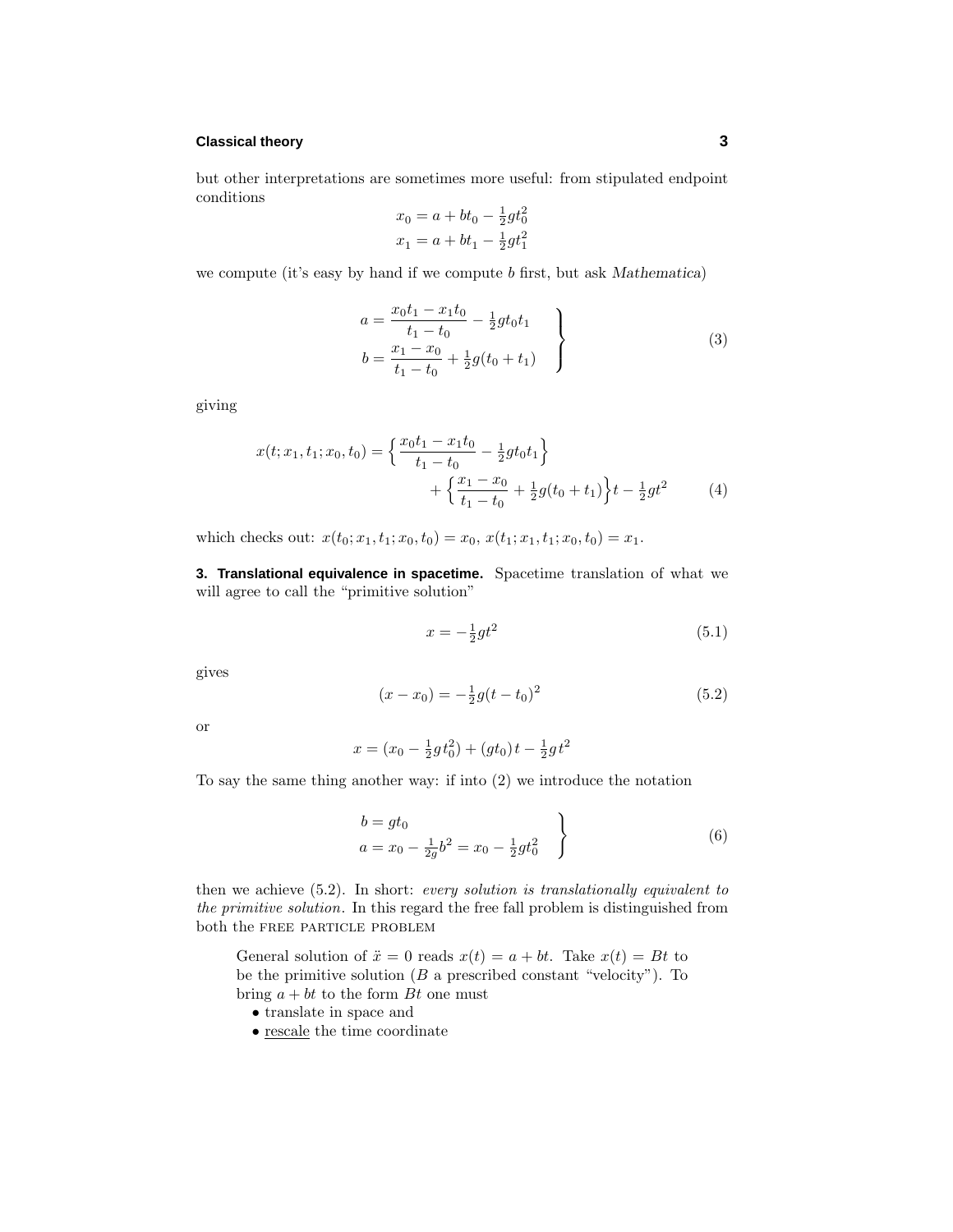and the HARMONIC OSCILLATOR

General solution of  $\ddot{x} = -\omega^2 x$  reads  $x(t) = a \cos \omega t + (b/\omega) \sin \omega t$ . Take  $x(t) = (B/\omega) \sin \omega t$  to be the primitive solution (here *B* is again a prescribed constant "velocity": we have arranged to recover our free particle conventions in the limit  $\omega \downarrow 0$ ). To bring the general solution to primitive form one must

- translate in time and
- rescale the space coordinate

remark: Some figures here would make everything clear. Figure 1 captures the situation as it relates specifically to the free fall problem.

The preceding observations motivate the following

conjecture: If  $x(t) = x_0 + f(t - t_0)$  describes the general solution of a differential equation of the form  $\ddot{x} = F(x)$  then necessarily  $F(x) = constant$ .

—the proof of which is, in fact, easy. The conjecture identifies a seldomremarked **uniqueness property of the free fall problem**, the effects of which will haunt this work.



FIGURE 1: Shown in red is a graph of the "primitive" free fall solution (5.1). Other solutions of  $\ddot{x} + g = 0$  are seen to have the same shape; i.e., to be translationally equivalent.

**4. Lagrangian, Hamiltonian and 2-point action.** If, as is most natural, we take the free fall Lagrangian to be given by

$$
L(\dot{x}, x) \equiv \frac{1}{2}m\dot{x}^2 - U(x) \tag{7.1}
$$

$$
U(x) = mgx \tag{7.2}
$$

then

$$
p\equiv\partial L/\partial\dot{x}=m\dot{x}
$$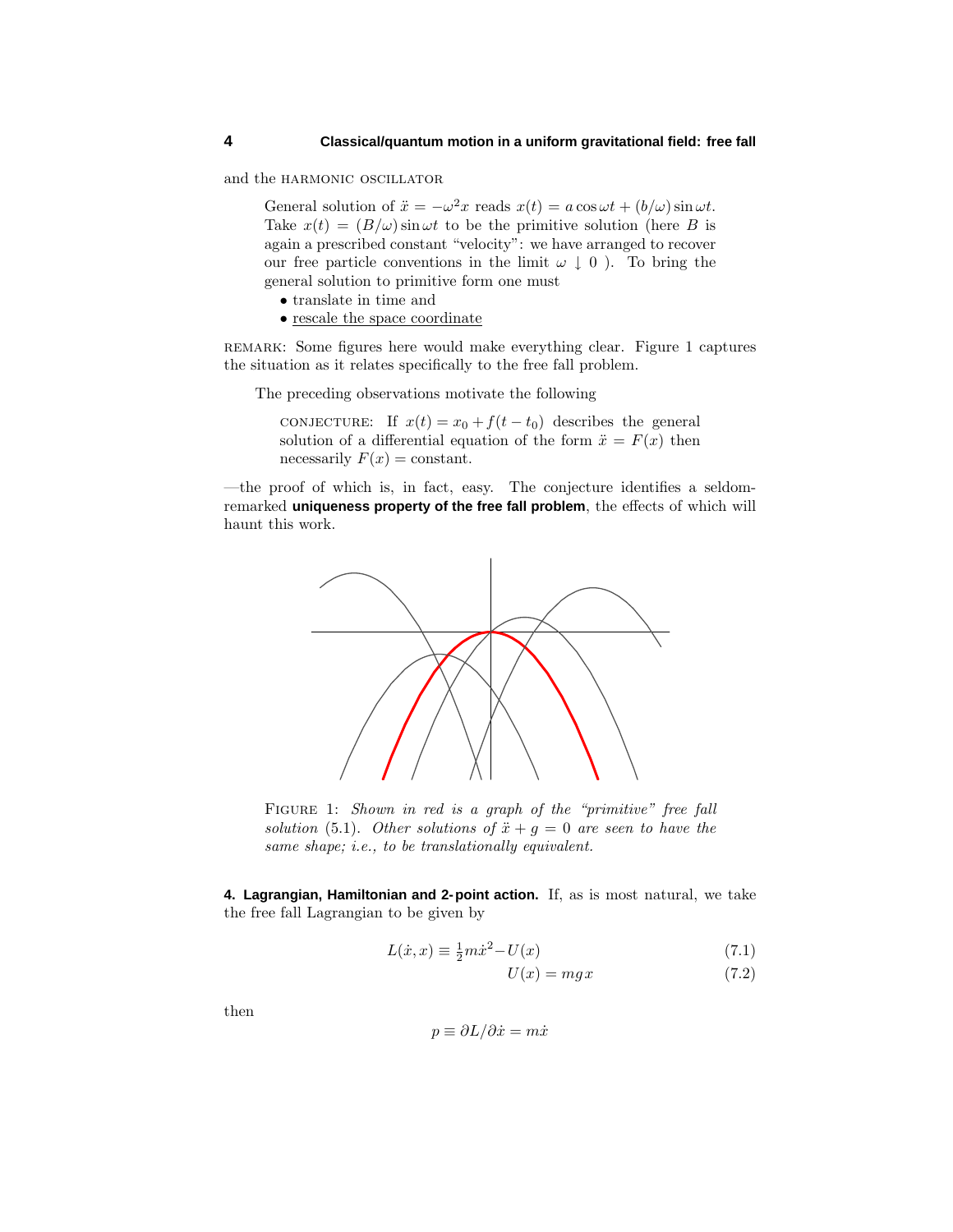## **Classical theory 5**

and the Hamiltonian becomes

$$
H(p,x) = p\dot{x} - L(\dot{x},x) = \frac{1}{2m}p^2 + mgx
$$
\n(8)

The *action* associated with any test path  $x(t)$  is given by

$$
S[x(t)] \equiv \int_{t_0}^{t_1} L(\dot{x}(t), x(t)) dt
$$

Take  $x(t)$  to be in fact a *solution* of the equation of motion. Take it, more particularly, to be the solution described at (2). Then

$$
S[a + bt - \frac{1}{2}gt^2] = \int_{t_0}^{t_1} L(b - gt, a + bt - \frac{1}{2}gt^2) dt
$$
  
=  $m \left\{ (\frac{1}{2}b^2 - ag)(t_1 - t_0) - bg(t_1^2 - t_0^2) + \frac{1}{3}g^2(t_1^3 - t_0^3) \right\}$ 

Take *a* and *b* to be given by (3). Then *Mathematica* supplies<sup>3</sup>

$$
S(x_1, t_1; x_0, t_0) = \frac{1}{2}m \left\{ \frac{(x_1 - x_0)^2}{t_1 - t_0} - g(x_0 + x_1)(t_1 - t_0) - \frac{1}{12}g^2(t_1 - t_0)^3 \right\}
$$
(9)

This is the action functional associated with (not must some arbitrary "test path" linking  $(x_0, t_0) \longrightarrow (x_1, t_1)$  but with) the *dynamical path* linking those spacetime points: it is not a functional but a function of the parameters  $(x_1, t_1; x_0, t_0)$  that serve by (4) to define the path, and is, for reasons now obvious, called the "2-point action function."

It becomes notationally sometimes convenient to drop the  $_1$ 's from  $x_1$  and  $t_1$ , and to write  $S(x, t; x_0, t_0)$ . We observe that the free fall action function (9) gives back the more frequently encountered free particle action

$$
\frac{1}{2}m\frac{(x_1 - x_0)^2}{t_1 - t_0}
$$
 when the gravitational field is turned off:  $g \downarrow 0$ 

**5. Energy & momentum.** The total energy of our freely falling particle is given by

$$
E(t) = \frac{1}{2}m\dot{x}^{2}(t) + mgx(t)
$$
  
=  $\frac{1}{2m}p^{2}(t) + mgx(t)$  (10)

= instantaneous numerical value of the Hamiltonian

Taking  $x(t)$  to be given by (2) we compute

$$
E(t) = \frac{1}{2}m(b^2 + 2ga) = \text{constant} \tag{11}
$$

<sup>&</sup>lt;sup>3</sup> For the first occurance of this result in my own writing, see QUANTUM MECHANICS  $(1967)$ , Chapter 1, page 21. But beware: one must reverse the sign of *g* to achieve agreement with results quoted there.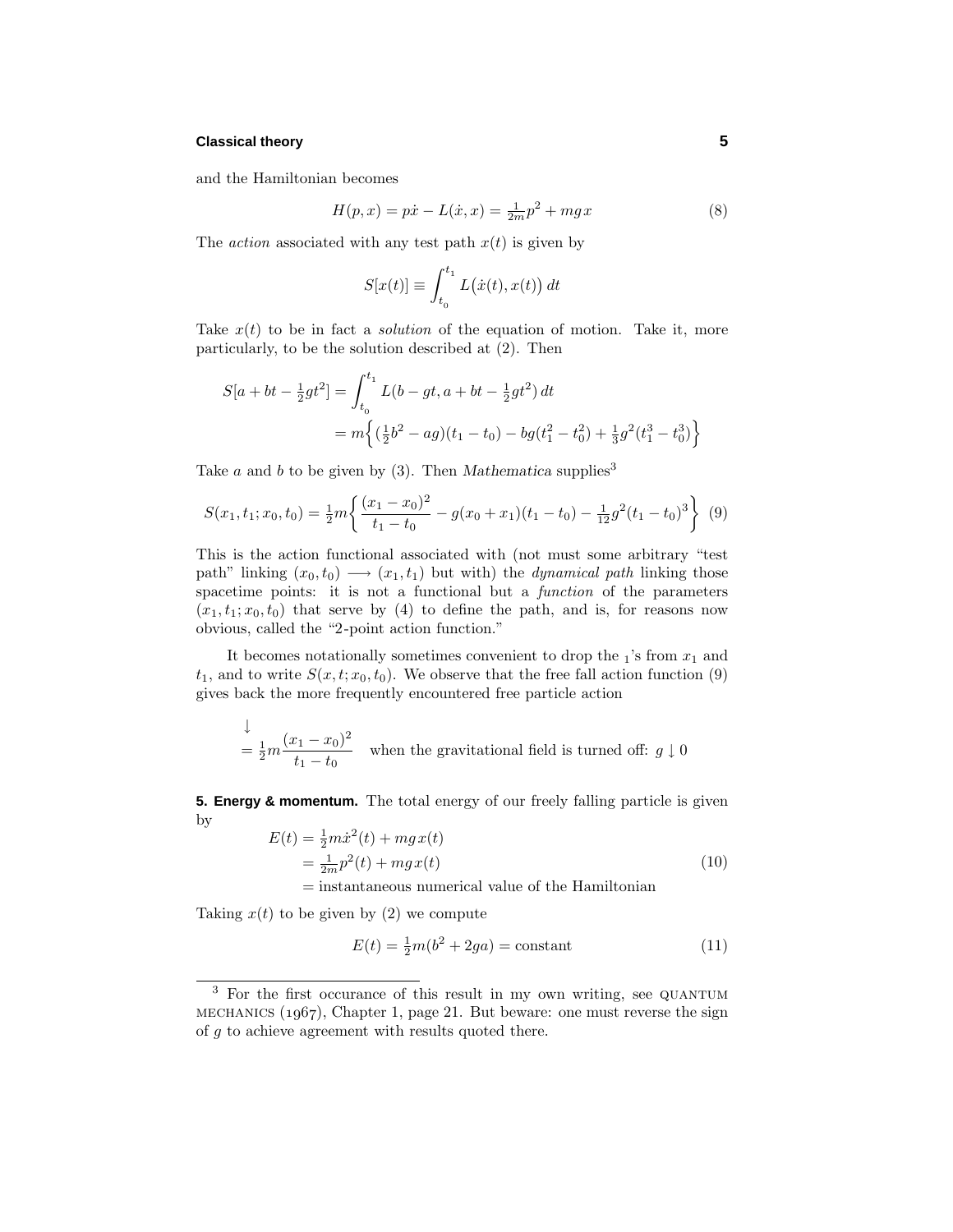Energy conservation is no surprise: it follows directly from the *t*-independence of the Hamiltonian (which is to say: from the *t*-independence of the potential).

Working from (2) we find that the momentum

$$
p(t) = m(b - gt) \tag{12}
$$

which follows also from

$$
p(t) = \sqrt{2m[E - mgx(t)]}
$$
  
=  $\sqrt{m^2(b^2 + 2ga) - 2m^2g(a + bt - \frac{1}{2}gt^2)}$   
=  $\sqrt{m^2(b^2 - 2gbt + g^2t^2)}$   
=  $\sqrt{m^2(b - gt)^2}$ 

Working from (4)—or (more simply) by drawing upon (3)—we obtain

$$
p(t) = m\left\{\frac{x_1 - x_0}{t_1 - t_0} + \frac{1}{2}g(t_0 - 2t + t_1)\right\}
$$
\n(13)

which means that a particle that moves along the trajectory  $(x_0, t_0) \longrightarrow (x_1, t_1)$ must be launched with momentum

$$
p(t_0) = m \left\{ \frac{x_1 - x_0}{t_1 - t_0} + \frac{1}{2} g(t_1 - t_0) \right\}
$$

and arrives with momentum

$$
p(t_1) = m \left\{ \frac{x_1 - x_0}{t_1 - t_0} - \frac{1}{2} g(t_1 - t_0) \right\}
$$

General theory asserts, and computation confirms, that these equations could also have been obtained from

$$
p(t_1) = +\frac{\partial S(x_1, t_1; x_0, t_0)}{\partial x_1} p(t_0) = -\frac{\partial S(x_1, t_1; x_0, t_0)}{\partial x_0} \qquad (14)
$$

Notice that

$$
\Delta p \equiv p(t_1) - p(t_0) = -mg(t_1 - t_0) = \int_{t_0}^{t_1} (-mg) dt = \text{impulse}
$$

and that, according to  $(13)$ ,  $p(t)$  interpolates *linearly* between its initial and final values.

**6. Noether's theorem.** It is to a mathematician (Emmy Noether, 1918) that physicists owe recognition of an illuminating connection between

- an important class of conservation laws and
- certain invariance properties ("symmetries") of the dynamical action.

We look here only to some particular instances of that connection, as they relate specifically to the free fall problem.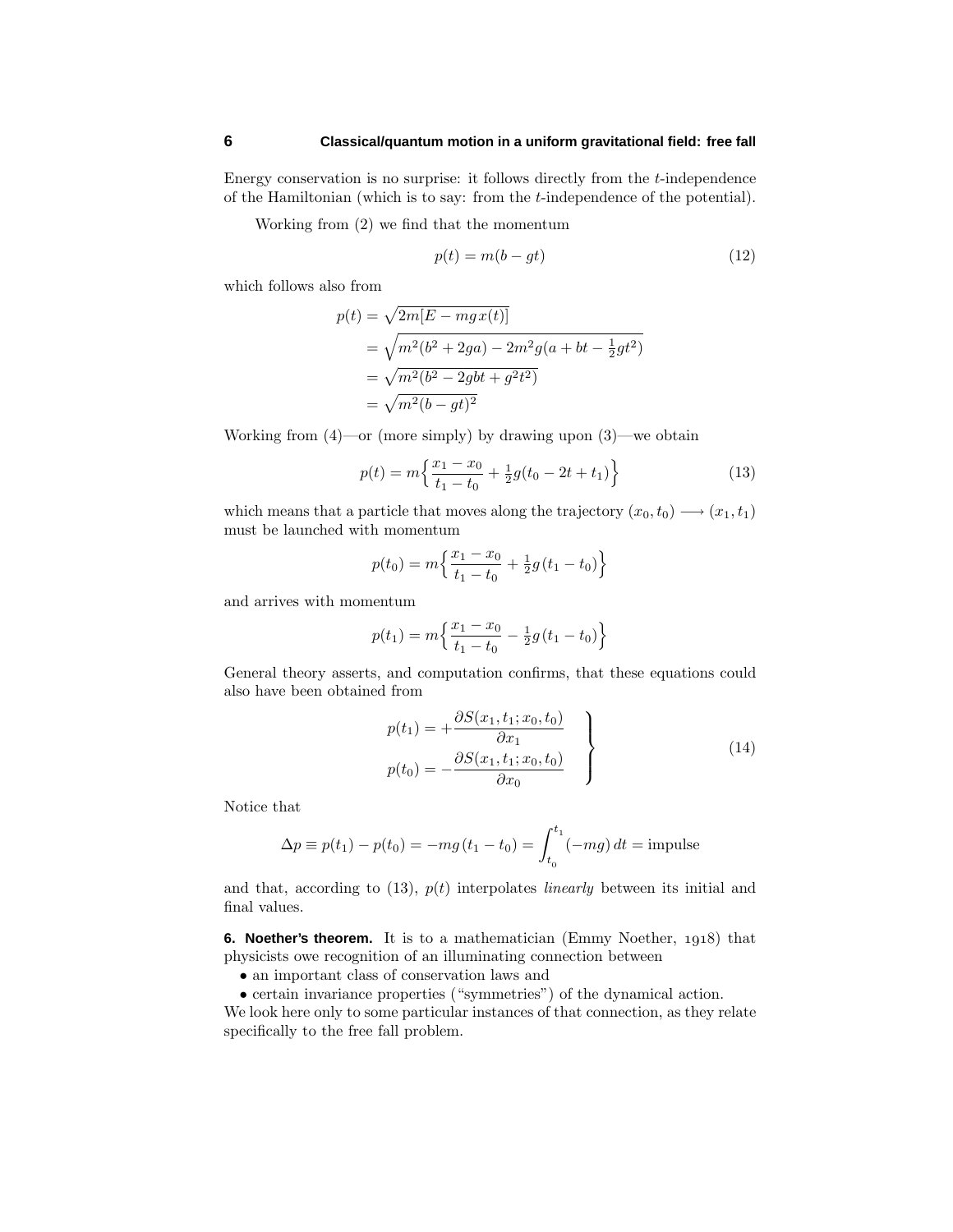## **Classical theory 7**

We saw in §3 that **time translation** generally, and infinitesimal time translation  $(x, t) \mapsto (x, t + \delta t)$  more particularly,<sup>4</sup> maps solutions to other solutions of the free fall equations:



FIGURE 2: Graphs of a free fall and of its temporal translate. If the initial motion is identified by specification of its endpoints then to identify its translate one must modify both endpoints:

$$
(x_1, t_1; x_0, t_0) \longmapsto (x_1, t_1 + \delta t; x_0, t_0 + \delta t)
$$

Noether  $\arg$ ues<sup>5</sup> that

$$
\delta S = S(x_1, t_1 + \delta t; x_0, t_0 + \delta t) - S(x_1, t_1; x_0, t_0)
$$
  
=  $J(\dot{x}, x)\Big|_{t_0}^{t_1} \cdot \delta t$  with  $J(\dot{x}, x) \equiv -[p(\dot{x}, x)\dot{x} - L(\dot{x}, x)]$ 

But it is a manifest implication of (9) that

 $\delta S = 0$  : the dynamnical action is *t*-translation *invariant* 

and from this it follows that

$$
\Big[p(\dot{x},x)\dot{x}-L(\dot{x},x)\Big]_{t_1}=\Big[p(\dot{x},x)\dot{x}-L(\dot{x},x)\Big]_{t_0}
$$

which asserts simply that energy is conserved.

<sup>4</sup> Noether worked within the framework provided by the calculus of variations, so found it natural to assign special importance to infinitesimal transformations.

 $5$  See CLASSICAL MECHANICS  $(1983)$ , page 163.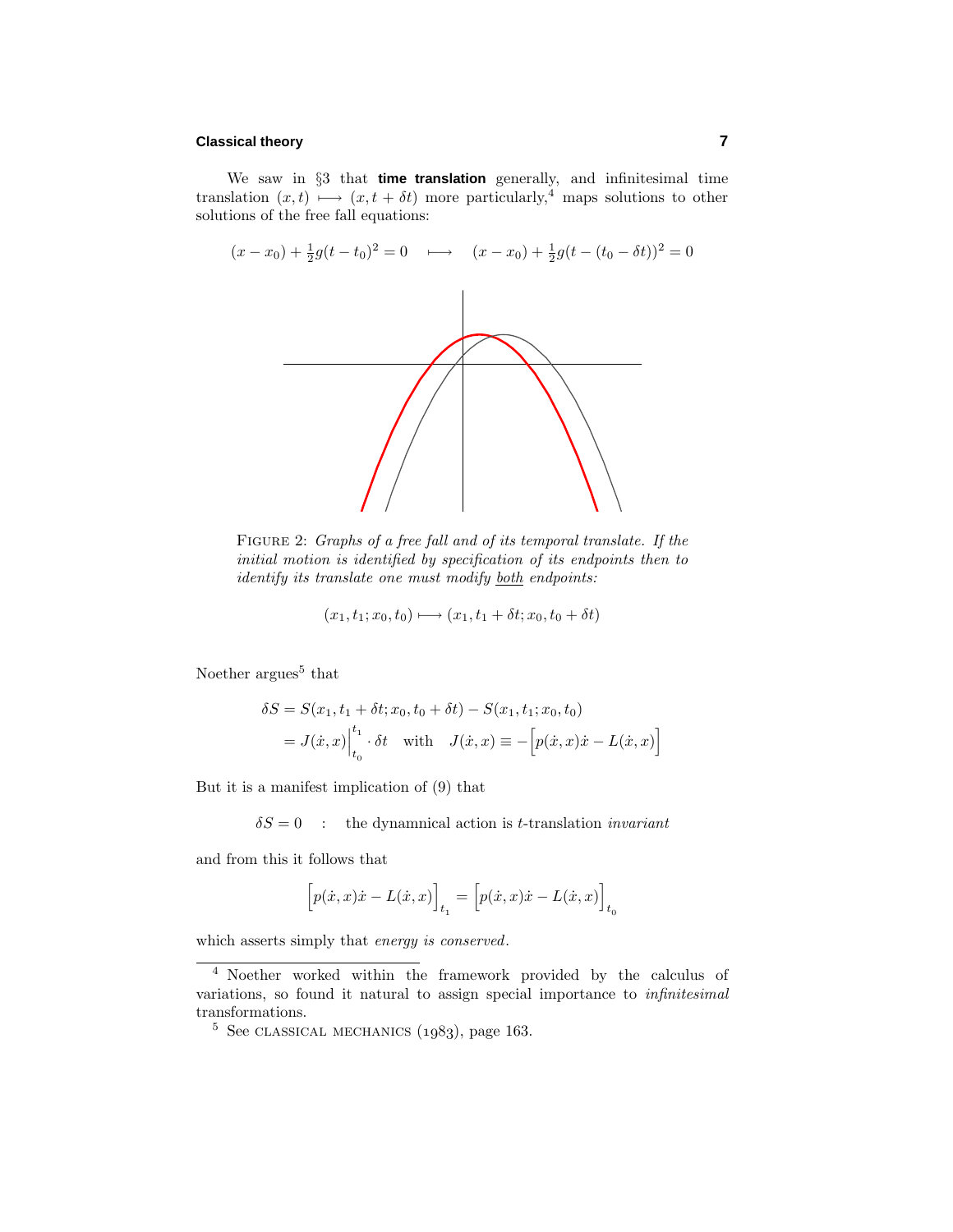Similarly *...* we saw in §3 that **space translation** generally, and infinitesimal space translation  $(x, t) \mapsto (x + \delta x, t)$  more particularly, maps solutions to other solutions of the free fall equations:



FIGURE 3: Graphs of a free fall and of its spatial translate. Again, if we adopt endpoint specification then we must write

$$
(x_1, t_1; x_0, t_0) \longmapsto (x_1 + \delta x, t_1; x_0 + \delta x, t_0)
$$

Noether's argument in this instance supplies

$$
\delta S = S(x_1, t_1 + \delta t; x_0, t_0 + \delta t) - S(x_1, t_1; x_0, t_0)
$$
  
=  $J(\dot{x}, x)\Big|_{t_0}^{t_1} \cdot \delta t$  where now  $J(\dot{x}, x) \equiv p(\dot{x}, x)$ 

But it is a manifest implication of (9) that—owing to the presence of the  $(x_0 + x_1)$ -term (which vanishes in the free particle limit  $g \downarrow 0$ )—

 $\delta S \neq 0$  : the dynamnical action is <u>not *x*-translation invariant</u>

and from this it follows that

$$
\Big[p(\dot{x},x)\Big]_{t_1} \neq \Big[p(\dot{x},x)\Big]_{t_0} \quad : \quad \text{momentum is \ not \ conserved}
$$

Evidently it is not the "symmetry of the space of motions" that matters: it is symmetry of the dynamical <u>action</u> that gives rise to conservation laws.

**7. 2-point Hamilton-Jacobi equations.** Classical mechanics, pursued to its depths, supplies the information that the dynamical action function satisfies a pair of (generally non-linear) partial differential equations—namely, the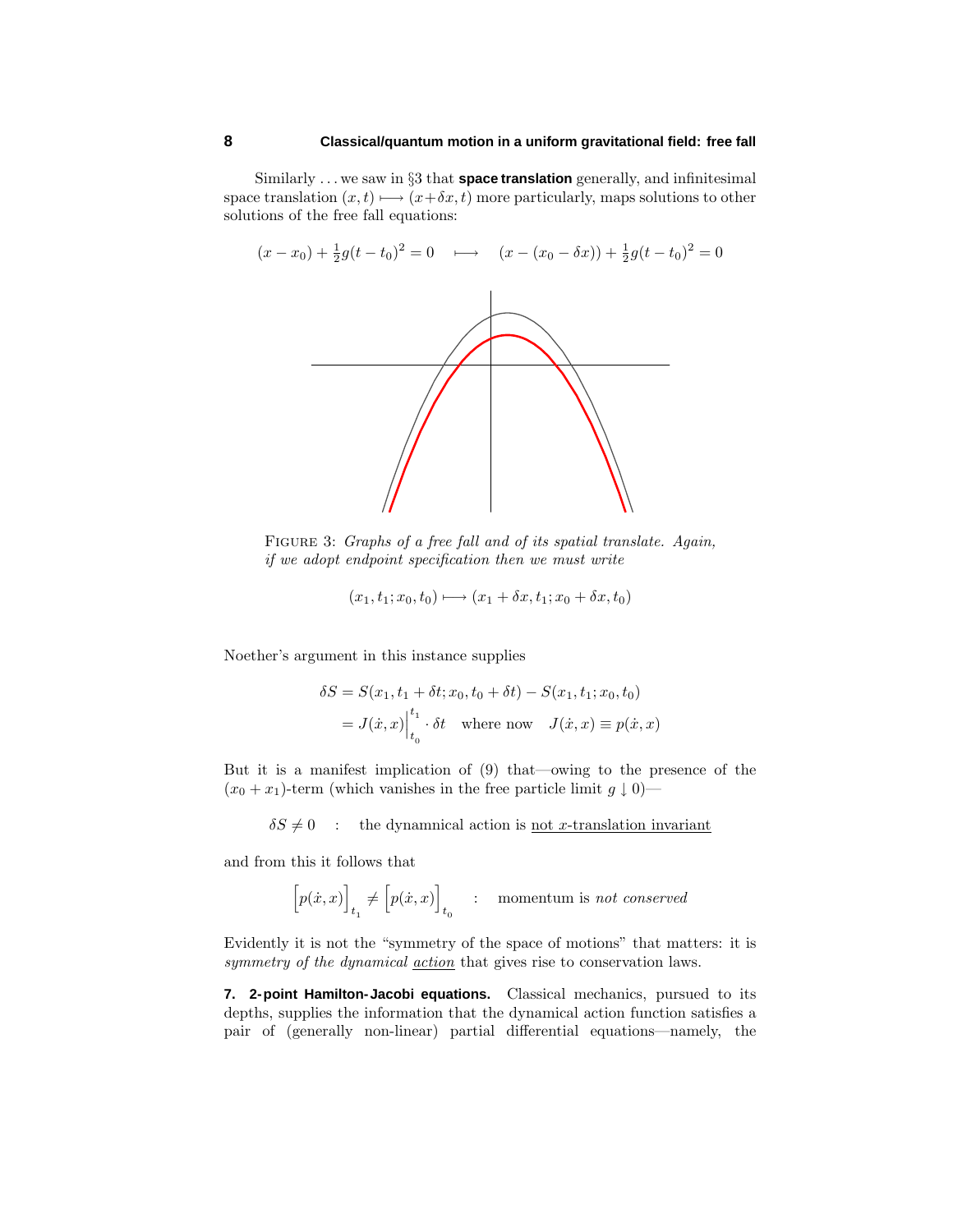## **Classical theory 9**

Hamilton-Jacobi equation

$$
H\left(\frac{\partial S(x_1,t_1;\bullet,\bullet)}{\partial x_1},x_1\right) + \frac{\partial S(x_1,t_1;\bullet,\bullet)}{\partial t_1} = 0
$$

and its time-reversed companion

$$
H\left(\frac{\partial S(\bullet,\bullet;x_0,t_0)}{\partial x_0},x_0\right) - \frac{\partial S(\bullet,\bullet;x_0,t_0)}{\partial t_0} = 0
$$

In the present context those equations read

$$
\frac{1}{2m} \left( \frac{\partial S(x_1, t_1; \bullet, \bullet)}{\partial x_1} \right)^2 + mgx_1 + \frac{\partial S(x_1, t_1; \bullet, \bullet)}{\partial t_1} = 0 \tag{15.1}
$$

$$
\frac{1}{2m} \left( \frac{\partial S(\bullet, \bullet; x_0, t_0)}{\partial x_0} \right)^2 + mgx_0 - \frac{\partial S(\bullet, \bullet; x_0, t_0)}{\partial t_0} = 0 \tag{15.2}
$$

and *Mathematica* confirms that the  $S(x_1, t_1; x_0, t_0)$  of (9) does in fact satisfy those equations.

There are, of course, infinitely many *other* bi-functions  $F(x_1, t_1; x_0, t_0)$ that satisfy the H-J system (15). We have yet to describe the sense in which *S* occupies a distinguished place within that population.

**8. Separated solutions of the 1-point Hamilton-Jacobi equation.** In some respects deeper, and in all respects simpler and more transparent *...*than the theory of 2-point H-J functions is the theory of 1-point H-J functions, central to which is the (solitary) Hamilton-Jacobi equation

$$
H\left(\frac{\partial S(x,t)}{\partial x},x\right) + \frac{\partial S(x,t)}{\partial x} = 0\tag{16}
$$

As—briefly—to the meaning of that equation: given a function  $S(x) \equiv S(x, 0)$ the fundamental relation

$$
p(x) = \frac{\partial S(x,0)}{\partial x} \tag{17}
$$

serves to describe a *curve*  $\mathcal{C}_0$  on phase space (*i.e.*, on  $(x, p)$ -space). The H-J equation (16) describes the dynamical motion of that curve:

$$
\mathcal{C}_0 \longrightarrow \mathcal{C}_t \longrightarrow \mathcal{C}_t \tag{18}
$$
 Hamiltonian-induced phase flow

We will have occasion later to describe concrete instances of (18).

In the case of interest (16) reads

$$
\frac{1}{2m} \left(\frac{\partial S(x,t)}{\partial x}\right)^2 + mgx + \frac{\partial S(x,t)}{\partial t} = 0
$$
\n(19)

What happens if we attempt to solve that non-linear partial differential equation by separation of variables? Write

$$
S(x,t) = W(x) + F(t)
$$

and obtain

$$
\frac{1}{2m} \left(\frac{\partial W(x)}{\partial x}\right)^2 + mgx = -\frac{\partial F(t)}{\partial t}
$$

whence

$$
\frac{1}{2m} \left( \frac{dW(x)}{dx} \right)^2 + mgx = +E
$$
\n
$$
\frac{dF(t)}{dt} = -E
$$
\n
$$
\begin{cases}\nE \text{ is a separation constant} \\
\frac{dF(t)}{dt} = -E\n\end{cases}
$$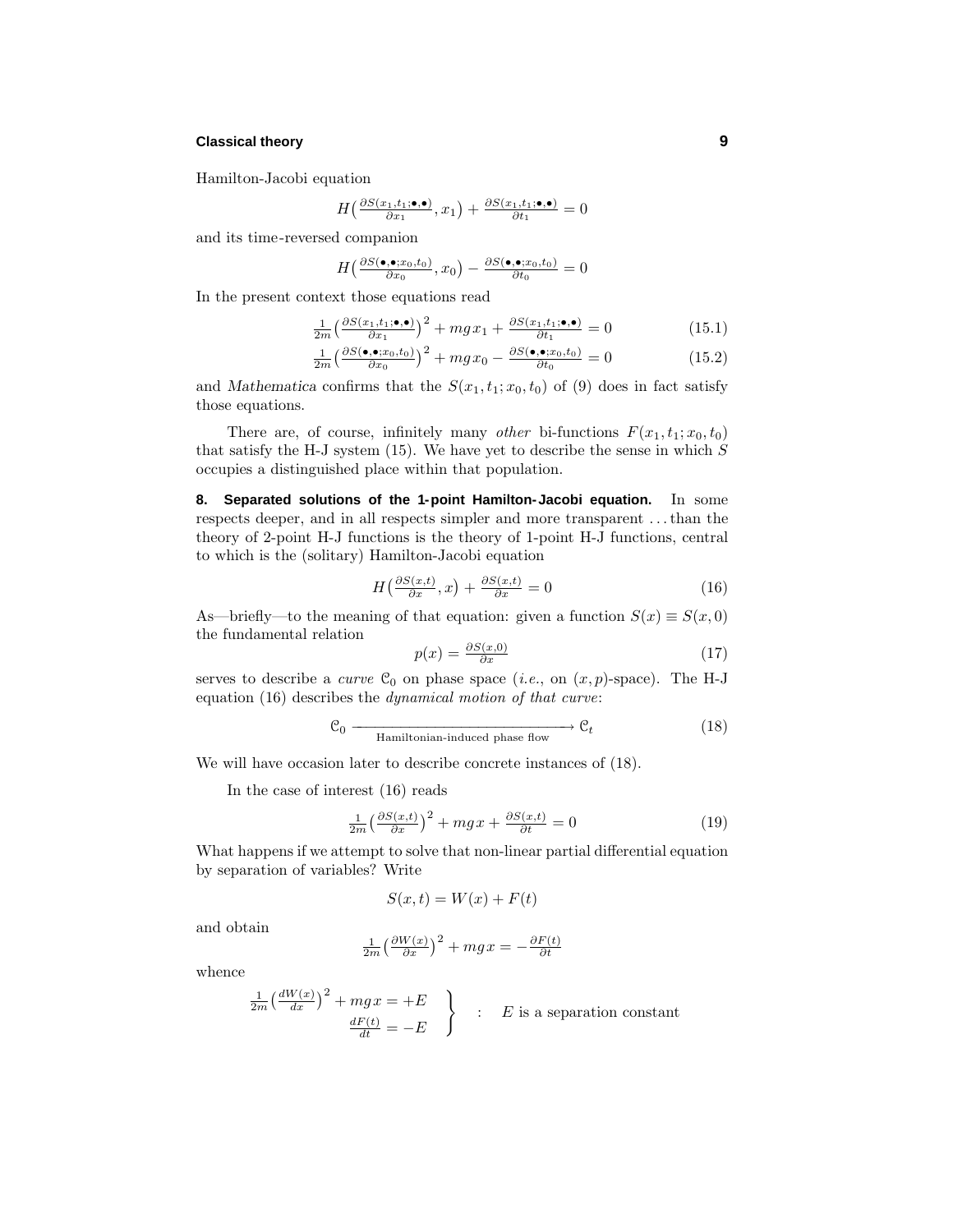Immediately

$$
F(t) = F_0 - Et
$$
  

$$
W(x) = \int^x \sqrt{2m[E - mg\xi]} d\xi
$$
  

$$
= \frac{2}{3mg}\sqrt{2m[E - mgx]^3} + W_0
$$

which supply this *E*-parameterized family of particular H-J functions

$$
S(x, t; E) = \frac{2}{3mg} \sqrt{2m[E - mgx]^3} - Et + S_0
$$
 (20)

Here we have lumped the additive constants:  $S_0 \equiv W_0 + F_0$ .<sup>6</sup>

We will revisit this topic after we have acquired quantum mechanical reason to do so: for the moment I must be content mere to set the stage. We are in the habit of thinking that solutions obtained by separation can be combined to produce the general solution of a partial differential equation. How is that to be accomplished in the present instance? Quantum theory will motivate us to ask this sharper question: How can the H-J functions  $S(x, t; E)$  be combined to produce the  $S(x_1, t_1; x_0, t_0)$  of  $(9)$ ?

**9. Hamiltonian methods.** The free fall Hamiltonian

$$
H(p,x) = \frac{1}{2m}p^2 + mgx
$$

supplies canonical equations

$$
\begin{aligned}\n\dot{x} &= \pm \partial H / \partial p = \frac{1}{m} p \\
\dot{p} &= -\partial H / \partial x = -mg\n\end{aligned}
$$
\n(21)

which are transparently equivalent to (1). The motion of an arbitrary observable  $A(p, x, t)$  is therefore given by

$$
\dot{A} = \frac{\partial A}{\partial x} \frac{\partial H}{\partial p} - \frac{\partial A}{\partial p} \frac{\partial H}{\partial x} + \frac{\partial A}{\partial t} \equiv [A, H] + \frac{\partial A}{\partial t}
$$
  
=  $\frac{1}{m} p A_x - mg A_p + A_t$  (22)

Energy conservation is, from this point of view, immediate

$$
\dot{H} = [H, H] = 0
$$

and so is momentum non-conservation:

$$
\dot{p} = [p, H] = [p, mgx] = -mg \neq 0
$$

$$
S = \left\{ S_0 - \frac{4}{3} \frac{E^2}{P} g^{-1} \right\} + \left\{ Px - Et \right\} - \frac{1}{2} \frac{m^2 x^2}{P} g + \cdots
$$

where  $P \equiv \sqrt{2mE}$ .

<sup>6</sup> Because it is always useful to inquire "What happens in the free particle limit to the gravitational result in hand?" we expand in powers of *g* and obtain the curious result

<sup>7</sup> General theory relating to those questions is developed in Appendix B: "Legendre transformation to/from the 'energy representation' and its Fourieranalytic quantum analog" to the class notes cited in footnote 5.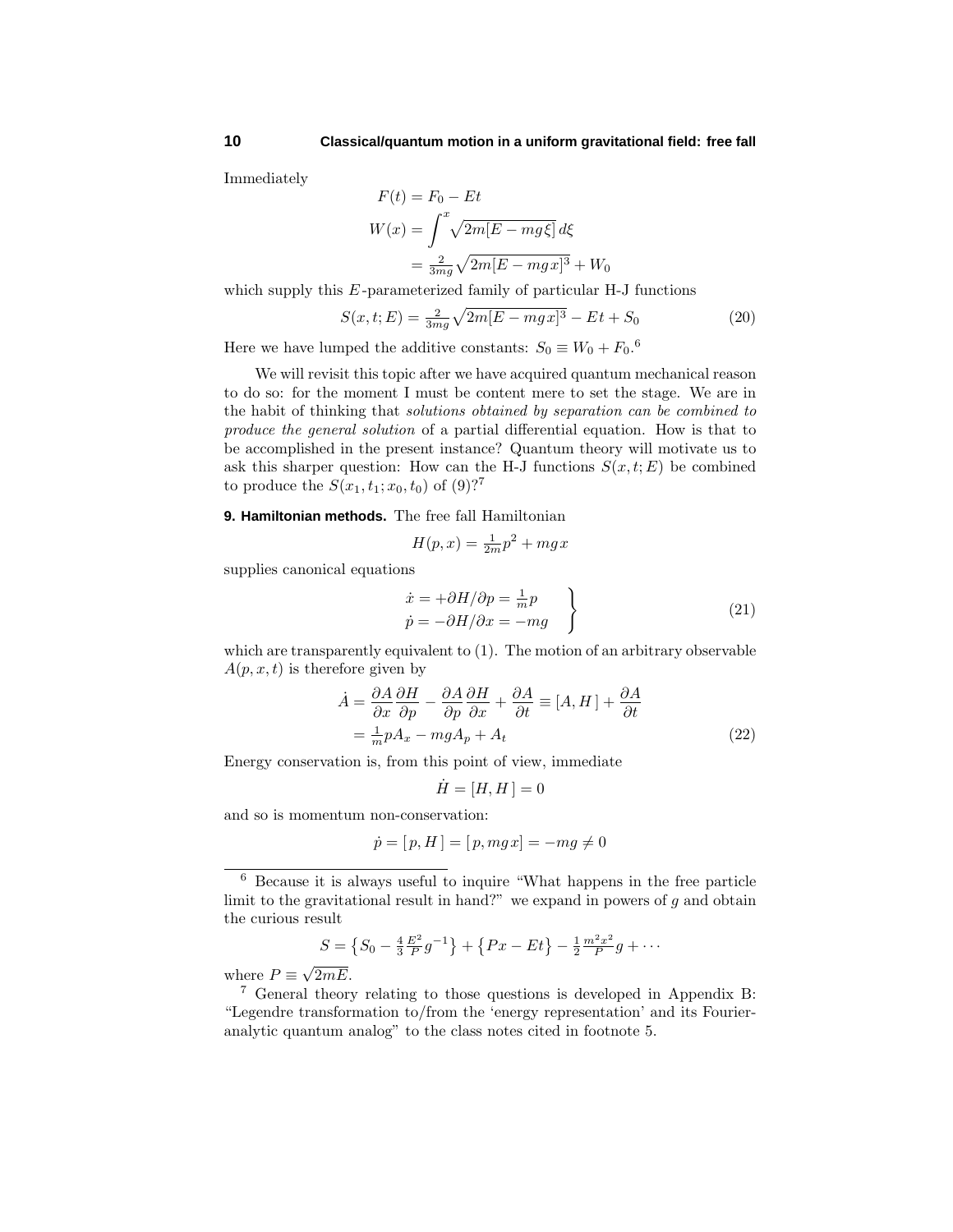## **Classical theory 11**

Phase flow carries

$$
(x, p)_0 \xrightarrow{\text{phase flow}} (x, p)_t = (x_0 + \frac{1}{m}p_0t - \frac{1}{2}gt^2, p_0 - mgt) \tag{23}
$$

Necessarily  $(x, p)$ <sup>0</sup> and  $(x, p)$ <sup>t</sup> lie on the same isoenergetic curve, and those *E* -parameterized curves

$$
\frac{1}{2m}p^2 + mgx = E
$$

are parabolic, oriented as shown in the following figure:



FIGURE 4: Effect of phase flow on a representative population of phase points, computed on the basis of (23). The *x*-axis runs  $\rightarrow$ , the *p*-axis runs  $\uparrow$ . I have set  $m = g = 1$  and assigned to the phase points the initial coordinates (0*,* 0*.*4), (0*,* 0*.*6), (0*,* 0*.*8), (0*,* 1*.*0),  $(0, 1.2)$  and  $(0, 1.4)$ . The coaxial parabolas all have the same shape, and are conveniently distinguished/identified by their *x*-intercepts:  $x_E = E/mg$ .

We now adjust our viewpoint, agreeing to look upon *...*

**10. Gravitation as an artifact of non-inertiality.** The root idea is that when we encounter an equation of motion of the form

$$
\boldsymbol{F} + m \boldsymbol{G} = m \ddot{\boldsymbol{x}}
$$

we should think of the  $m\mathbf{G}$ -term not as a "force that happens to adjust its strength in proportion to the mass of the particle upon which it acts" (shades of Galileo!)—indeed, not as a "force" at all—but as an "acceleration term" that has slipped to the wrong side of the equality: that we should instead write

$$
\boldsymbol{F} = m(\ddot{\boldsymbol{x}} - \boldsymbol{G})
$$

and interpret the non-Newtonian structure of the expression on the right to signal that *x* must refer to a non-inertial coordinate system. To adopt such a view<sup>8</sup> is to dismiss gravitation as a "fictitious force," akin to the centrifugal

<sup>8</sup> Hard to do if, as I have, you've every been hospitalized by a fall, though we speak here of nothing less than Einstein's lofty Equivalence Principle.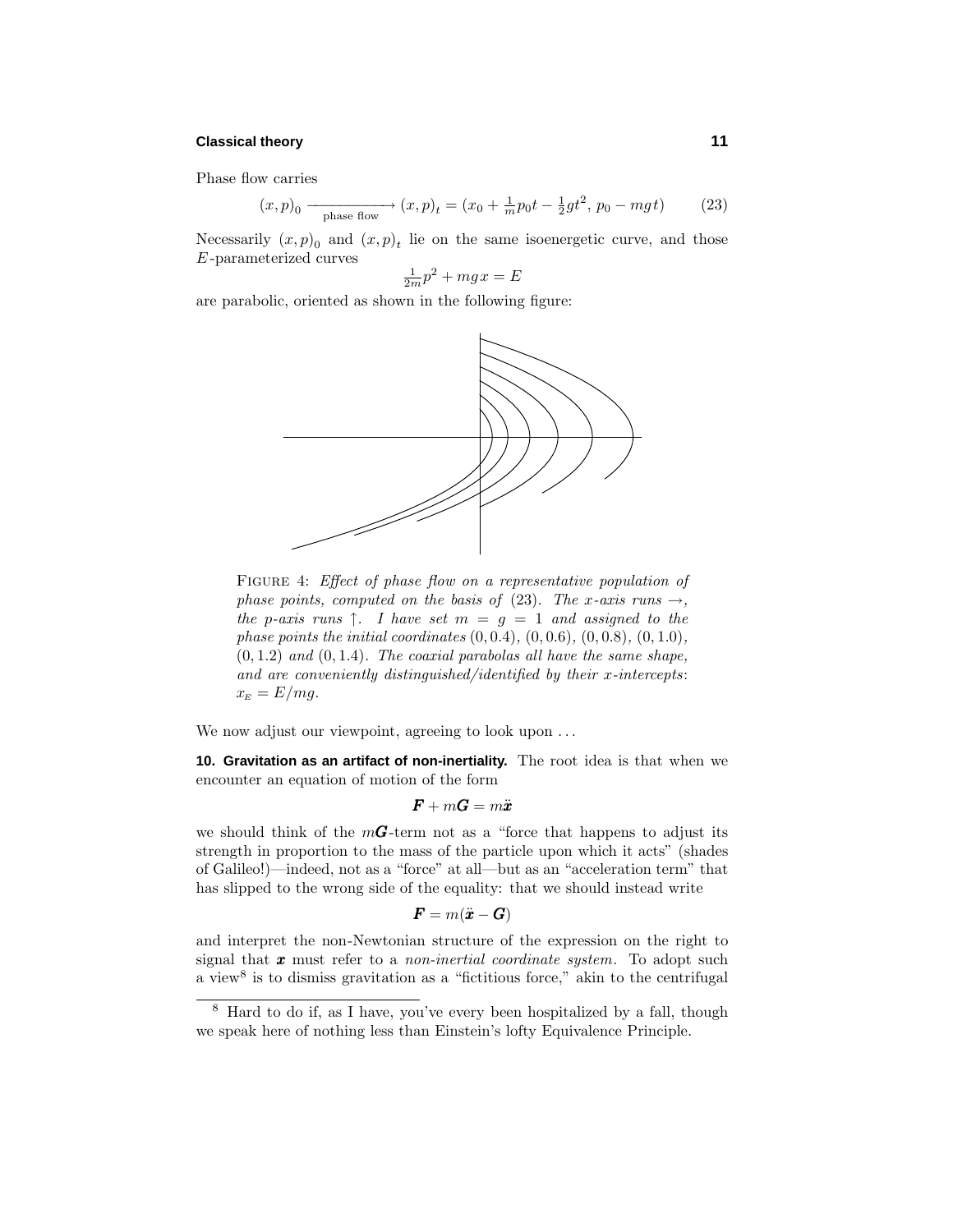and Coriolis "forces." The idea can be implemented, in a degree of generality sufficient for the purposes at hand, $9$  as follows:

Let  $x$  and  $x$ , which refer to Cartesian coordinatizations of 1-space, stand in the simple relation

$$
x = x + a(t) \tag{24}
$$

Evidently  $a(t)$  describes the instantaneous location, relative to the  $\mathcal{X}$ -frame, of the X-origin (conversely,  $-a(t)$ ) describes the instantaneous location, relative to the  $\mathfrak{X}\text{-frame}$ , of the  $\mathfrak{X}\text{-origin}$ :

$$
x(0,t) = +a(t)
$$
  

$$
x(0,t) = -a(t)
$$

Assume  $\mathfrak X$  to be inertial: assume, in other words, that the force-free motion of a mass  $m$  relative to  $\mathfrak X$  can be described

$$
m\ddot{x} = 0 \tag{25.1}
$$

In *x*-coordinates that statement becomes

$$
m(\ddot{x} + \ddot{a}) = 0 \tag{25.2}
$$

To recover (1) we have only to set  $a(t) = \frac{1}{2}gt^2$ . (We might, more generally, set  $a(t) = a_0 + a_1 t + \frac{1}{2} g t^2$  but in the interest of simplicity I won't.) Then

$$
x = x + \frac{1}{2}gt^2
$$

$$
x = x - \frac{1}{2}gt^2
$$

Motion which is seen to be free with respect to  $\mathfrak X$  is seen as free fall to the left when referred to the  $\mathfrak{X}$ -frame which  $\mathfrak{X}$  sees to be accelerating to the right.

Turning now from the kinematic to the Lagrangian dynamical aspects of the problem, and taking

$$
L(\dot{x}, x) = \frac{1}{2}m\dot{x}^2
$$
: **FREE PARTICLE LAGRANGIAN**

as an obvious point of departure, we construct

$$
L(\dot{x}, x, t) \equiv L(\dot{x} + gt, x + \frac{1}{2}gt^2) = \frac{1}{2}m(\dot{x} + gt)^2
$$

which (gratifyingly, but not at all to our surprise) gives back (1):

$$
\frac{d}{dt}m(\dot{x} + gt) = m(\ddot{x} + g) = 0
$$

The Lagrangian  $L(x, x, t)$  does not much resemble the Lagrangian encountered at  $(7)$ , but in fact they *differ only by a gauge term*:

$$
\left[\frac{1}{2}m(\dot{x}+gt)^2\right] = \left[\frac{1}{2}m\dot{x}^2 - mgx\right] + \frac{d}{dt}\left(mgxt + \frac{1}{6}mg^2t^3\right)
$$

<sup>&</sup>lt;sup>9</sup> For a fairly detailed general account of the theory of fictitious forces see pages 101–110 in the class notes cited several times previously.<sup>5</sup>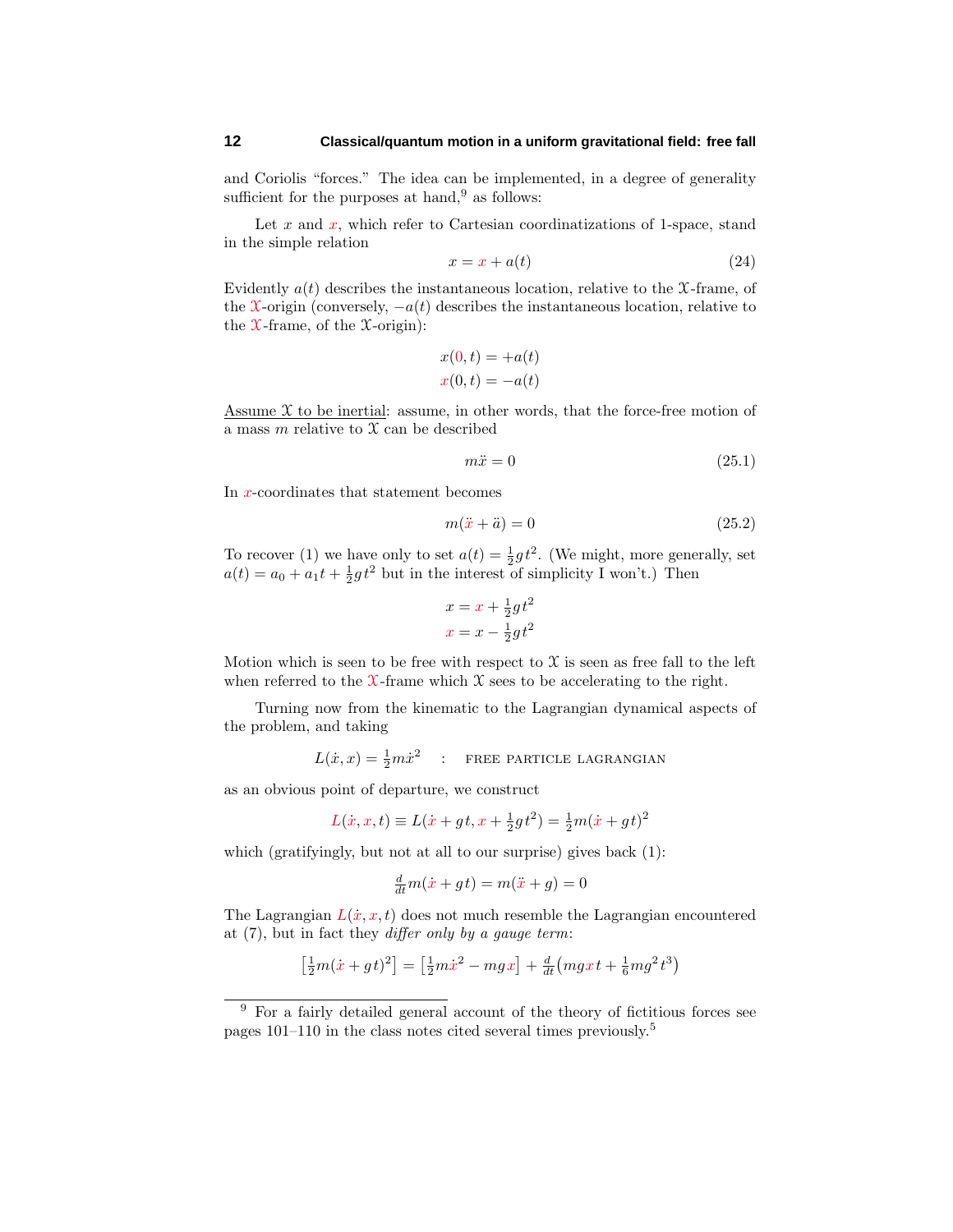## **Classical theory 13**

Our program—the objective of which is to recover all the unfamiliar details of free fall physics from the simpler details of free particle physics—proceeds from the elementary device of stepping from an inertial frame to a uniformly accelerated frame, but is seen now to involve rather more than a simple change of coordinates  $x \longrightarrow x = x - \frac{1}{2}gt^2$ : it is a 2-step process

$$
x \longrightarrow x = x - \frac{1}{2}gt^2
$$
  
\n
$$
L \longrightarrow L = L + \frac{d}{dt}\Lambda
$$
 (26)

involving a coordinate transformation and a synchronized gauge transformation. We must attend carefully to conceptual/notational distinctions at risk of becoming confused (or—which is almost as bad—confusing). I spell out the detailed meaning and some of the immediate implications of the second of the preceding statements:

$$
L(\dot{x}) \equiv \frac{1}{2}m\dot{x}^2
$$
  
\n
$$
\downarrow
$$
  
\n
$$
L(\dot{x}, x) \equiv \frac{1}{2}m\dot{x}^2 - mgx
$$
  
\n
$$
= L(\dot{x} + gt) + \frac{d}{dt}\Lambda(x, t)
$$
  
\n
$$
\Lambda(x, t) \equiv -mgxt - \frac{1}{6}mg^2t^3
$$
(27)  
\n
$$
= \frac{1}{2}m(\dot{x} + gt)^2 - mg[\dot{x}t + x + \frac{1}{2}gt^2]
$$

Collaterally

$$
p \equiv \partial L/\partial \dot{x} = m\dot{x}
$$
  
\n
$$
\downarrow
$$
  
\n
$$
p \equiv \partial L/\partial \dot{x} = m\dot{x}
$$
  
\n
$$
= (\partial L/\partial \dot{x}) \underbrace{(\partial \dot{x}/\partial \dot{x})}_{= (\partial x/\partial x)} + (\partial \Lambda/\partial x)
$$
  
\n
$$
= p - mgt
$$

Look now to the transformation of the Hamiltonian. Generally, the fact that the Lagrangian responds as a scalar to coordinate transformations implies that the Hamiltonian does too: that would give

$$
H(p, x) \equiv p\dot{x} - L = \frac{1}{2m}p^2
$$
  
\n
$$
H(p, x) \equiv p\dot{x} - \frac{1}{2}m(\dot{x} + gt)^2|_{\dot{x} \to (p - mgt)/m}
$$
  
\n
$$
= \frac{1}{2m}p^2 - gtp
$$
  
\n
$$
= \frac{1}{2m}(p - mgt)^2 - \frac{1}{2}mg^2t^2
$$
\n(28.1)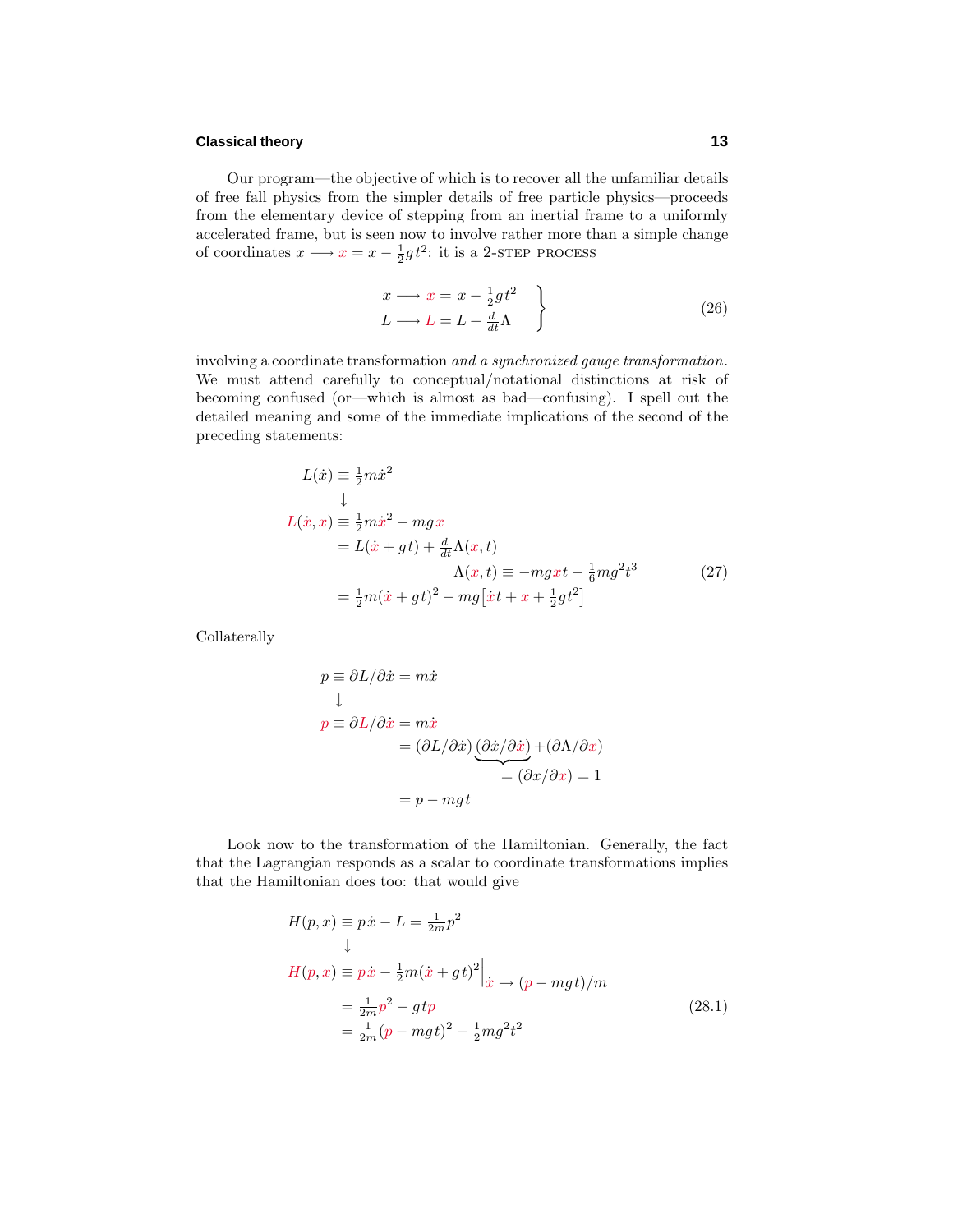But gauge adjustment of the Lagrangian is found<sup>10</sup> to alter the *definition* of  $p$ (specifically,  $p = m(\dot{x} + gt)$  becomes  $p = m(\dot{x} + gt) + \partial \Lambda/\partial x = m\dot{x}$ , which is to say:  $p_{old} - mgt = p_{new}$  and to cause the Hamiltonian to pick up a subtractive *t*-partial of the gauge function. The net effect can in the present instance be described

$$
\downarrow
$$
\n
$$
= \frac{1}{2m}p^2 - \frac{1}{2}mg^2t^2 - \frac{\partial}{\partial t}\left[-mgxt - \frac{1}{6}mg^2t^3\right]
$$
\n
$$
= \frac{1}{2m}p^2 + mgx
$$
\n(28.2)

We will soon be motivated to look more closely to the line of argument just sketched.

**11. Contact with the theory of canonical transformations.** It is important to bear in mind that the question "To gauge or not to gauge?" is physically inconsequential: it is resolved by whim of the physicist, in response to formal (or perhaps merely æsthetic) considerations. In the following discussion I pursue both options. Later it will emerge that one is more readily adapted to quantum mechanics than the other.

ungauged formalism Underlying all is the ungauged statement

$$
L(\dot{x}, x, t) \equiv L(\dot{x} + gt, x + \frac{1}{2}gt^2) = \frac{1}{2}m(\dot{x} + gt)^2
$$

from which follow  $p = m(\dot{x} + q t) = m\dot{x} = p$  and the Hamiltonian (28.1). From

$$
\begin{aligned}\nx &\longrightarrow x = x - \frac{1}{2}gt^2 \\
p &\longrightarrow p = p\n\end{aligned}
$$
\n(29)

(where the first line describes a *t*-dependent "point transformation" and the two lines taken together describe the induced "extended point transformation") it follows trivially that

$$
[x,p] \equiv \frac{\partial x}{\partial x} \frac{\partial p}{\partial p} - \frac{\partial p}{\partial x} \frac{\partial x}{\partial p} = 1
$$

which is to say: the transformation (29) is canonical. At any given *t* the equations (29) describe a rigid translation of the phase plane—a translation that, as it happens, leaves invariant the population of phase curves shown in Figure 4.

Classical mechanics supplies two distinct techniques for "generating" canonical transformations—one associated with the name of Legendre, the other with that of Lie. We look first to the former:<sup>11</sup>

Legendre recognizes generators of four standard types

 $F_1(x, x)$ ,  $F_2(p, x)$ ,  $F_3(x, p)$ ,  $F_4(p, p)$ 

 $10$  See page 198 in CLASSICAL MECHANICS  $(1983)$ .

<sup>&</sup>lt;sup>11</sup> See pages 224–234 in CLASSICAL MECHANICS  $(1983)$ .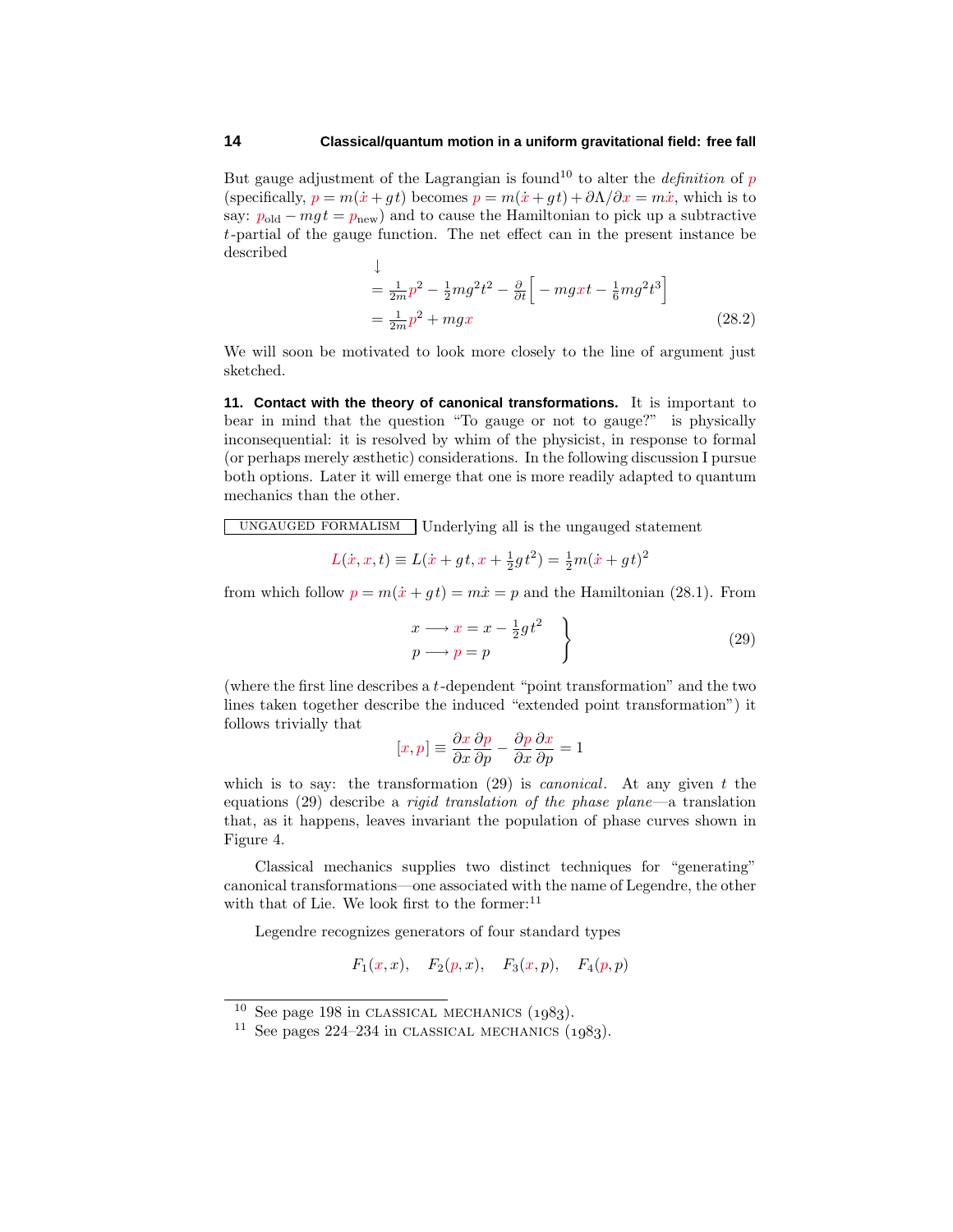## **Classical theory 15**

—each of which is a function of "half the old phase coordinates  $(x, p)$  and half the new  $(x, p)$ ." A moment's tinkering leads us to the Type 2 generator

$$
F_2(p,x) \equiv (x - \frac{1}{2}gt^2)p\tag{30}
$$

from which we recover (29) by writing

$$
p = \partial F_2 / \partial x = p
$$
  
\n
$$
x = \partial F_2 / \partial p = x - \frac{1}{2}gt^2
$$
\n(31)

Notice that in the limit  $g \downarrow 0$  we are left with a well-known "generator of the identity":  $F_2(p, x) = xp$ . Notice also that if we write

$$
H(p,x) = \frac{1}{2m}p^2 \quad \text{and} \quad H(p,x) = \frac{1}{2m}p^2 - gtp
$$
  

$$
= H\left(p(p,x), x(p,x)\right) + \partial F_2/\partial t \tag{32}
$$

The "extra term"  $\partial F_2/\partial t = -qtp$  is brought into play by the circumstance that the transformation (29) is *t*-dependent: only when such terms are absent can one say that the Hamiltonian transforms as a scalar.

Lie would have us undertake to achieve (29) not "all at once" (as Legendre did) but incrementally, by iteration of *infinitesimal* canonical transformations. His idea can be implemented as follows: in place of (29) write

$$
x(u) = x - \frac{1}{2}gt^2u
$$
  
\n
$$
p(u) = p
$$
\n(33)

Here  $u$  is a dimensionless parameter that in effect "tunes the strength" of the gravitational field and enables us to smoothly interpolate between free particle physics and free fall physics: more particularly

$$
x(0) = x
$$
  
\n
$$
p(0) = p
$$
 and 
$$
x(1) = x
$$
  
\n
$$
p(1) = p
$$

It follows from (33) that

$$
\frac{d}{du}x(u) = -\frac{1}{2}gt^2
$$

$$
\frac{d}{du}p(u) = 0
$$

These equations can be made to assume the design of Hamilton's canonical equations of motion

$$
\frac{d}{du}x(u) = +\frac{\partial}{\partial p}G(p, x) = -[G, x] \n\frac{d}{du}p(u) = -\frac{\partial}{\partial x}G(p, x) = -[G, p]
$$
\n(34)

 $12$  See pages 234–239 in CLASSICAL MECHANICS (1983).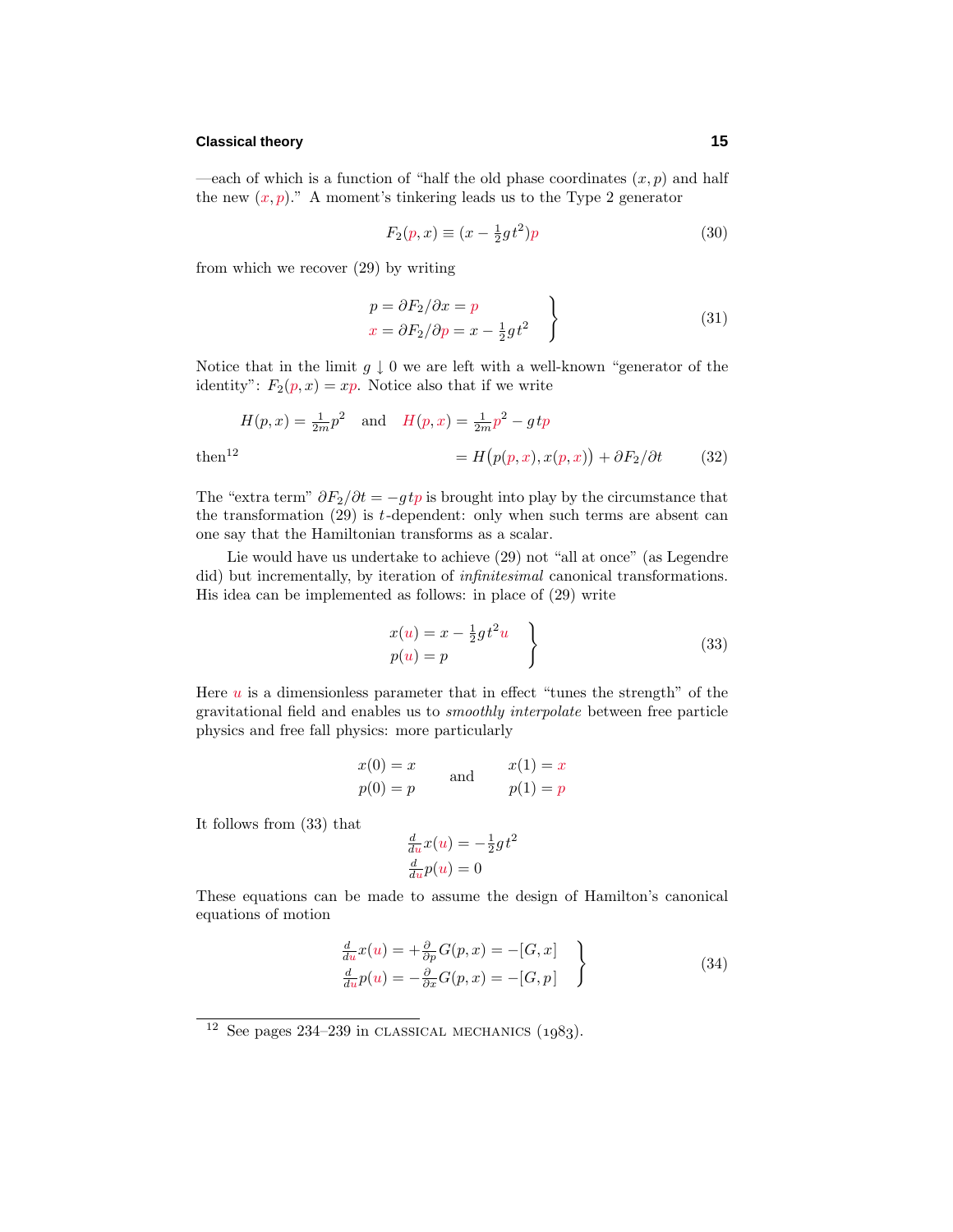provided we set

$$
G(p, x) = -\frac{1}{2}gt^2p
$$
\n(35)

Formal iteration leads to this description of the solution of (34):

$$
x(u) = x - u[G, x] + \frac{1}{2!}u^2[G, [G, x]] - \frac{1}{3!}u^3[G, [G, [G, x]]] + \cdots
$$
  
=  $x - u\frac{1}{2}gt^2$   

$$
p(u) = p - u[G, p] + \frac{1}{2!}u^2[G, [G, p]] - \frac{1}{3!}u^3[G, [G, [G, p]]] + \cdots
$$
  
=  $p$ 

from which we recover (29) at  $u = 1$ . It is the fact that x and p enter *linearly* into the design of  $G(p, x)$  that accounts for the exceptional simplicity of these results (*i.e.*, for the disappearance of terms of  $O(u^2)$ ).

Notice that if  $H(p, x) = \frac{1}{2m} p^2$  then

$$
H - u[G, H] + \frac{1}{2!}u^2[G, [G, H]] - \frac{1}{3!}u^3[G, [G, [G, H]]] + \cdots = H
$$

which is to say: Lie's iterative process does *not* in this instance lead to the correct transformed Hamiltonian. It leads to  $H(p, x) = \frac{1}{2m}p^2$ , to which one must "by hand" add the "extra term"  $\partial F_2/\partial t = -gtp$ .

Hamilton-Jacobi theory (see again §7) serves to describe the relation between the Lie and Legendre generators of any given canonical transformation. Looking now to the particulars of the case at hand *...*the transformation (29) can be recovered from the following  $(u - u)$ -parameterized *family* of Legendre generators:<sup>13</sup>

$$
F(p, u; x, u) \equiv [x - \frac{1}{2}g(u - u)t^{2}]p
$$
\n(36)

We compute

$$
G(p, \frac{\partial F(p, u; x, u)}{\partial p}) = -\frac{1}{2}gt^2p
$$

$$
\frac{\partial F(p, u; x, u)}{\partial u} = -\frac{1}{2}gt^2p
$$

$$
G(\frac{\partial F(p, u; x, u)}{\partial x}, x) = -\frac{1}{2}gt^2p
$$

$$
\frac{\partial F(p, u; x, u)}{\partial u} = +\frac{1}{2}gt^2p
$$

from which follow this pair of "2-point Hamilton-Jacobi equations:"

$$
G(p, \frac{\partial F(p, u; x, u)}{\partial p}) - \frac{\partial F(p, u; x, u)}{\partial u} = 0
$$
  
\n
$$
G(\frac{\partial F(p, u; x, u)}{\partial x}, x) + \frac{\partial F(p, u; x, u)}{\partial u} = 0
$$
\n(37)

The signs are a bit funny because *F* is a Type 2 generator, while the *S* of §7 is a generator of Type 1.

<sup>&</sup>lt;sup>13</sup> Here I write  $u \to u - u$  to introduce a "floating initial value of the evolution parameter"—this so that both  $\frac{\partial}{\partial u}$  and  $\frac{\partial}{\partial u}$  will be meaningful.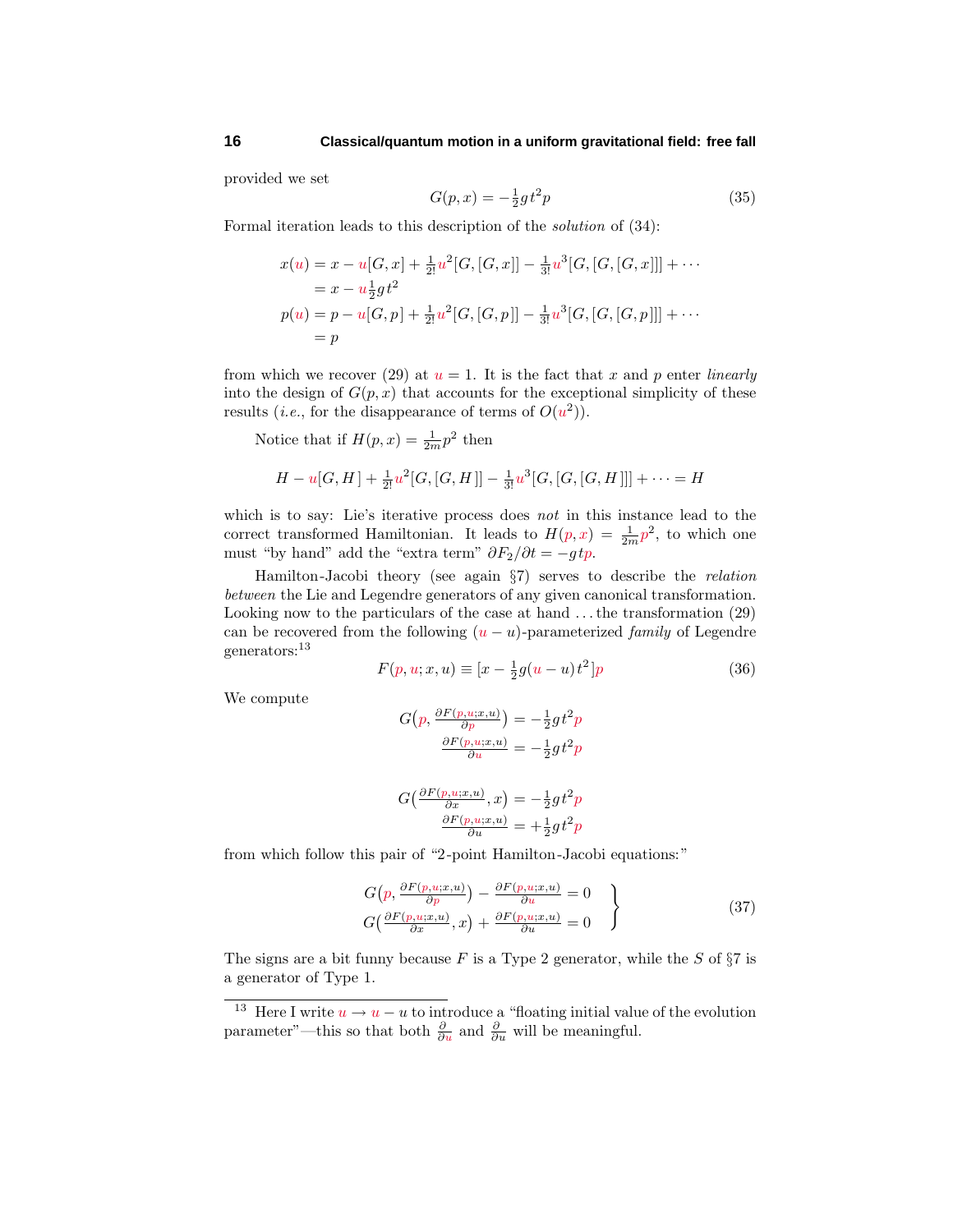## **Classical theory 17**

GAUGED FORMALISM We build upon—meaning here literally "on top of" —the theory just developed. Specifically, we write

$$
L(\dot{x}, x, t) = \frac{1}{2}m(\dot{x} + gt)^2
$$
  
\n
$$
\downarrow
$$
  
\n
$$
L(\dot{x}, x, t) \equiv L(\dot{x}, x, t) + \frac{d}{dt}\Lambda(x, t)
$$
  
\n
$$
\Lambda(x, t) \equiv -mgxt - \frac{1}{6}mg^2t^3
$$
  
\n
$$
= \frac{1}{2}m\dot{x}^2 - mgx
$$

to describe the gauge transformation that brings *L* to standard free fall form. We write

$$
\begin{aligned}\nx &\longrightarrow x = x \\
p &\longrightarrow p = p - mgt\n\end{aligned}
$$
\n(38)

to describe the induced canonical recoordinatization of phase space. The gauged Lagrangian can in this notation be described

$$
L(\dot{x}, x) = \frac{1}{2}m\dot{x}^2 - mgx
$$

according to which we expect to be able to write

$$
p = m\dot{x}
$$
 and  $H(p, x) = \frac{1}{2m}p^2 + mgx$ 

And indeed:  $m\dot{x} = m\dot{x} = m\frac{\partial}{\partial p}\left\{\frac{1}{2m}p^2 - gtp\right\} = p - mgt = p$  while a general argument

$$
H(p,x) = \dot{x}p - L = \dot{x}(p + \frac{\partial}{\partial x}\Lambda) - (L + \dot{x}\frac{\partial}{\partial x}\Lambda + \frac{\partial}{\partial t}\Lambda)
$$
  
=  $H(p,x) - \frac{\partial}{\partial t}\Lambda(x,t)$   
=  $H(p - \frac{\partial}{\partial x}\Lambda, x) - \frac{\partial}{\partial t}\Lambda(x,t)$  (39)

can be used in the present instance to supply

$$
H(p,x) = \left[\frac{1}{2m}(p+mgt)^2 - gt(p+mgt)\right] - \left[-mgx - \frac{1}{2}mg^2t^2\right] \\
= \frac{1}{2m}p^2 + mgx
$$

—precisely as was anticipated.

The canonical transformation (38) is readily seen to be Legendre-generated by

$$
F_2(p,x) \equiv x(p+mgt)
$$

and Lie-generated by

$$
G(p,x) = mg\,tx
$$

If we construct

$$
F(p, u; x, u) \equiv x[p + (u - u)mgt]
$$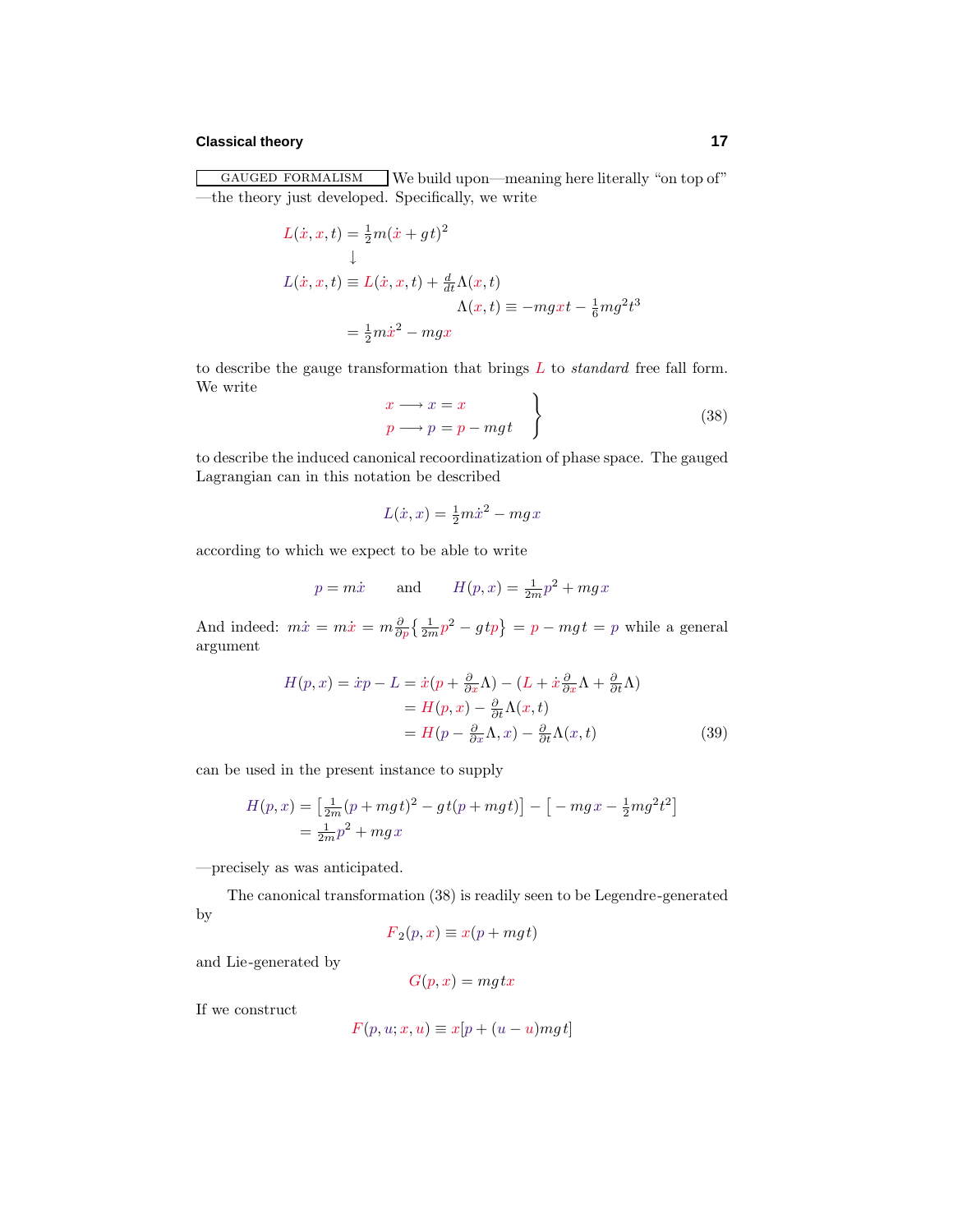we confirm by quick calculation that the Lie/Legendre generators stand in the Hamilton-Jacobi relationship

$$
G(p, \frac{\partial F(p, u; x, u)}{\partial p}) - \frac{\partial F(p, u; x, u)}{\partial u} = 0
$$
  
\n
$$
G(\frac{\partial F(p, u; x, u)}{\partial x}, x) + \frac{\partial F(p, u; x, u)}{\partial u} = 0
$$
\n(40)

The Hamiltonian  $H(p, x)$  acquired an additive "extra term" by the gauge mechanism (39). But if we had been unaware that the canonical transformation (38) was recommended to our attention by a gauged Lagrangian then we would not have know to make such an adjustment, but on the other hand would have been led (by general theory and the circumstance that (39) is *t*-dependent) to introduce the additive term  $\partial F_2/\partial t$ . It is important to recognize that these two procedures come to essentially the same thing

$$
\frac{\partial}{\partial t}F_2(p,x) = mgx
$$
  

$$
-\frac{\partial}{\partial t}\Lambda(x,t) = mgx + \frac{1}{2}mg^2t^2
$$

and would come to *exactly* the same thing if, in place of  $F_2(p, x) \equiv x(p + mgt)$ , we agreed to write  $F_2(p, x) \equiv x(p + mgt) + \frac{1}{6}mg^2t^3$ . This we can do with impunity, since in all applications the new  $F_2$  precisely mimics the old one. It would, however, be a mistake to make both additive adjustments. It was mainly to clarify this point that I have allowed myself to schlog so pedantically through the preceding material.

Bringing (29) to (38) we obtain the conflated canonical transformation

$$
\begin{aligned}\nx &= x - \frac{1}{2}gt^2 \\
p &= p - mgt\n\end{aligned}
$$
\n(41)

of which the Legendre generators have the form

$$
F_2(p,x) \equiv (x - \frac{1}{2}gt^2)(p + mgt) + f(t) \quad : \quad f(t) \text{ arbitrary}
$$

The transform of the free particle Hamiltonian  $H(p, x) = \frac{1}{2m}p^2$  is

$$
H(p,x) = \frac{1}{2m}(p+mgt)^2 + \left[ -gtp + mg(x + \frac{1}{2}gt^2) - \frac{3}{2}mg^2t^2 + f'(t) \right]
$$
  
=  $\frac{1}{2m}p^2 + mgx + \underbrace{[f'(t) - \frac{1}{2}mg^2t^2]}_{\text{vanishes if we set } f(t) = \frac{1}{6}mg^2t^3}$ 

The Lie generator is

$$
G(p, x) \equiv mg \, tx - \frac{1}{2}gt^2 p
$$

If we define

$$
F(p, u; x, u) \equiv [x - (u - u)\frac{1}{2}gt^2][p + (u - u)mgt] + \frac{1}{4}mg^2t^3(u - u)^2
$$

then we find

$$
G(p, \frac{\partial F(p, u; x, u)}{\partial p}) - \frac{\partial F(p, u; x, u)}{\partial u} = 0
$$
  

$$
G(\frac{\partial F(p, u; x, u)}{\partial x}, x) + \frac{\partial F(p, u; x, u)}{\partial u} = 0
$$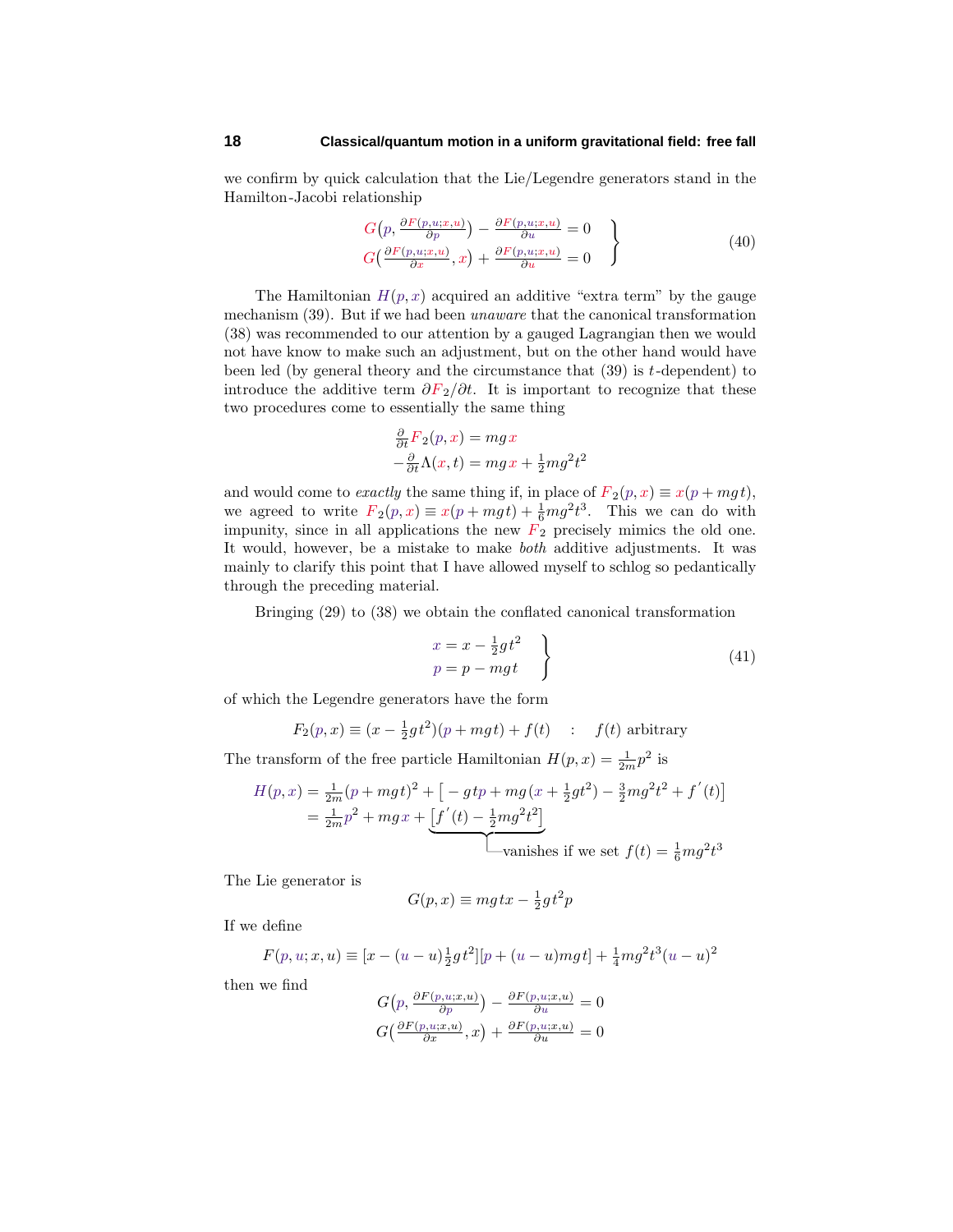## **Classical theory 19**

The transformations described above were designed to extract the physics of free fall from the physics of motion in the absence of forces. But they are readily generalized, readily inverted: by straightforward modification they can be used to adjust the value of *g*, and can in particular be used to turn *g* off—thus to reverse the trend of the argument, to recover free motion from free fall.

The discussion acquires incidental interest from the fact that it provides concrete illustrations of many of the most characteristic general principles of Hamiltonian mechanics—principles that in the next section we apply to a different objective.

**12. Galilean covariance.** Suppose now that at  $(24)$  we had assumed  $a(t)$  to depended linearly on t:

$$
x = x + vt \tag{42}
$$

Then (compare (25))

$$
m\ddot{x} = 0 \qquad \text{becomes} \qquad m\ddot{x} = 0 \tag{43}
$$

If, on the other hand,  $(43)$  is *stipulated* then  $(42)$  is in effect *forced*: we have come upon the birthplace of Galilean relativity, the source of the notion that inertial frames move uniformly with respect to one another, the origin of the statement that "free motion is a Galilean covariant concept." More to the immediate point: if *x* and *x* stand in the relation (42) then

$$
m\ddot{x} = -mg \qquad \text{becomes} \qquad m\ddot{x} = -mg \tag{44}
$$

which gives back (43) in the special case  $q = 0$  and informs us that "free fall is a Galilean covariant concept." We look now to some of the implications of that fact.

Look to the solution  $x(t) = a + bt - \frac{1}{2}gt^2$  of  $m\ddot{x} = -mg$ . When referred to the X-frame that trajectory becomes

$$
x(t) = a + (b - v)t - \frac{1}{2}gt^2
$$

$$
\equiv a + bt - \frac{1}{2}gt^2
$$

Manifestly,  $x(t)$  and  $x(t)$  are functions of the same design. But while

$$
x_{\text{max}} = a + \frac{1}{2}b^2/g
$$
: occurs at time  $t = b/g$ 

the function  $x(t)$  assumes a different maximum

$$
x_{\text{max}} = a + \frac{1}{2}b^2/g
$$

at a different time:  $t = b/g = t - v/g$ . The point at issue was illustrated already in Figure 1.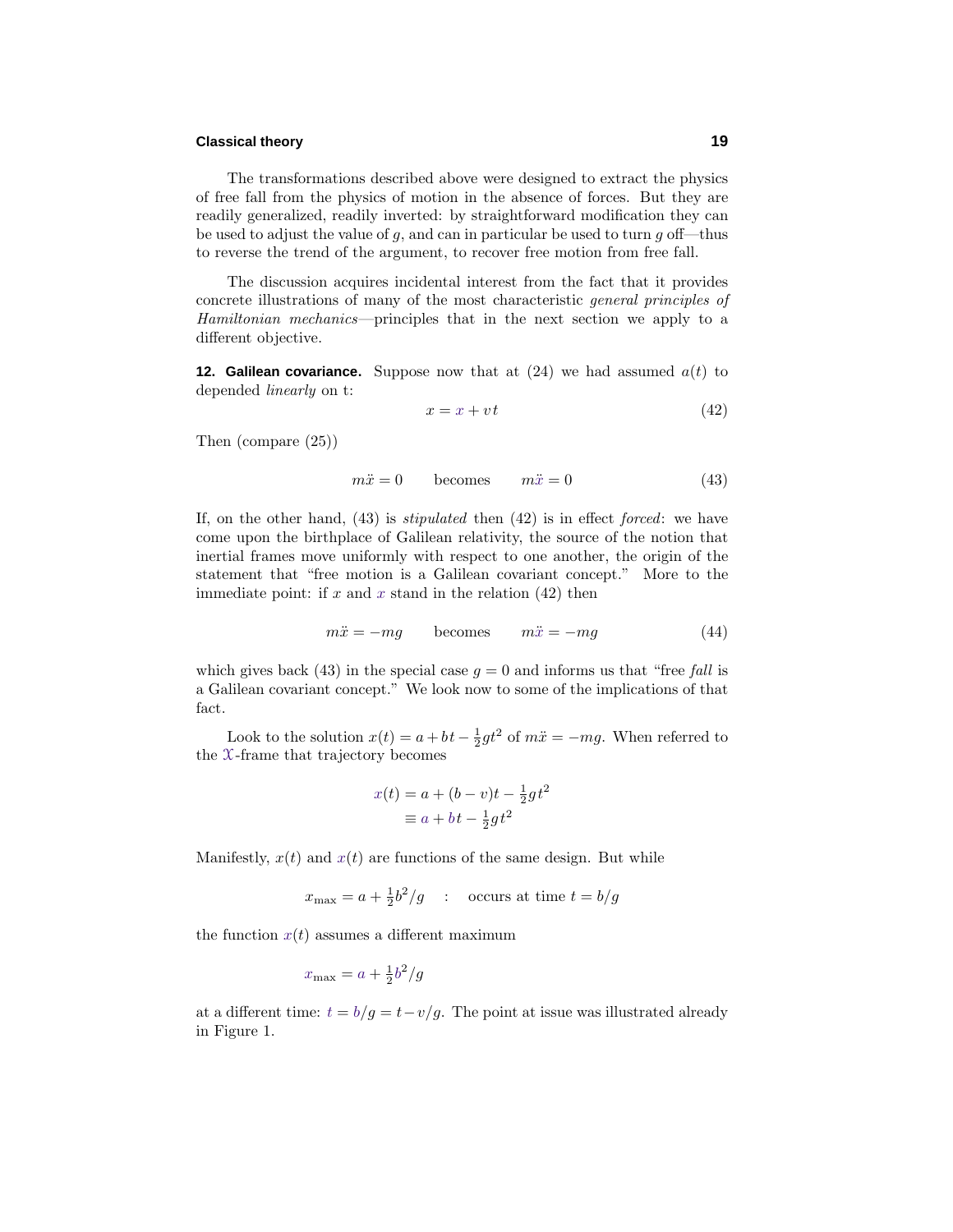Turning now from the kinematic to the Lagrangian dynamical aspects of the situation, and taking

$$
L(\dot{x}, x) = \frac{1}{2}m\dot{x}^2 - mgx
$$
: **FREE FALL LAGRANGIAN**

as an obvious point of departure, we construct

$$
L(\dot{x}, x, t) = L(\dot{x} + v, x + vt) = \frac{1}{2}m(\dot{x} + v)^{2} - mg(x + vt)
$$

which (gratifyingly, but not at all to our surprise) gives back (1)

$$
\frac{d}{dt}m(\dot{x} + v) + \frac{\partial}{\partial x}mg(x + vt) = m(\ddot{x} + g) = 0
$$

but does not much resemble the Lagrangian encountered at (7), from which it is seen to differ by a gauge term:

$$
\left[\frac{1}{2}m(\dot{x}+v)^2 - mg(x+vt)\right] = \left[\frac{1}{2}m\dot{x}^2 - mgx\right] + \frac{d}{dt}\left(mvx + \frac{1}{2}mv^2t - \frac{1}{2}mgvt^2\right)
$$

Evidently we must construe "Galilean transformation" to refer to a 2-STEP process

$$
x \longrightarrow x = x - vt
$$
  
\n
$$
L \longrightarrow L = L + \frac{d}{dt} \Lambda
$$
 (45)

if we are to make manifest the Galilean covariance of the Lagrangian theory of free fall. I spell out the detailed meaning and some immediate implications of the second of the preceding statements:

$$
L(\dot{x}, x) \equiv \frac{1}{2}m\dot{x}^2 - mgx
$$
  
\n
$$
\downarrow
$$
  
\n
$$
L(\dot{x}, x) = L(\dot{x} + v, x + vt) + \frac{d}{dt}\Lambda(x, t)
$$
  
\n
$$
\Lambda(x, t) \equiv -mvx - \frac{1}{2}mv^2t + \frac{1}{2}mgvt^2
$$
  
\n
$$
= \frac{1}{2}m\dot{x}^2 - mgx
$$

Collaterally

$$
p \equiv \partial L/\partial \dot{x} = m\dot{x}
$$
  

$$
\downarrow
$$
  

$$
p \equiv \partial L/\partial \dot{x} = m\dot{x}
$$
  

$$
= p - mv
$$

The transformation

$$
\begin{aligned}\nx &\longrightarrow x = x - vt \\
p &\longrightarrow p = p - mv\n\end{aligned}
$$
\n(46)

is trivially canonical:  $[x, p] = 1$ . If we introduce the Type 2 generator

$$
F_2(p, x) \equiv (x - vt)(p + mv) + f(t)
$$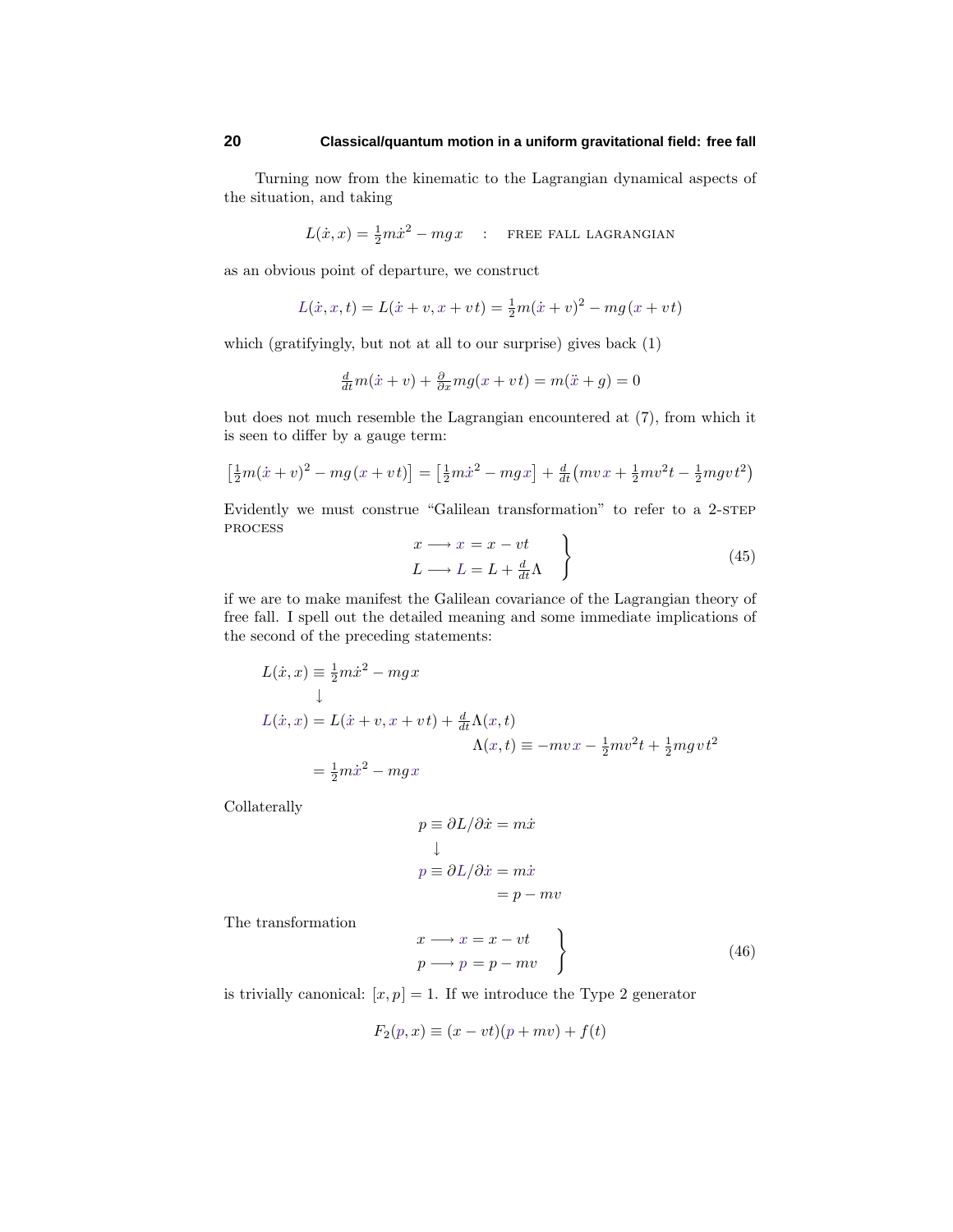## **Classical theory 21**

then we recover (42) by the Legendre process

$$
x = \partial F_2 / \partial p = x - vt
$$

$$
p = \partial F_2 / \partial x = p + mv
$$

Moreover, we have

$$
H(p, x) = \frac{1}{2m}(p + mv)^2 + mg(x + vt) + [-v(p + mv) + f'(t)]
$$
  
=  $\frac{1}{2m}p^2 + mgx + [f'(t) - \frac{1}{2}mv^2 + mgvt]$   
 $\downarrow$   
=  $\frac{1}{2m}p^2 + mgx$  if we set  $f(t) = \frac{1}{2}mv(vt - gt^2)$ 

Notice (compare page 15) that in the limit  $v \downarrow 0$  we are again left with the familiar "Legendre generator of the identity".

If we set

$$
G(p,x) = mvx - vtp \tag{47}
$$

then Lie's iterative process, as described on page 16, gives

$$
x(u) = x - uvt
$$

$$
p(u) = p - umv
$$

which reduces to the identity at  $u = 0$  and at  $u = 1$  gives back (46).

The canonical transformations (46) can be recovered (at  $u - u = 1$ ) from the following  $(u - u)$ -parameterized *family* of Legendre generators

$$
F(p, u; x, u) \equiv [x - vt(u - u)][p + mv(u - u)] + \frac{1}{2}mv^{2}t(u - u)^{2}
$$

We are by now not surprised to discover (by calculation) that the generators  $F(p, u; x, u)$  and  $G(p, x)$  stand in the H-J relation to one another:

$$
G(p, \frac{\partial F(p, u; x, u)}{\partial p}) - \frac{\partial F(p, u; x, u)}{\partial u} = 0
$$
  

$$
G(\frac{\partial F(p, u; x, u)}{\partial x}, x) + \frac{\partial F(p, u; x, u)}{\partial u} = 0
$$

Special importance will attach (quantum mechanically) to the fact that because Galilean transformations gauge the Lagrangian they gauge also the dynamical action:

$$
S = S + \Lambda \Big|_{t_0}^{t_1} \quad \text{with} \quad \Lambda = -mv[x + \frac{1}{2}vt - \frac{1}{2}gt^2]
$$

The point is established by computation: entrusting the details to *Mathematica*, we find

$$
S(x_1 + vt_1, t_1; x_0 + vt_0, t_0) - mv[x_1 + \frac{1}{2}vt_1 - \frac{1}{2}gt_1^2]
$$
  
+ 
$$
mv[x_0 + \frac{1}{2}vt_0 - \frac{1}{2}gt_0^2]
$$
  
= 
$$
\frac{1}{2}m\left\{\frac{(x_1 - x_0)^2}{t_1 - t_0} - g(x_1 + x_0)(t_1 - t_0) - \frac{1}{12}g^2(t_1 - t_0)^3\right\}
$$
  
= 
$$
S(x_1, t_1; x_0, t_0)
$$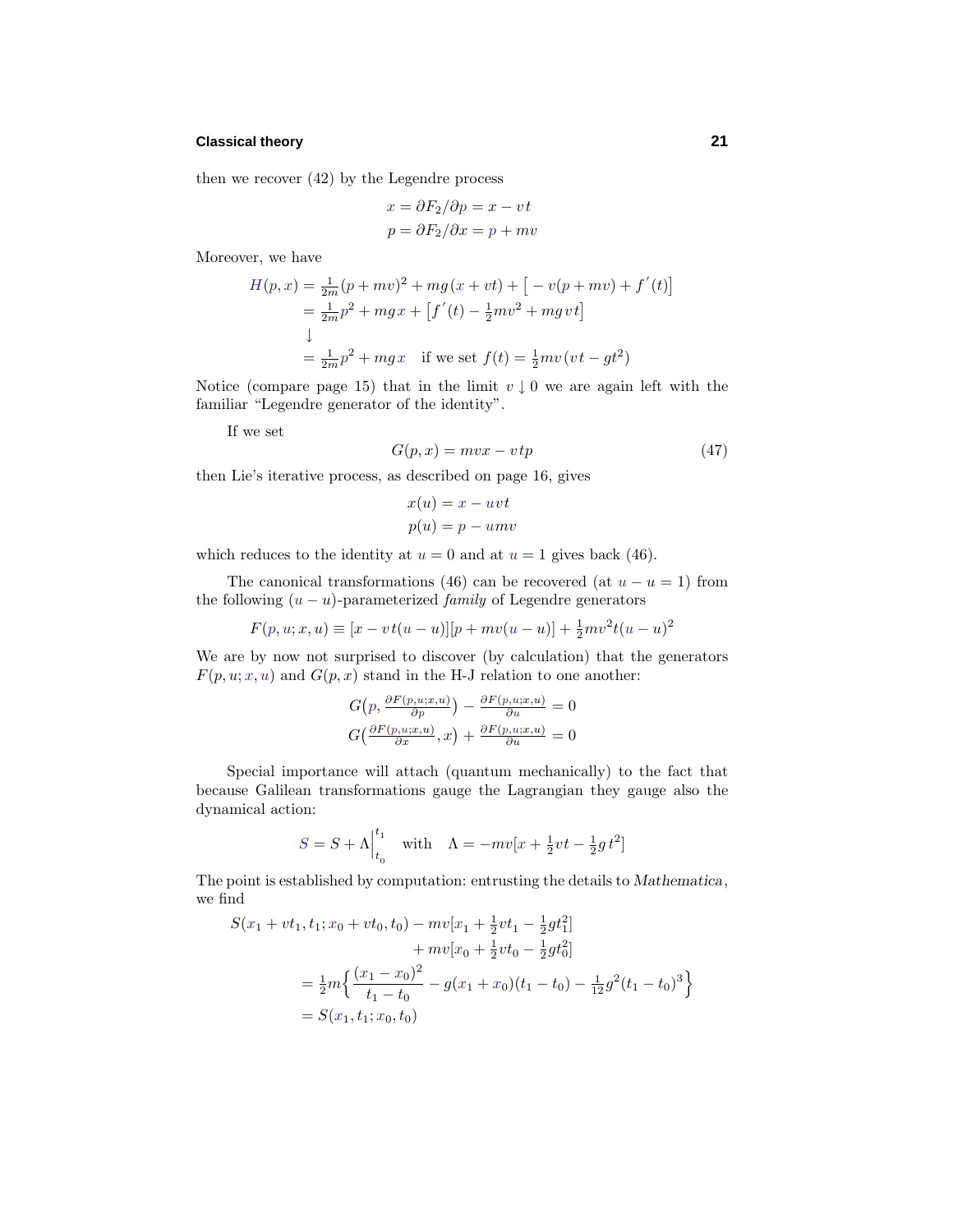quantum dynamics of free fall

**13. Dimensional analysis.** The adjunction of  $\hbar$  to the classically available system-constants *m* and *g* permits the formation of a "natural length"

$$
\ell_g \equiv \left(\frac{\hbar^2}{2m^2g}\right)^{\frac{1}{3}} \equiv k^{-1} \tag{48.1}
$$

whence also of a "natural energy"

$$
\mathcal{E}_g \equiv mg \ell_g = \left(\frac{mg^2\hbar^2}{2}\right)^{\frac{1}{3}}\tag{48.2}
$$

a "natural velocity"

$$
v_g \equiv \sqrt{\frac{2}{m}\mathcal{E}_g} = \left(\frac{2g\hbar}{m}\right)^{\frac{1}{3}}\tag{48.3}
$$

a "natural time"

$$
\tau_g \equiv v_g / g = \left(\frac{2\hbar}{mg^2}\right)^{\frac{1}{3}}\tag{48.4}
$$

a "natural frequency"

$$
\omega_g \equiv \mathcal{E}_g/\hbar = \left(\frac{mg^2}{2\hbar}\right)^{\frac{1}{3}} = 1/\tau_g \tag{48.5}
$$

and a "natural angular momentum"  $\ell_g \cdot mv_g = \hbar$ . In preceding formulæ the 2's are dimensionally inessential, but natural to the ensuing quantum mechanics.

Looking to the numerical value of  $\ell_q$  in some typical cases, we find (when *g* is assigned a typical terrestrial value<sup>14</sup>)

$$
\ell_g = \begin{cases} 0.0880795 \text{ cm} & : \text{ electron} \\ 0.0005874 \text{ cm} & : \text{ proton} \end{cases}
$$

The natural length is a decreasing function of mass

$$
\ell_g \sim m^{-\frac{2}{3}}
$$

and for macroscopic masses becomes very small indeed: for a mass of one gram we find  $\ell_q \approx 10^{-21}$  cm.

The availability of a natural length permits the introduction—into the quantum theory of free fall, but not into the classical theory—of a

dimensionless position variable : 
$$
z \equiv kx = x/\ell_g
$$
 (49)

and of associated dimensionless time, energy, momentum *...* variables. It is in terms of those variables that we will express our quantum mechanical results. But their adoption raises a delicate point:

<sup>&</sup>lt;sup>14</sup> I use *Mathematica*'s AccelerationDueToGravity = 9.80665 m/s<sup>2</sup>.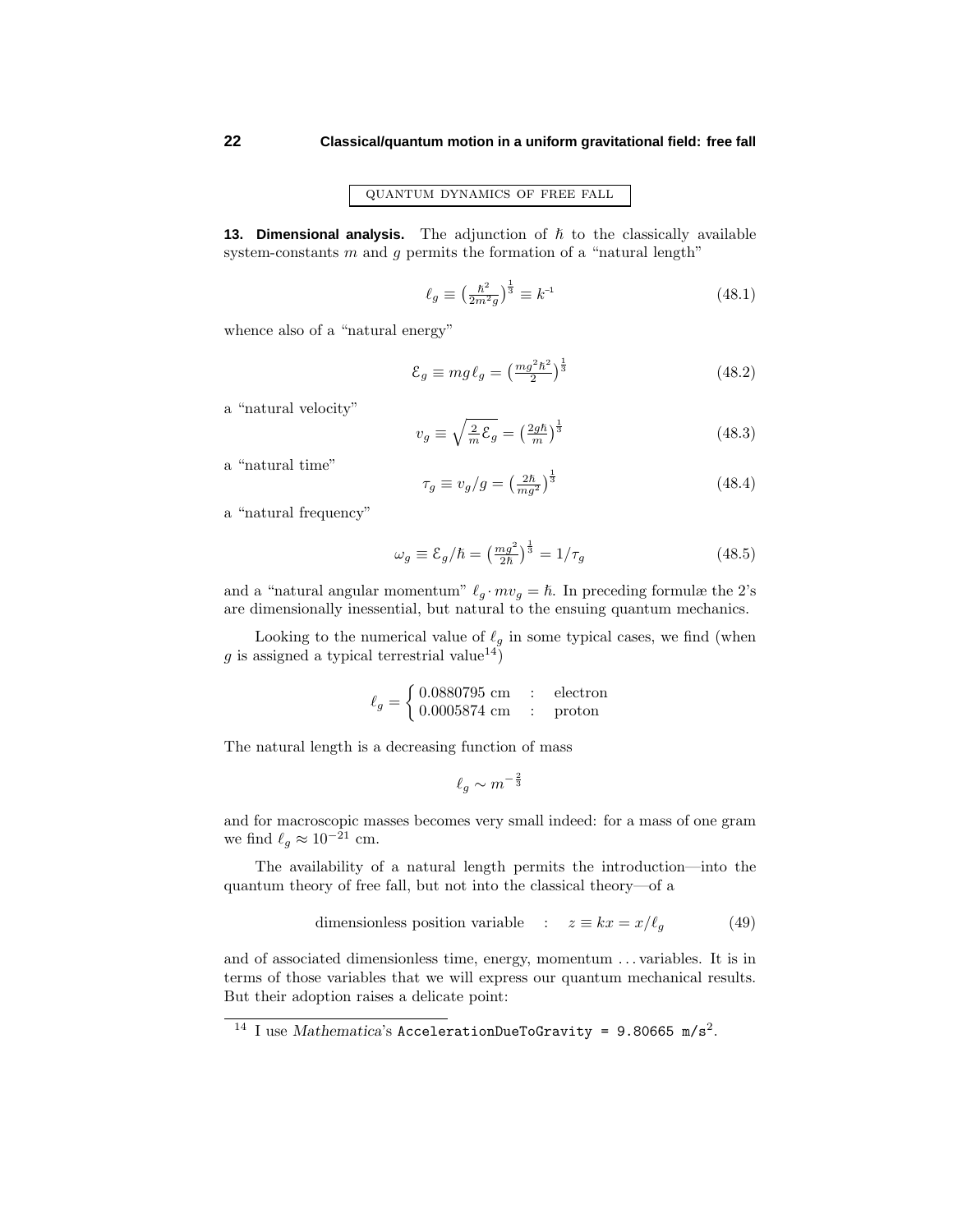From the physical meaning of  $|\Psi(x)|^2$  we infer that dimensionally

$$
[\Psi(x)] = (\text{length})^{-\frac{1}{2}}
$$

By calculus

$$
\int |\Psi(x)|^2 dx = \int |\Psi(x(z))|^2 |dx/dz| dz = \int |\Psi(\ell_g z)|^2 \ell_g dz
$$

and if we would write

$$
= \int |\psi(z)|^2\, dz
$$

we must posit that the wave function transforms as a scalar density of weight  $\frac{1}{2}$ :

$$
\psi(z) = \sqrt{\ell_g} \cdot \Psi(\ell_g z) \quad : \quad \Psi(x) = \sqrt{k} \cdot \psi(kx) \tag{50}
$$

From (50) it follows that

$$
[\Psi(x)] = (\text{length})^{-\frac{1}{2}} \iff \psi(z) \text{ is dimensionless}
$$

I remark in passing that  $g = GM/R^2$  where *G* is the gravitational constant and where *M* and *R* refer to the (gravitational) mass and mean radius of the earth. If we were concerned with the quantum physics of a "gravitationally bound Bohr atom" we would, in view of (48.1), find it natural to write

$$
\ell = \left(\frac{\hbar^2}{2m^2GM/\ell^2}\right)^{\frac{1}{3}}
$$

which (if we discard the 2) gives

$$
\ell_{\rm Bohr} = \frac{\hbar^2}{GMm^2}
$$

where  $M \gg m$  refers now to the nuclear mass. Note the disappearance of the  $\frac{1}{3}$ . evidently the  $\frac{1}{3}$ 's in (48) are, like the <sup>3</sup> first encountered at (9), characteristic features not of gravitational physics in general but of the free fall problem in particular. But while the former arose from dimensional necessity the latter sprang from the elementary circumstance that  $\int (\frac{1}{2}gt^2) dt = \frac{1}{6}gt^3$ ; *i.e.*, from the triple integration of a constant.

**14. Quantum mechanical free fall according to Schrödinger.** The Schrödinger equation reads

$$
\left\{-\frac{\hbar^2}{2m}\left(\frac{\partial}{\partial x}\right)^2 + mgx\right\}\Psi(x,t) = i\hbar\frac{\partial}{\partial t}\Psi(x,t)
$$
\n(51)

The basic problem is to display the normalized solution of (51)

$$
\int_{-\infty}^{+\infty} |\Psi(x,t)|^2 dx = 1
$$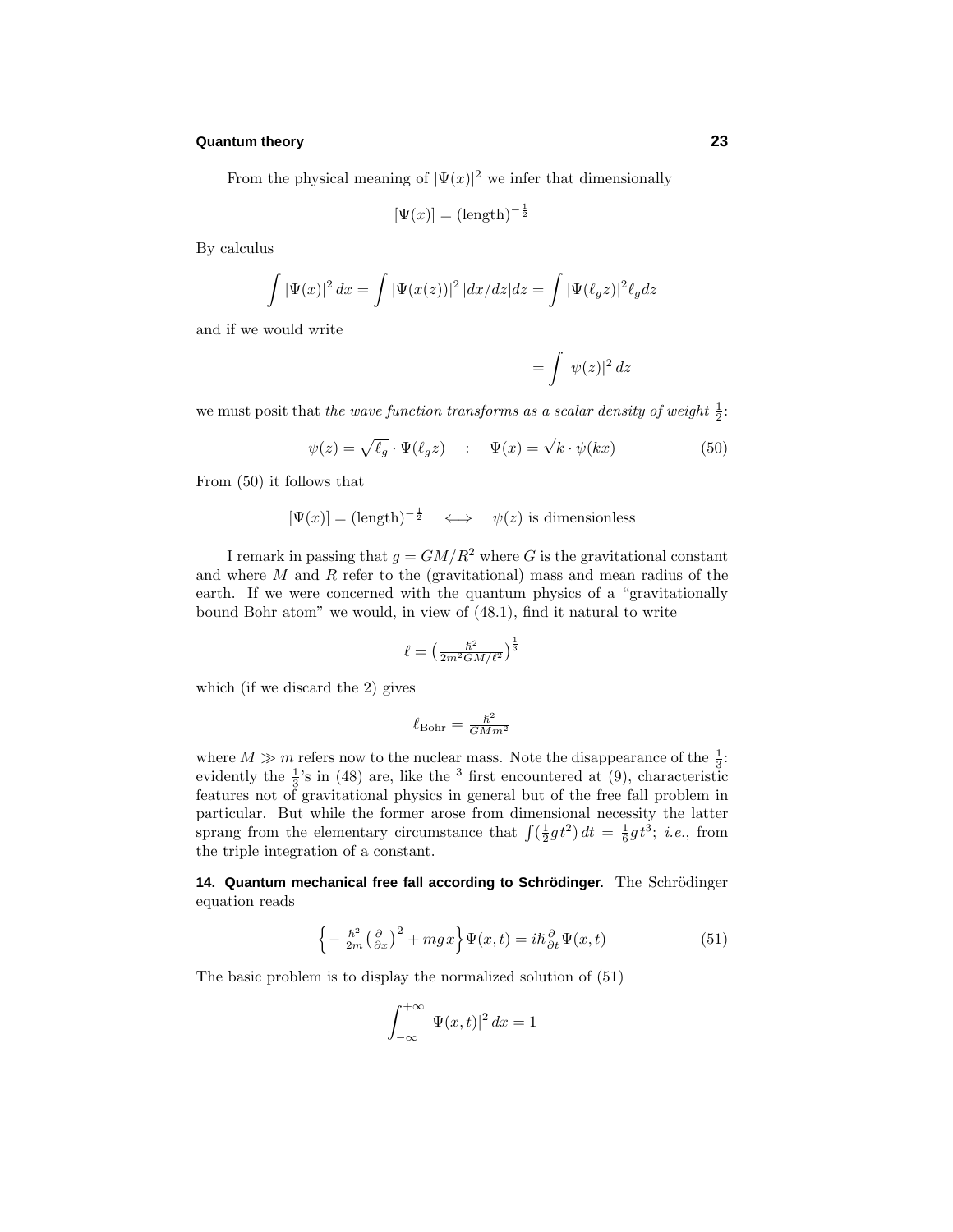that conforms to the prescribed initial data  $\Psi(x, t_0)$ .

If  $\Psi(x, t)$  is assumed to possess the separated structure

$$
\Psi(x,t) = \Psi(x) \cdot e^{-\frac{i}{\hbar}E t}
$$

then (51) requires that  $\Psi(x)$  be a solution of the *t*-independent Schrödinger equation

$$
\left\{-\frac{\hbar^2}{2m}\left(\frac{d}{dx}\right)^2 + mgx\right\}\Psi(x) = E\Psi(x) \tag{52}
$$

which will serve as our point of departure.

Let (52) be written

$$
\left(\frac{d}{dx}\right)^2 \Psi(x) = \frac{2m^2g}{\hbar^2} \left(x - \frac{E}{mg}\right) \Psi(x)
$$

Now introduce the shifted/rescaled new independent variable  $y = k(x - \frac{E}{mg})$  and adopt the notation  $\Psi(x) = \sqrt{k} \cdot \psi(y)$ . The differential equation then becomes

$$
\left(\frac{d}{dy}\right)^2 \psi(y) = \frac{2m^2g}{\hbar^2} k^{-3} y \psi(y)
$$

which motivates us—as previously we were dimensionally motivated—to assign to *k* the particular value  $k = \left(\frac{2m^2g}{\hbar^2}\right)^{\frac{1}{3}}$ . The time-independent Schrödinger equation is brought thus to the strikingly simple form

$$
\left(\frac{d}{dy}\right)^2 \psi(y) = y\,\psi(y) \tag{53}
$$

where—remarkably—the value of *E* has been absorbed into the definition of the independent variable:

$$
y \equiv \left(\frac{2m^2g}{\hbar^2}\right)^{\frac{1}{3}} \left(x - \frac{E}{mg}\right)
$$
  
=  $k(x - a)$   

$$
a \equiv \frac{E}{mg} = \begin{cases} \text{maximal height achieved by a} \\ \text{particle lofted with energy } E \end{cases}
$$
  

$$
\equiv z - \alpha
$$
 (54)

Here *a* describes the classical "turning point" of the trajectory pursued by a particle with energy *E* (see again Figure 1), and  $\alpha \equiv ka$  provides a dimensionless description of the turning point. We are, by the way, in position now to understand why the anticipatory 2's were introduced into the definitions (48).

At (53) we have Airy's differential equation, first encountered in George Airy's "Intensity of light in the neighborhood of a caustic"  $(1838).^{15}$  The

<sup>&</sup>lt;sup>15</sup> At this point I begin to borrow directly from material that begins on page 22 of Chapter 2: "Weyl Transform and the Phase Space Formalism" in ADVANCED QUANTUM TOPICS (2000).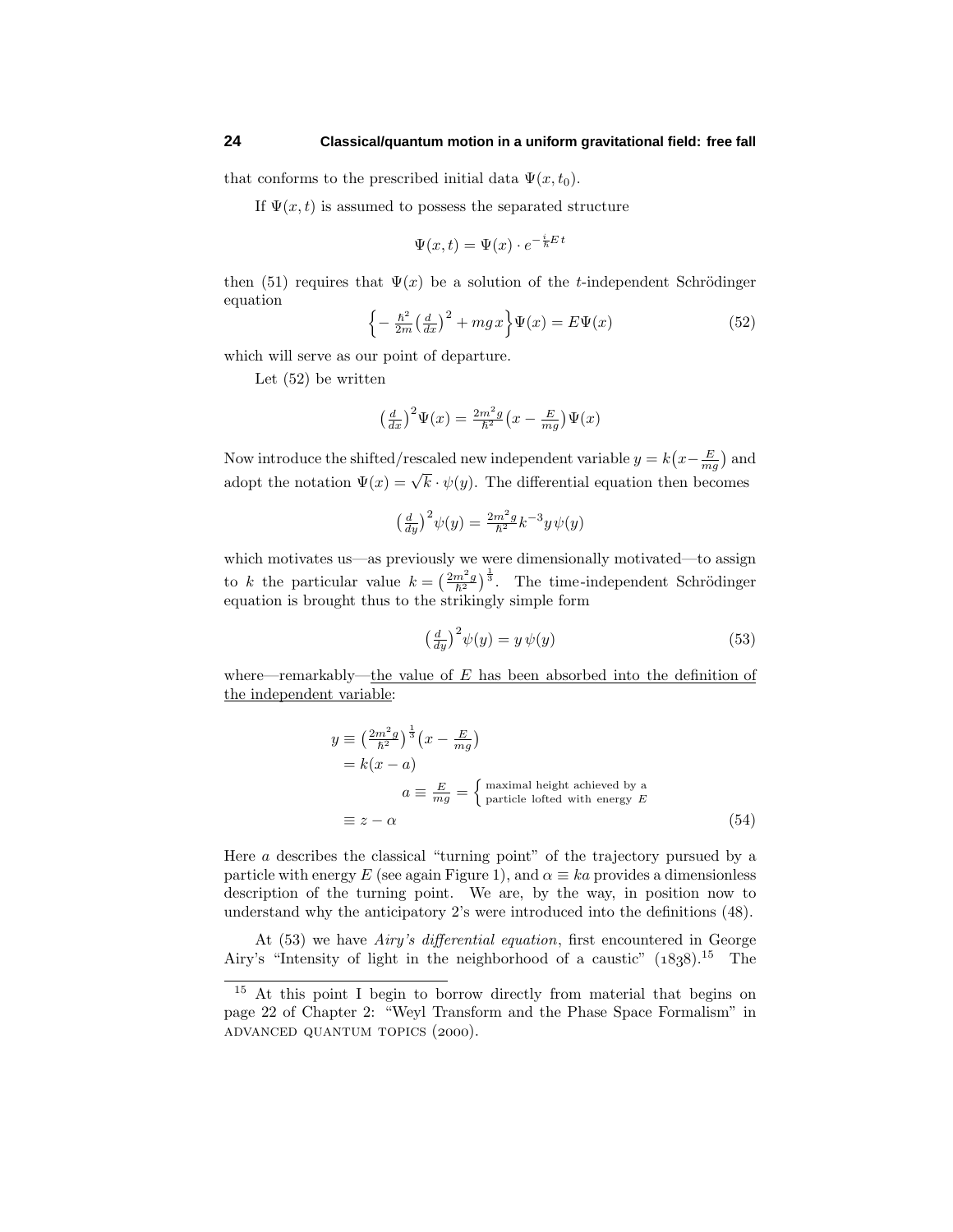solutions are linear combinations of the *Airy functions*  $Ai(y)$  and  $Bi(y)$ , which are close relatives of the Bessel functions of orders  $\pm \frac{1}{3}$ , and of which (since Bi(*y*) diverges as  $y \to \infty$ ) only the former

$$
Ai(y) \equiv \frac{1}{\pi} \int_0^\infty \cos\left(yu + \frac{1}{3}u^3\right) du\tag{55}
$$

will concern us.<sup>16</sup> To gain insight into the origin of Airy's construction, write

$$
f(y) = \frac{1}{2\pi} \int_{-\infty}^{+\infty} g(u)e^{iyu} du
$$

and notice that  $f'' - yf = 0$  entails

$$
\frac{1}{2\pi} \int_{-\infty}^{+\infty} \left[ -u^2 g(u) + ig(u) \frac{d}{du} \right] e^{iyu} du = 0
$$

Integration by parts gives

$$
\frac{1}{2\pi}ig(u)e^{iyu}\Big|_{-\infty}^{+\infty} - \frac{1}{2\pi}\int_{-\infty}^{+\infty} [u^2g(u) + ig'(u)]e^{iyu} du = 0
$$

The leading term vanishes if we require  $g(\pm \infty) = 0$ . We are left then with a first-order differential equation  $u^2g(u)+ig'(u)=0$  of which the general solution is  $g(u) = A \cdot e^{i\frac{1}{3}u^3}$ . So we have

$$
f(y) = A \cdot \frac{1}{2\pi} \int_{-\infty}^{+\infty} e^{i(yu + \frac{1}{3}u^3)} du = A \cdot \frac{1}{\pi} \int_{0}^{\infty} \cos\left(yu + \frac{1}{3}u^3\right) du
$$

It was to achieve

$$
\int_{-\infty}^{+\infty} Ai(y) dy = 1
$$
\n(56)

that Airy assigned the value  $A = 1$  to the constant of integration.

<sup>16</sup> For summaries of the properties of Airy functions see Chapter 56 in Spanier & Oldham, An Atlas of Functions (1987) or §10.4 in Abramowitz & Stagun, Handbook of Mathematical Functions  $(1965)$ . Those functions are made familiar to students of quantum mechanics by their occurance in the "connection formulæ" of simple WKB approximation theory: see, for example, Griffiths' §8.3, or C. M. Bender & S. A. Orszag, Advanced Mathematical Methods for Scientists & Engineers (1978),  $§10.4$ .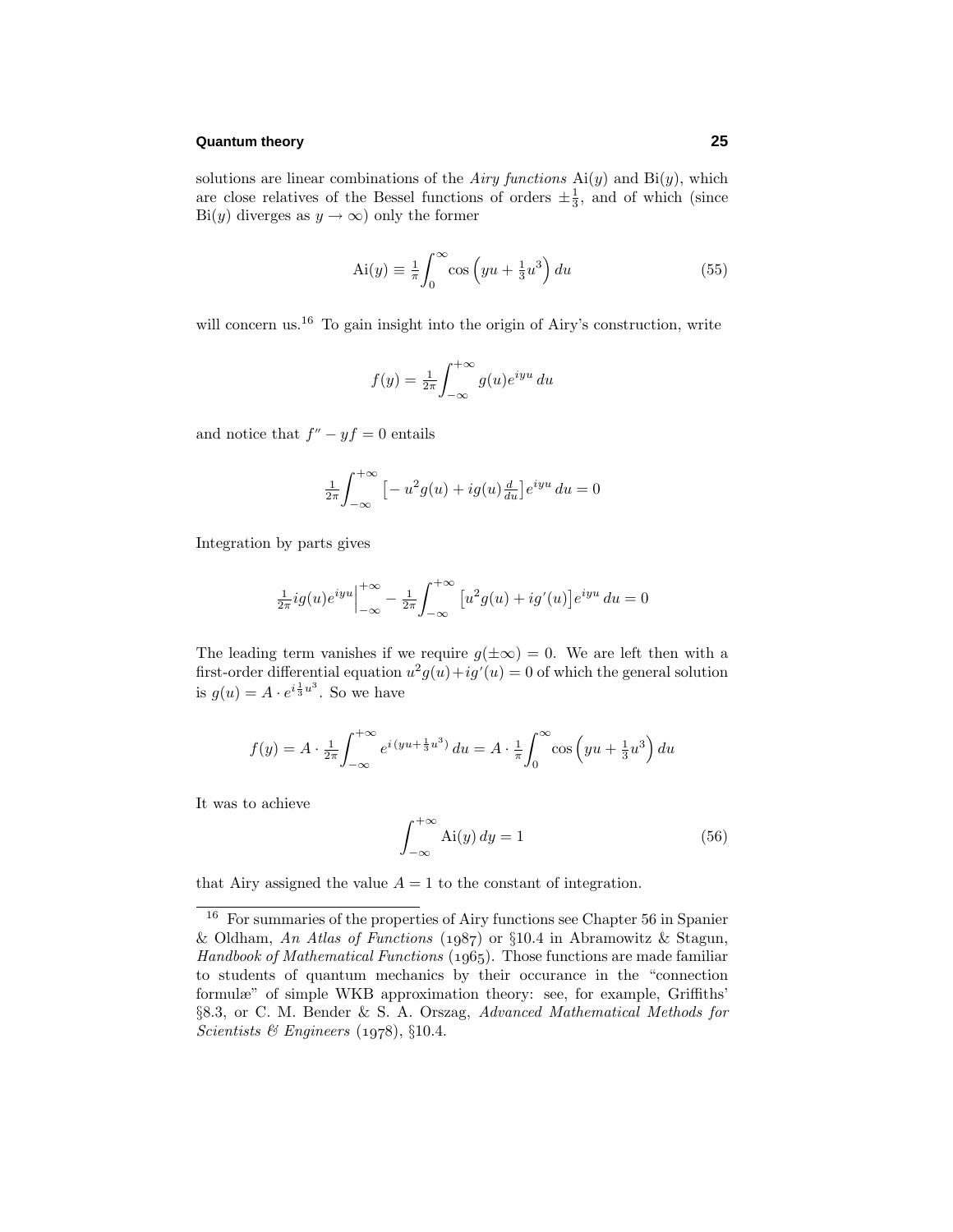Returning with this mathematics to the quantum physics of free fall, we see that solutions of the Schrödinger equation  $(52)$  can—in physical variables—be described

$$
\Psi_{E}(x) = \text{(normalization factor)} \cdot \text{Ai}\big(k(x - a_{E})\big) \tag{57.1}
$$

where again

 $a_E \equiv \frac{E}{mg}$  = classical turning point of a particle lofted with energy *E* 

In dimensionless variables (57.1) becomes

$$
\psi_{\varepsilon}(z) = N \cdot \text{Ai}(z - \alpha_{\varepsilon}) \tag{57.2}
$$

where *N* is a normalization factor, soon to be determined.

It is a striking fact—evident in (57)—that the eigenfunctions  $\psi_{\varepsilon}(z)$  all have the same shape (*i.e.*, are translates of one another: see Figure 5), and remarkable also that the the energy spectrum is continuous, and has no least member: the system possesses no ground state. One might dismiss this highly unusual circumstance as an artifact, attributable to the physical absurdity of the idealized free-fall potential

$$
U(x) = mgx \quad : \quad -\infty < x < +\infty
$$

but then has to view with surprise the major qualitative difference between the cases  $g \neq 0$  (no ground state) and  $g = 0$  (ground state abruptly springs into existence). I prefer to adopt the notion that "free fall" is free motion relative to a non-inertial frame, and to trace that "major qualitative difference" to the major difference between being/not being inertial.

The eigenfunctions  $\Psi_E(x)$  share with the free particle functions  $e^{\pm \frac{i}{\hbar}\sqrt{2mE}x}$ the property that they are not individually normalizable,  $17$  but require assembly into "wavepackets." They do, however, comprise a complete orthonormal set, in the sense which I digress now to establish. Let

$$
f(z, \alpha) \equiv \text{Ai}(z - \alpha)
$$

To ask of the  $\alpha$ -indexed functions  $f(z, \alpha)$ 

• Are they *orthonormal*:  $\int f(z, \alpha) f(z, \beta) dy = \delta(\alpha - \beta)$ ?

• Are they *complete*:  $\int f(y, \alpha) f(z, \alpha) d\alpha = \delta(y - z)$ ?

is, in fact, to ask the same question twice, for both are notational variants of this question: Does

$$
\int_{-\infty}^{+\infty} \mathrm{Ai}(z-\alpha)\,\mathrm{Ai}(z-\beta)\,dz = \delta(\alpha-\beta) ?
$$

<sup>17</sup> Asymptotically  $Ai^2(y) \sim \frac{1}{\pi \sqrt{|y|}} \sin^2 \left(\frac{2}{3}|y|^{\frac{3}{2}} + \frac{\pi}{4}\right)$  dies as  $y \downarrow -\infty$ , but so slowly that the limit of  $\int_y^0 Ai^2(u) du$  blows up.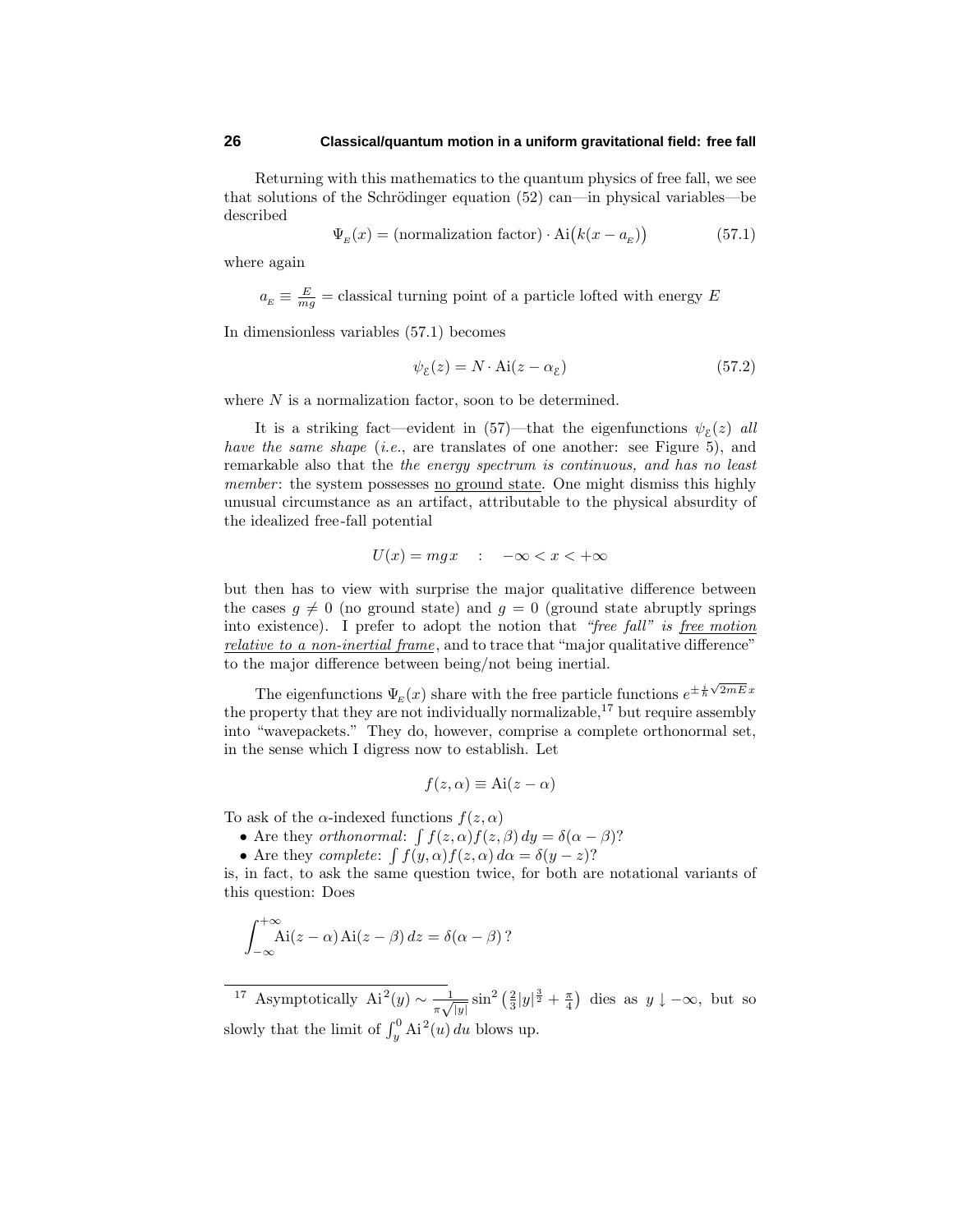

FIGURE 5: Free fall eigenfunctions  $\psi_{\varepsilon}(z)$  with  $\mathcal{E} < 0$ ,  $\mathcal{E} = 0$ ,  $\mathcal{E} > 0$ , in descending order. The remarkable *translational similarity* of the eigenfunctions can be understood as a quantum manifestation of the self-similarity evident at several points already in the classical physics of free fall (see again §3 and Figure 4).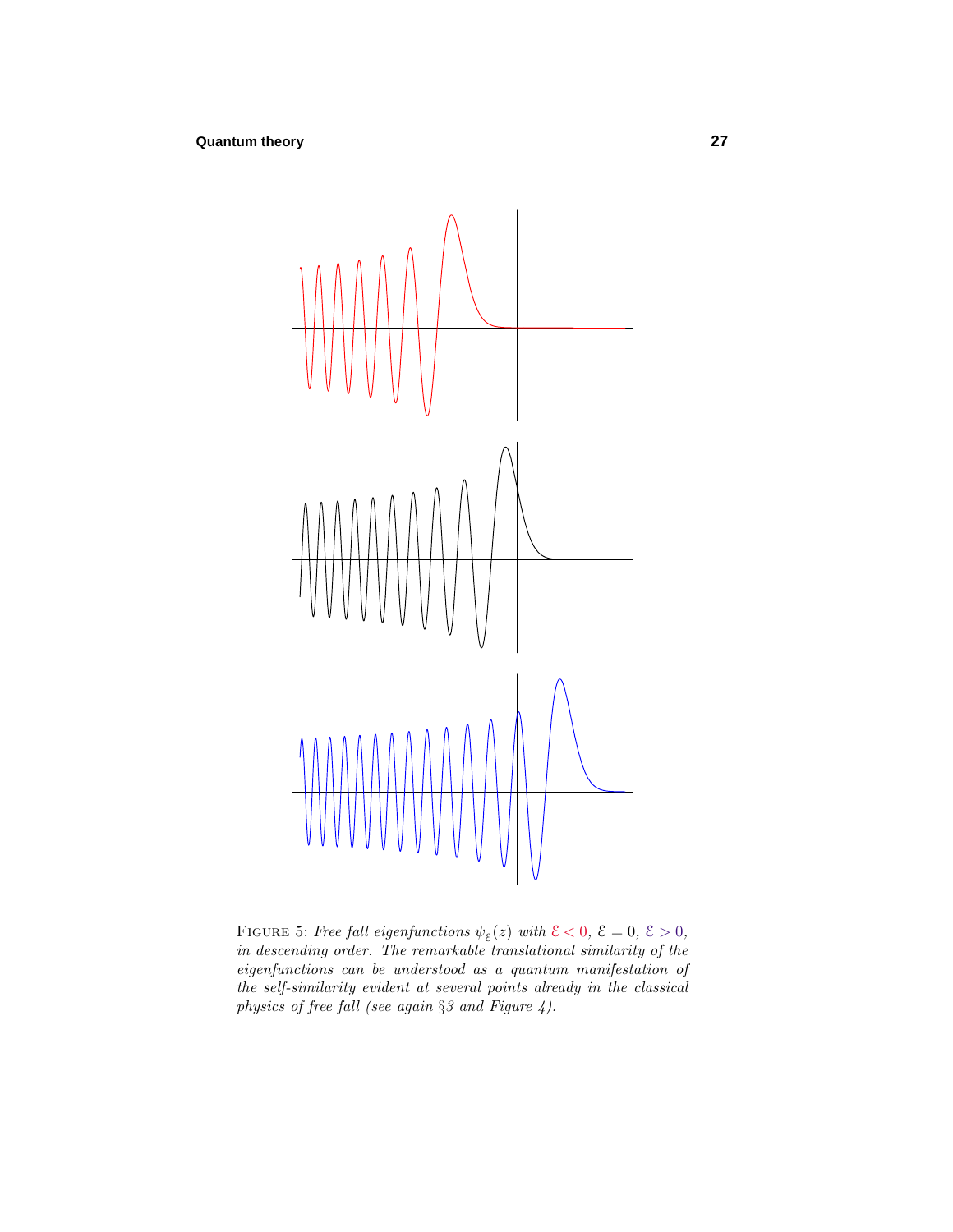An affirmative answer (which brings into being a lovely "Airy-flavored Fourier analysis") is obtained as follows:

$$
\int_{-\infty}^{+\infty} Ai(z - \alpha) Ai(z - \beta) dz
$$
  
=  $\left(\frac{1}{2\pi}\right)^2 \iiint e^{i[(z - \alpha)u + \frac{1}{3}u^3]} e^{i[(z - \beta)v + \frac{1}{3}v^3]} du dv dz$   
=  $\frac{1}{2\pi} \iint e^{i\frac{1}{3}(u^3 + v^3)} e^{-i(\alpha u + \beta v)} \left\{ \frac{1}{2\pi} \int e^{iz(u+v)} dz \right\} du dv$   
=  $\frac{1}{2\pi} \int e^{i\frac{1}{3}(v^3 - v^3)} e^{iv(\alpha - \beta)} dv = \delta(\alpha - \beta)$ 

So for our free fall wave functions we have "orthogonality in the sense of Dirac:"

$$
\int_{-\infty}^{+\infty} \psi_{\xi'}^*(z) \psi_{\xi''}(z) dz = N^2 \int_{-\infty}^{+\infty} Ai(z - \alpha_{\xi'}) Ai(z - \alpha_{\xi''}) dz
$$
  
=  $N^2 \cdot \delta(\mathcal{E}' - \mathcal{E}'')$   

$$
\downarrow
$$
  
=  $\delta(\mathcal{E}' - \mathcal{E}'')$  provided we set  $N = 1$  (58.1)

The functions thus normalized are complete in the sense that

$$
\int_{-\infty}^{+\infty} \psi_{\mathcal{E}}^*(z') \psi_{\mathcal{E}}(z'') d\mathcal{E} = \delta(z' - z'')
$$
 (58.2)

**15. Construction & structure of the free fall propagator.** Quite generally (subject only to the assumption that the Hamiltonian is  $t$ -independent), eigenvalues  $E_n$ and eigenfunctions  $\Psi_n(x)$ , when assembled to produce the "propagator"

$$
K(x_1, t_1; x_0, t_0) \equiv \sum_n \Psi_n(x_1) \Psi_n^*(x_0) e^{-\frac{i}{\hbar} E_n(t_1 - t_0)}
$$
(59)

permit one to describe the dynamical evolution of any prescribed initial state:

$$
\Psi(x,t_0) \longmapsto \Psi(x,t) = \int K(x,t;x_0,t_0)\Psi(x_0,t_0) dx_0 \tag{60}
$$

The propagator, looked upon as an  $(x_0, t_0)$ -parameterized function of x and t, is a solution of the *t*-dependent Schrödinger equation, distinguished from other solutions by the property

$$
\lim_{t \downarrow t_0} K(x, t; x_0, t_0) = \delta(x - x_0)
$$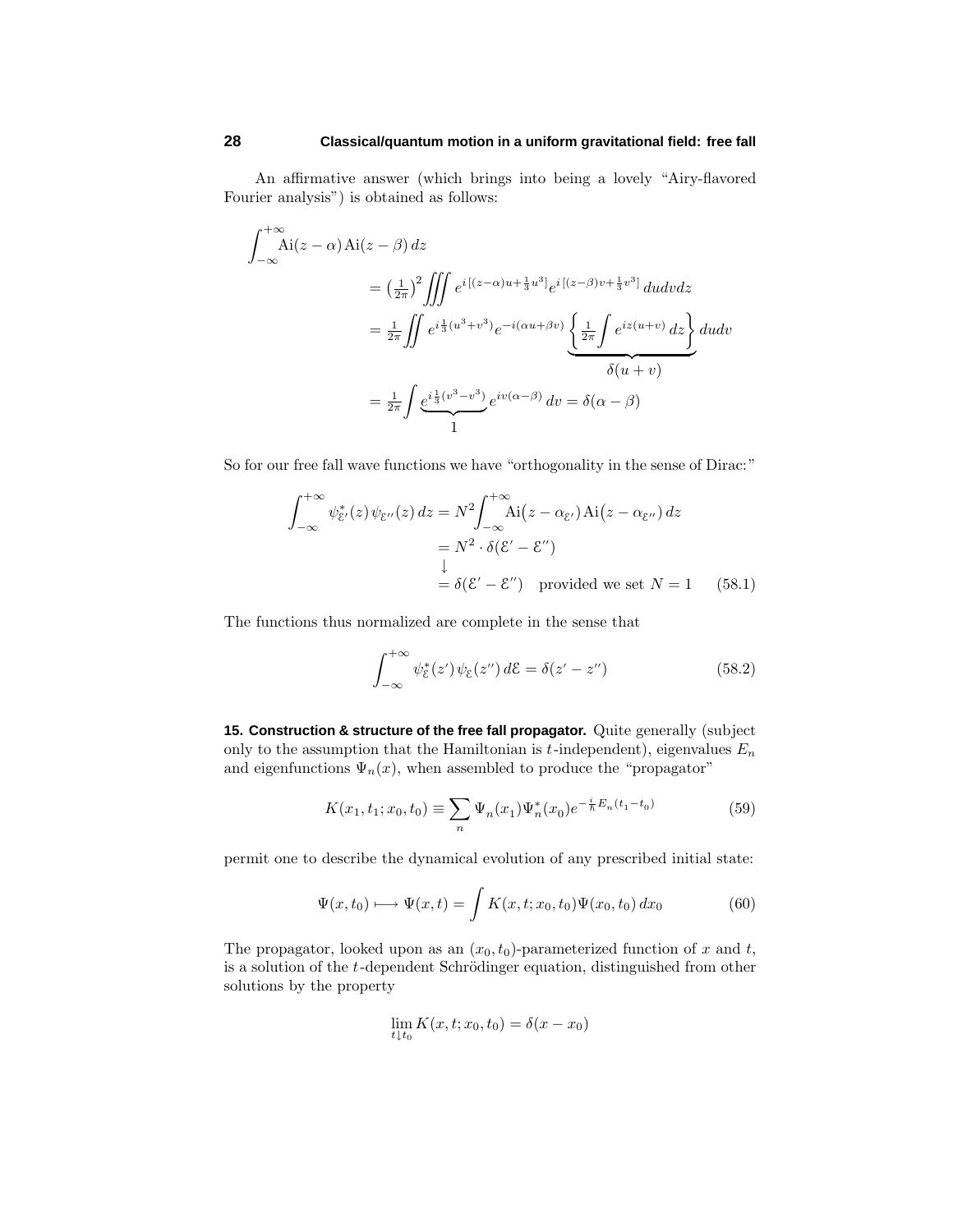In the present context (59) supplies

$$
\mathcal{K}(z,t;z_0,0) = \int_{-\infty}^{+\infty} \psi_{\mathcal{E}}(z)\psi_{\mathcal{E}}^*(z_0)e^{-i\mathcal{E}\theta} d\mathcal{E}
$$

where I have elected to work in dimensionless variables, noting that

$$
E = \mathcal{E}_g \cdot \mathcal{E} = (mg \ell_g) \cdot \mathcal{E} : \begin{cases} \text{relates physical energy } E \\ \text{to dimensionless energy } \mathcal{E} \end{cases}
$$

$$
t = \tau_g \cdot \theta = (\hbar/mg \ell_g) \cdot \theta : \begin{cases} \text{relates physical time } t \\ \text{to dimensionless time } \theta \end{cases}
$$

entail

$$
\tfrac{1}{\hbar}E t = \mathcal{E}\theta
$$

Notice also that the relationship between the energy *E* and the turning point *a*, when expressed in terms of dimensionless variables, becomes

 $mg(\ell_g \alpha) = (mg \ell_g)\mathcal{E}$  : reduces to  $\alpha = \mathcal{E}$ 

of which we will make free use. Working from

$$
\psi_{\varepsilon}(x) = \mathrm{Ai}(z - \alpha) = \frac{1}{2\pi} \int_{-\infty}^{+\infty} e^{i(\frac{1}{3}u^3 + [z - \alpha]u)} du
$$

we have  $^{18}$ 

$$
\mathcal{K} = \left(\frac{1}{2\pi}\right)^2 \iiint e^{i(\frac{1}{3}u^3 + [z-\alpha]u)} e^{i(\frac{1}{3}v^3 + [z_0-\alpha]v)} e^{-i\alpha\theta} du dv d\alpha \n= \left(\frac{1}{2\pi}\right)^2 \iiint e^{i\frac{1}{3}(u^3+v^3)} e^{i(zu+z_0v)} e^{-i(u+v+\theta)\alpha} da du dv \n= \frac{1}{2\pi} \iint e^{i\frac{1}{3}(u^3+v^3)} e^{i(zu+z_0v)} \delta(u+v+\theta) du dv \n= \frac{1}{2\pi} \int e^{i\frac{1}{3}[v^3-(v+\theta)^3]} e^{i[z_0v-z(v+\theta)]} dv
$$

But  $v^3 - (v + \theta)^3 = -3v^2\theta - 3v\theta^2 - \theta^3$  so

$$
= \frac{1}{2\pi}e^{-i(\frac{1}{3}\theta^3 + z\theta)} \cdot \int e^{-i\theta v^2 - i[\theta^2 + (z - z_0)]} dv
$$

The sole surviving integral is (formally) Gaussian, and its elementary evaluation supplies

$$
\mathcal{K} = \frac{1}{2\pi} e^{-i(\frac{1}{3}\theta^3 + z\theta)} \cdot \sqrt{\frac{2\pi}{2i\theta}} e^{-\frac{1}{4i\theta}[\theta^2 + (z - z_0)]^2}
$$
  
=  $\sqrt{\frac{1}{4\pi i\theta}} \exp \left\{ i \left[ \frac{(z - z_0)^2}{4\theta} + \left[ \frac{1}{2}(z - z_0) - z \right] \theta + \left[ \frac{1}{4} - \frac{1}{3} \right] \theta^3 \right] \right\}$ 

<sup>&</sup>lt;sup>18</sup> The following argument was adapted from page 32 of some informal notes "Classical/quantum mechanics of a bouncing ball" (March  $1994$ ) that record the results of my first excursion into this problem area.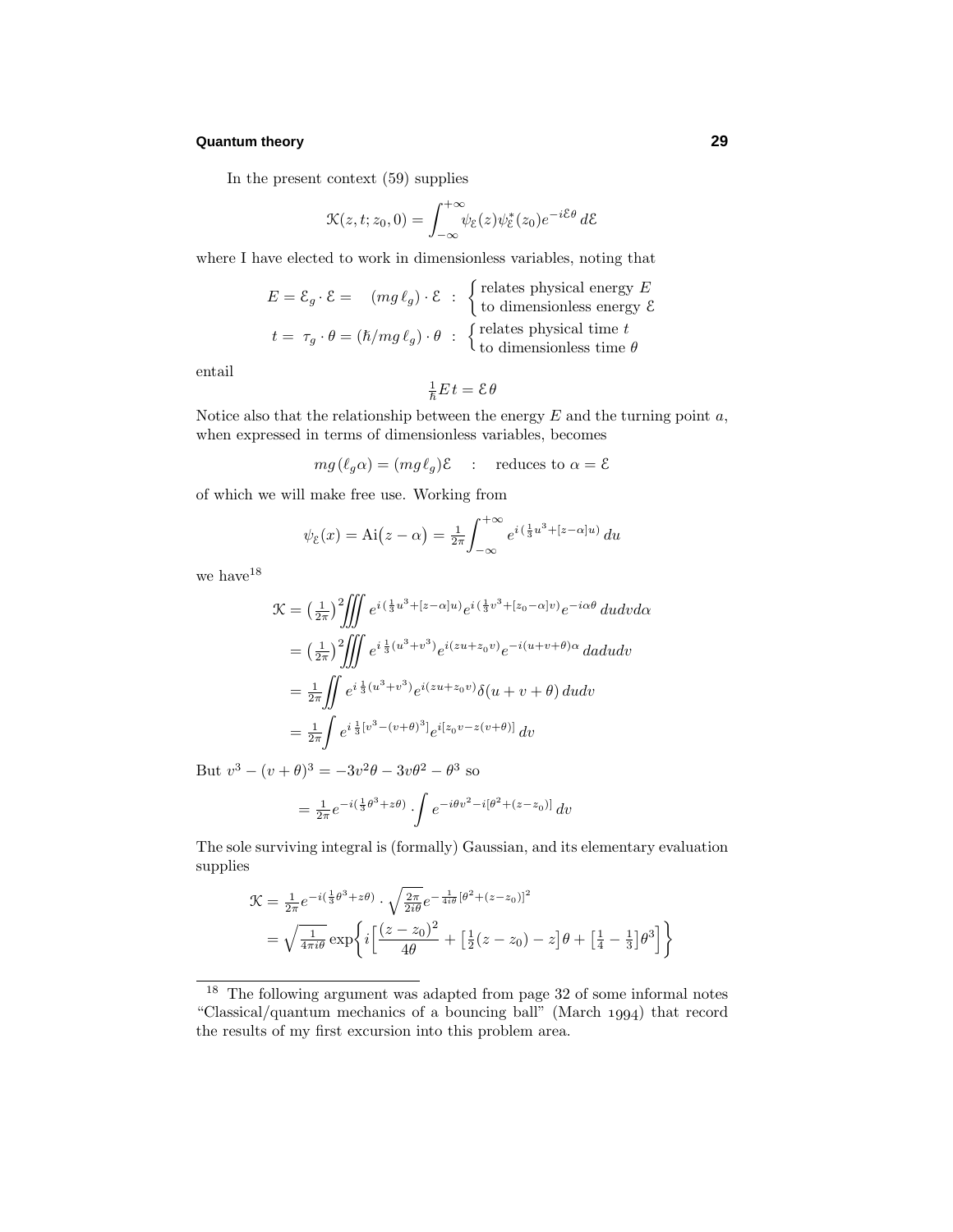Translation to physical variables gives

$$
K = k \cdot \mathcal{K}
$$
  
=  $\sqrt{\frac{m}{2\pi i\hbar t}} \exp\left\{\frac{i}{\hbar} \left[ \frac{m}{2t} (x - x_0)^2 - \frac{1}{2} m g (x + x_0) t - \frac{1}{24} m g^2 t^3 \right] \right\}$  (61)

Remarkably, this result (after a trivial notational adjustment:  $t \mapsto t_1 - t_0$ ) can be expressed

$$
K(x_1, t_1; x_0, t_0) = \sqrt{\frac{m}{2\pi i \hbar (t_1 - t_0)}} \cdot e^{\frac{i}{\hbar} S(x_1, t_1; x_0, t_0)}
$$
(62)

where  $S(x_1, t_1; x_0, t_0)$  is precisely the classical free-fall action function, first encountered at (9). Some theoretical importance attaches also to the fact that

$$
\sqrt{\tfrac{m}{2\pi i\,\hbar(t_1-t_0)}}\quad\text{can be written}\quad \sqrt{\tfrac{i}{h}\tfrac{\partial^2 S}{\partial x_1 \partial x_0}}
$$

By way of commentary: if, into the Schrödinger equation  $(51)$ , we insert

$$
\Psi = A \, e^{\frac{i}{\hbar}S}
$$

we obtain

$$
A\left\{\frac{1}{2m}(S_x)^2 + mgx + S_t\right\} - i\hbar \underbrace{\left\{\frac{1}{2m}[AS_{xx} + 2A_xS_x] + A_t\right\}}_{=\frac{1}{2A}\left\{(\frac{1}{m}S_xA^2)_x + (A^2)_t\right\}}
$$

Returning with this information to (62) we find that

- the leading  $\{\}$  vanishes because *S* satisfies the Hamilton-Jacobi equation
- the final term vanishes because *A* is *x*-independent
- the the middle  $\{\}$ —which brings to mind a "continuity equation," of precisely the sort that  $A^2 = |\psi|^2$  is known in quantum mechanics to satisfy (as a expression of the "conservation of probability")—vanishes by computation:

$$
\left(\frac{1}{m}\left[\frac{m}{t}(x-x_0) - \frac{1}{2}mgt\right]\frac{1}{t}\right)_x + \left(\frac{1}{t}\right)_t = \frac{1}{t^2} - \frac{1}{t^2} = 0
$$

**16. Dropped Gaussian wavepacket.** Let *ψ* be given initially by

$$
\psi(z,0) = \frac{1}{\sqrt{\sigma\sqrt{2\pi}}} \, e^{-\frac{1}{4}[z/\sigma]^2} \tag{63}
$$

Then

$$
|\psi(z,0)|^2 = \frac{1}{\sigma\sqrt{2\pi}} e^{-\frac{1}{2}[z/\sigma]^2}
$$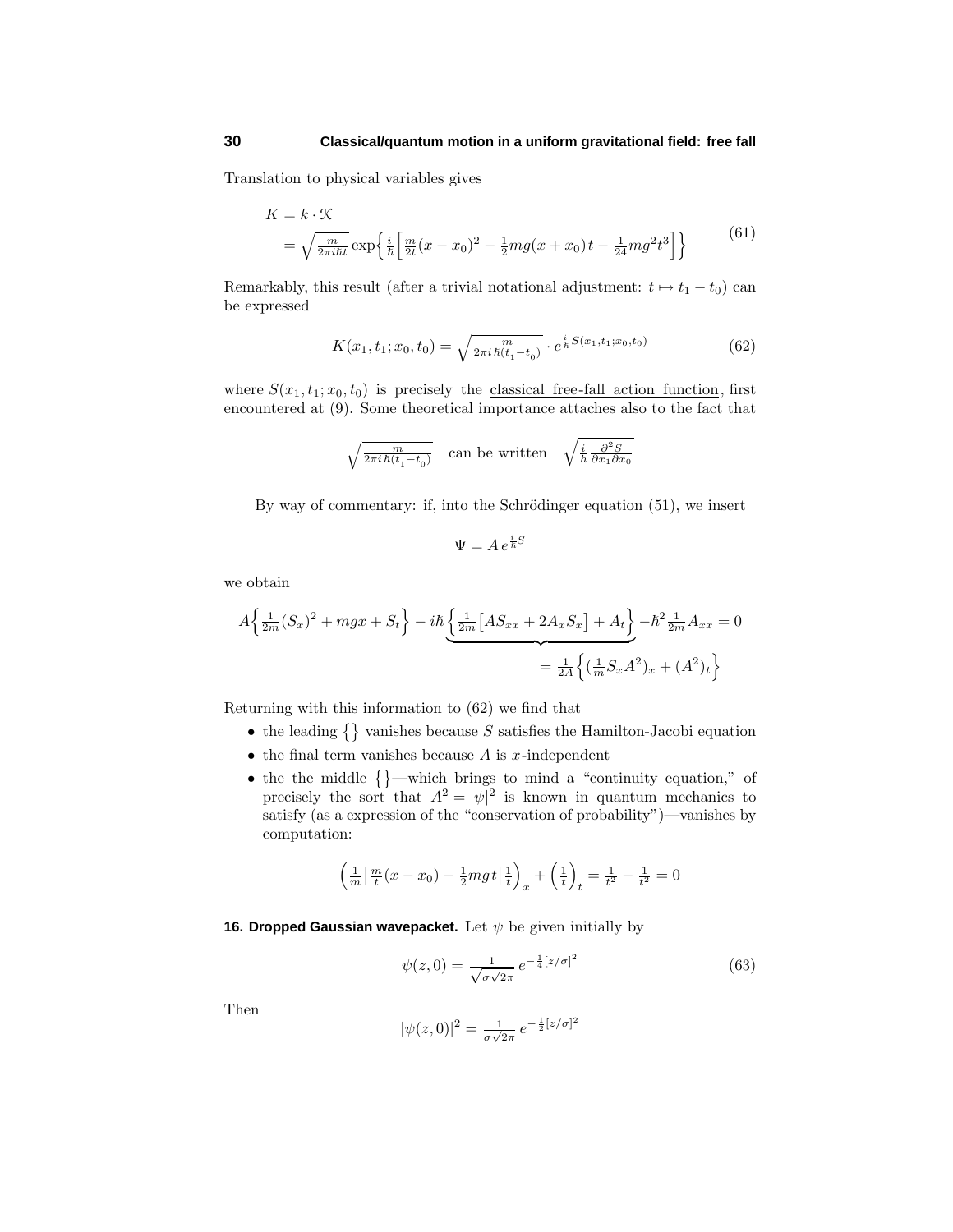is a normalized Gaussian

$$
\int_{-\infty}^{+\infty} |\psi(z,0)|^2 dz = 1
$$

with second moment

$$
\langle z^2 \rangle = \int_{-\infty}^{+\infty} z^2 |\psi(z,0)|^2 dz = \sigma^2
$$

Returning with (61) and (63) to (60), we confront the messy Gaussian integral

$$
\psi(z,\theta) = \sqrt{\frac{1}{4\pi i \theta} \frac{1}{\sigma \sqrt{2\pi}}} \int \exp\left\{i \left[\frac{1}{4\theta}(z-z_0)^2 - \frac{1}{2}(z+z_0)\theta - \frac{1}{12}\theta^3\right] - \frac{1}{4\sigma^2}z_0^2\right\} dz_0
$$

*Mathematica* responds with a result

$$
= \sqrt{\frac{1}{4\pi i\theta} \frac{1}{\sigma\sqrt{2\pi}}} 2\sqrt{\pi} \left[ \frac{1}{\sigma^2} - i\frac{1}{\theta} \right]^{-\frac{1}{2}} \cdot \exp\left\{ \frac{1}{12} \frac{6\theta^2 z - 3z^2 + \theta^4 - 12i\sigma^2 \theta z - 4i\sigma^2 \theta^3}{\sigma^2 + i\theta} \right\}
$$

which we have now to disentangle. Look first to the prefactor, which after simplifications becomes

$$
\sqrt{\frac{1}{4\pi i\theta} \frac{1}{\sigma\sqrt{2\pi}}} 2\sqrt{\pi} \left[\frac{1}{\sigma^2} - i\frac{1}{\theta}\right]^{-\frac{1}{2}} = \sqrt{\frac{1}{\Sigma(t)\sqrt{2\pi}}}
$$
\n
$$
\Sigma(t) \equiv \sigma \left[1 + i\frac{\theta}{\sigma^2}\right]
$$
\n
$$
= \sigma\sqrt{1 + \left(\frac{\theta}{\sigma^2}\right)^2} \cdot e^{i\delta(\theta)}
$$
\n
$$
\equiv \sigma(\theta) \cdot e^{i\delta(\theta)}
$$

with  $\delta(\theta) \equiv \arctan(\theta/\sigma^2)$ . Look next to the argument of the exponential: we find

$$
\left\{\text{etc.}\right\} = -\frac{[z+\theta^2]^2}{4\sigma^2(\theta)} - i\Delta(z,\theta)
$$

where  $\Delta(z,\theta)$  is a complicated term the details of which need not concern us. We now have

$$
\psi(z,\theta) = \frac{1}{\sqrt{\sigma(\theta)\sqrt{2\pi}}} \exp\bigg\{-\frac{1}{4} \Big[\frac{z+\theta^2}{\sigma(\theta)}\Big]^2 - i\phi(x,t)\bigg\}
$$

with  $\phi \equiv \frac{1}{2}\delta + \beta$ . The phase factor is of no present interest because it disappears when we look to the probability density

$$
|\psi(z,\theta)|^2 = \frac{1}{\sigma(\theta)\sqrt{2\pi}} \exp\left\{-\frac{1}{2}\left[\frac{z+\theta^2}{\sigma(\theta)}\right]^2\right\}
$$
(64.1)

If, in place of (63), we had written

$$
\psi(z,0) = e^{i\rho z} \cdot \frac{1}{\sqrt{\sigma\sqrt{2\pi}}} e^{-\frac{1}{4}[z/\sigma]^2}
$$

then in place of (64.1) we would have obtained

$$
|\psi(z,\theta)|^2 = \frac{1}{\sigma(\theta)\sqrt{2\pi}} \exp\left\{-\frac{1}{2}\left[\frac{z-2\rho\theta+\theta^2}{\sigma(\theta)}\right]^2\right\}
$$
(64.2)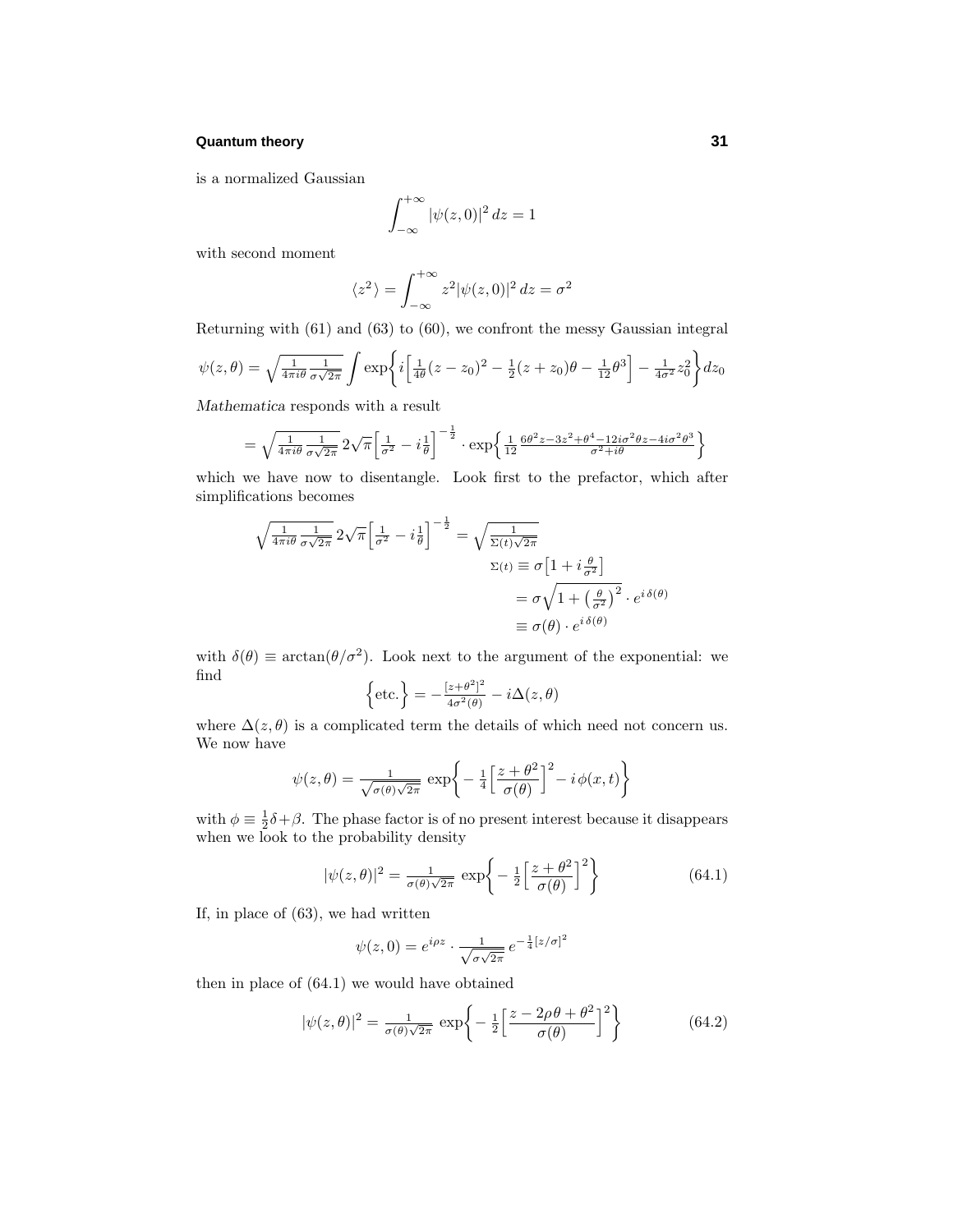In physical variables<sup>19</sup> equations  $(64)$  become

$$
|\Psi(x,t)|^2 = \begin{cases} \frac{1}{s(t)\sqrt{2\pi}} \exp\left\{-\frac{1}{2}\left[\frac{x+\frac{1}{2}gt^2}{s(t)}\right]^2\right\} & \text{: DROPPED GAUSSIAN} \\ \frac{1}{s(t)\sqrt{2\pi}} \exp\left\{-\frac{1}{2}\left[\frac{x-vt+\frac{1}{2}gt^2}{s(t)}\right]^2\right\} & \text{: LOFTED GAUSSIAN} \end{cases}
$$
(65.1)

Equations (65) describe Gaussian distributions the centers of which move ballistically, but which disperse hyperbolically<sup>20</sup>—just what you would expect to see if the free particle result standard to the textbooks were viewed from a uniformly accelerated frame.

**17. Other dropped wavefunctions.** What happens when you drop the familiar free particle eigenfunction

$$
\Psi(x,0) = \frac{1}{\sqrt{h}} e^{\frac{i}{h}px} \quad : \quad p \text{ an adjustable real constant}
$$

Immediately

$$
\Psi(x,t) = \sqrt{\frac{m}{i\hbar t}} \frac{1}{\hbar} \int \exp\left\{ \frac{i}{\hbar} \left[ \frac{m}{2t} (x - x_0)^2 - \frac{1}{2} m g (x + x_0) t - \frac{1}{24} m g^2 t^3 \right] + \frac{i}{\hbar} p x_0 \right\} dx_0
$$

$$
= \frac{1}{\sqrt{\hbar}} \exp\left\{ \frac{i}{\hbar} \left[ px - \frac{1}{2m} p^2 t - g \{ m x t - \frac{1}{2} p t^2 + \frac{1}{6} m g t^3 \} \right] \right\} \tag{66}
$$

I have not been able to account term-by-term in an intuitively satisfying way for the design of this result (see, however, §25 below), but have verified that the function  $S(x, t; p) \equiv [\text{etc.}]$  does in fact satisfy the Hamilton-Jacobi equation (equivalently:  $\Psi(x, t)$  does satisfy the Schrödinger equation).

<sup>19</sup> Recall from (50) that  $|\Psi|^2 = k|\psi|^2$ , define

$$
s \equiv \ell_g \sigma
$$
 and  $s(t) \equiv \ell_g \sigma(\theta) = s \sqrt{1 + \left(\frac{\hbar t}{2ms^2}\right)^2}$  (65.2)

and notice that  $\theta^2/\sigma = (mg t/\hbar k)^2 /ks = \frac{1}{2}gt^2$ . Also write  $\rho z = \frac{1}{\hbar}mvx$  to obtain  $\rho = mv\ell_g/\hbar$  (dimensionless momentum), giving  $2\rho\theta/\sigma = vt/s$ . <sup>20</sup> I say "hyperbolically" because

$$
\sigma(t) = \sigma_0 \sqrt{1 + (t/\tau)^2} \quad : \quad \tau \equiv 2m\sigma_0^2/\hbar
$$

can be written

$$
(\sigma/\sigma_0)^2 - (t/\tau)^2 = 1
$$

Note that the dispersion law is *g* -independent.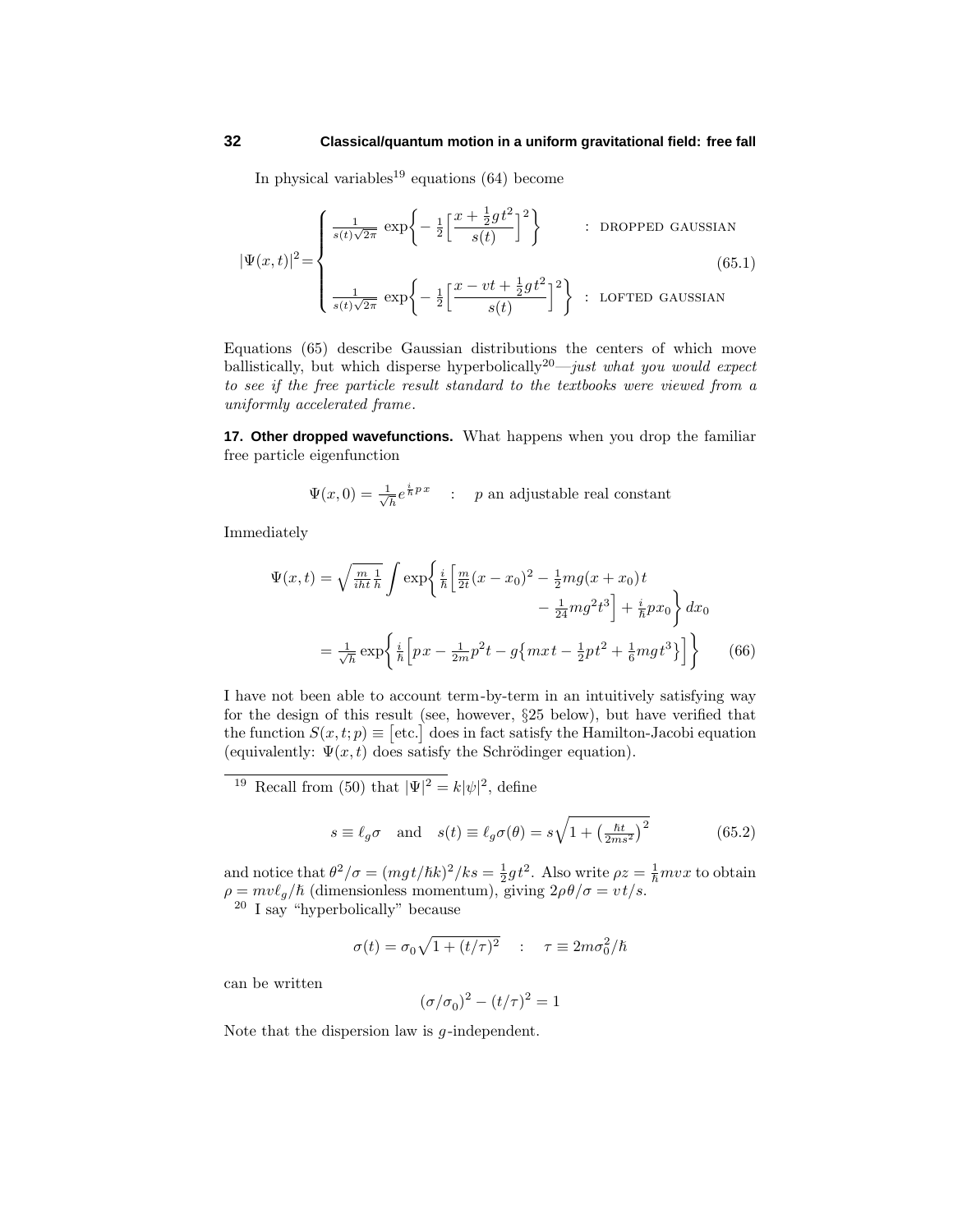It is a curious (though self-evident!) fact that when you drop a free-fall eigenfunction

$$
\psi(x,0) \equiv \psi_{\mathcal{E}}(x)
$$

it does not fall: it simply "stands there (levitates!) and buzzes"

$$
\psi(x,0) \longrightarrow \psi(x,t) = \psi(x,0) \cdot e^{-\frac{i}{\hbar}E(\mathcal{E})t} \tag{67}
$$

I have described elsewhere a "quantum calculus of moments"<sup>21</sup> that can be used to show—very simply—that the phenomenon illustrated at (65) is in fact not special to Gaussian wavepackets: every wavepacket falls in such a way that  $\langle x \rangle$  moves ballistically, and  $\Delta x$  grows hyperbolically. Equations (66) and (67) do not provide counterexamples, for they refer to wavefunctions that are not normalizable, do not describe quantum states—are, in short, not wavepackets.

18. Ladder operators for the free fall problem. The time-independent Schrödinger equation (48) is a particular representation of the abstract equation

$$
\mathbf{H}|E) = E|E| \quad \text{with} \quad \mathbf{H} \equiv \frac{1}{2m} \mathbf{p}^2 + mg\mathbf{x} \tag{68}
$$

From the fundamental commutation relation  $[\mathbf{x}, \mathbf{p}] = i\hbar \mathbf{l}$  it follows familiarly<sup>22</sup> that if  $T(\xi)$  refers to a member of the *ξ*-parameterized population of unitary operators

$$
\mathbf{T}(\xi) \equiv e^{-\frac{i}{\hbar}\xi\,\mathbf{p}}
$$

then

$$
\begin{aligned}\n\mathbf{x} \, \mathbf{T}(\xi) &= \mathbf{T}(\xi) (\mathbf{x} + \xi \mathbf{I}) \\
\mathbf{p} \, \mathbf{T}(\xi) &= \mathbf{T}(\xi) \, \mathbf{p}\n\end{aligned}\n\tag{69}
$$

It follows that if  $\mathbf{x}|x| = x|x|$  then  $\mathbf{x} \mathbf{T}(\xi)|x| = (x + \xi) \mathbf{T}(\xi)|x|$ ; in other words

**T**(*ξ*)|*x*) =  $|x + \xi$  : **T**(*ξ*) translates with respect to the **x**-spectrum

But because **x** enters linearly into the design of the free fall Hamiltonian we have

$$
\mathbf{H}\,\mathbf{T}(\xi) = \mathbf{T}(\xi)(\mathbf{H} + mg\xi\mathbf{I})
$$

which when applied to  $|E|$  gives

$$
\mathbf{H}\,\mathbf{T}(\xi)|E) = (E + mg\xi)\,\mathbf{T}(\xi)|E)
$$

In short:

$$
\mathbf{T}(\xi)|E) = |E + mg\xi| \; : \; \mathbf{T}(\xi) \text{ also translates with respect to the } \mathbf{H}\text{-spectrum}
$$

<sup>&</sup>lt;sup>21</sup> ADVANCED QUANTUM TOPICS (2000) Chapter 2, page 51. The method is an elaboration of the idea central to Ehrenfest's theorem.

 $22$  See Chapter 0, page 34 in the notes just cited.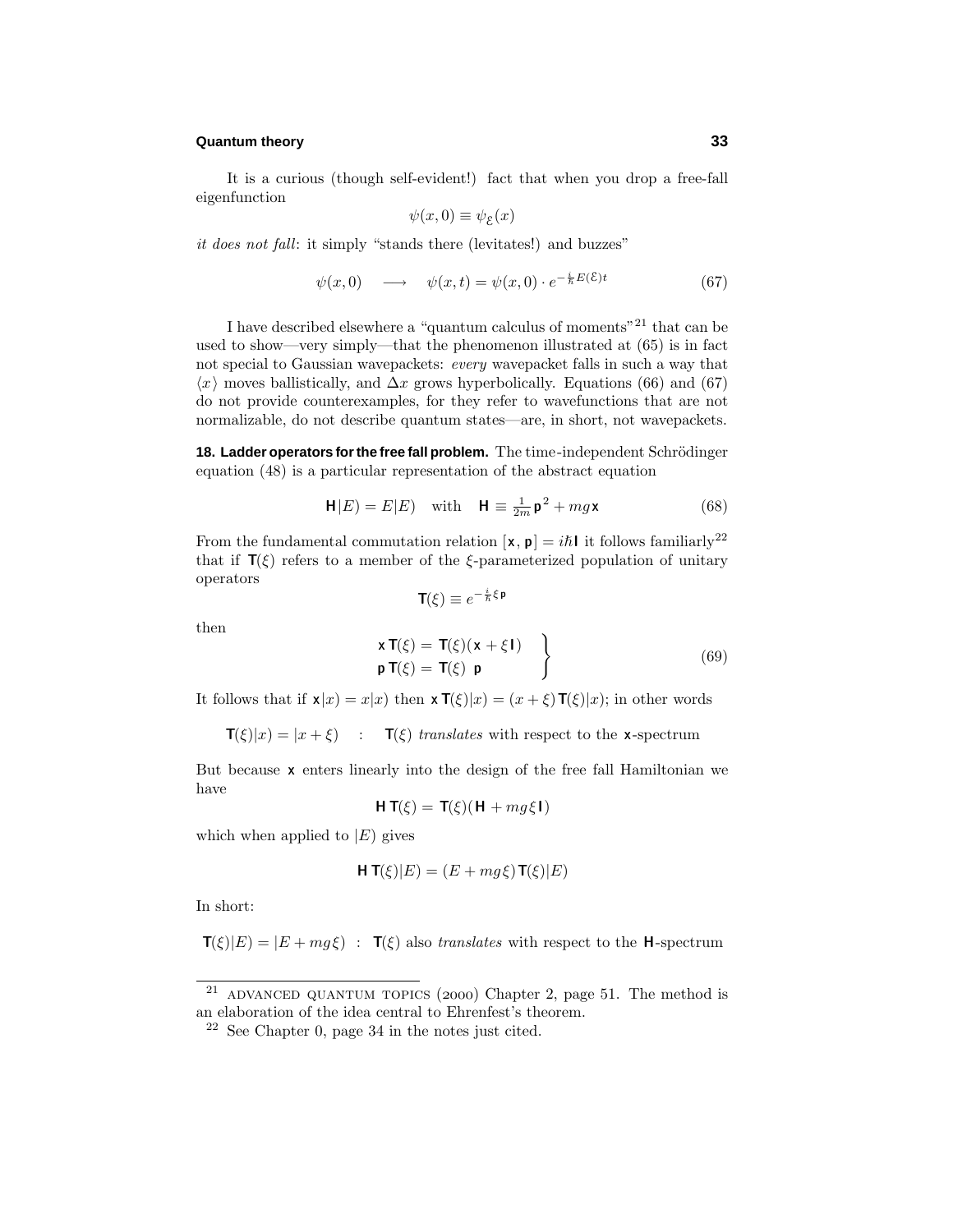Using these two facts together, we find that if

$$
\Psi_E(x) \equiv (x|E)
$$

then

$$
\Psi_{E+mga}(x) = (x|\mathbf{T}(a)|E) = (x - a|E) = \Psi_E(x - a)
$$
\n(70)

We have thus accounted abstractly for a remarkable property of the free fall eigenfunctions that was previously<sup>23</sup> obtained analytically from the theory of Airy functions. The defect of the argument is that it provides no hint that  $\Psi_E(x)$  has anything to do with Airy functions, no indication of what  $|\Psi_E(x)|^2$ might look like when plotted.

The ladder operator technique is most familiar as encountered in the quantum theory of the harmonic oscillator and the quantum theory of angular momentum. We have seen that it enters also quite naturally into the quantum theory of unobstructed free fall *...* but that in the latter application the ladder has continuously indexed rungs! And no bottom rung!!

## **19. Schrödinger equation in the momentum representation.** Define

$$
\Phi_E(p) \equiv (p|E)
$$

and observe that in the momentum representation the time-independent Schrödinger equation (68) reads

$$
\left\{\frac{1}{2m}p^2 - mg\left(\frac{\hbar}{i}\frac{d}{dp}\right)\right\}\Phi_E = E\Phi_E\tag{71}
$$

or again (and more conveniently)

$$
\frac{d}{dp}\Phi_E = i\left(\frac{1}{2m^2g\hbar}p^2 - \frac{1}{mg\hbar}E\right)\Phi_E
$$

This is an ordinary differential equation of first order, and its solutions are immediate:

$$
\Phi_E(p) = A \cdot \exp\left\{i\left(\frac{1}{6m^2g\hbar}p^3 - \frac{1}{mg\hbar}Ep\right)\right\}
$$

where  $A$  is an arbitrary complex constant. From this it follows<sup>24</sup> that

$$
\Psi_E(x) = \frac{1}{\sqrt{2\pi\hbar}} \int_{-\infty}^{+\infty} e^{\frac{i}{\hbar}p x} \Phi_E(p) dp
$$
  
\n
$$
= \frac{1}{\sqrt{2\pi\hbar}} 2A \int_0^{\infty} \cos\left\{ \left( \frac{mgx - E}{mgh} \right) p + \frac{1}{3} \left( \frac{1}{2m^2gh} p^3 \right) \right\} dp
$$
  
\n
$$
= \frac{1}{\sqrt{2\pi\hbar}} (2m^2gh)^{\frac{1}{3}} 2\pi A \cdot \frac{1}{\pi} \int_0^{\infty} \cos\left\{ yu + \frac{1}{3}u^3 \right\} du
$$

<sup>23</sup> See again page 26 and Figure 5.

 $24$  See (82) on page 36 of Chapter 0 in ADVANCED QUANTUM TOPICS (2000).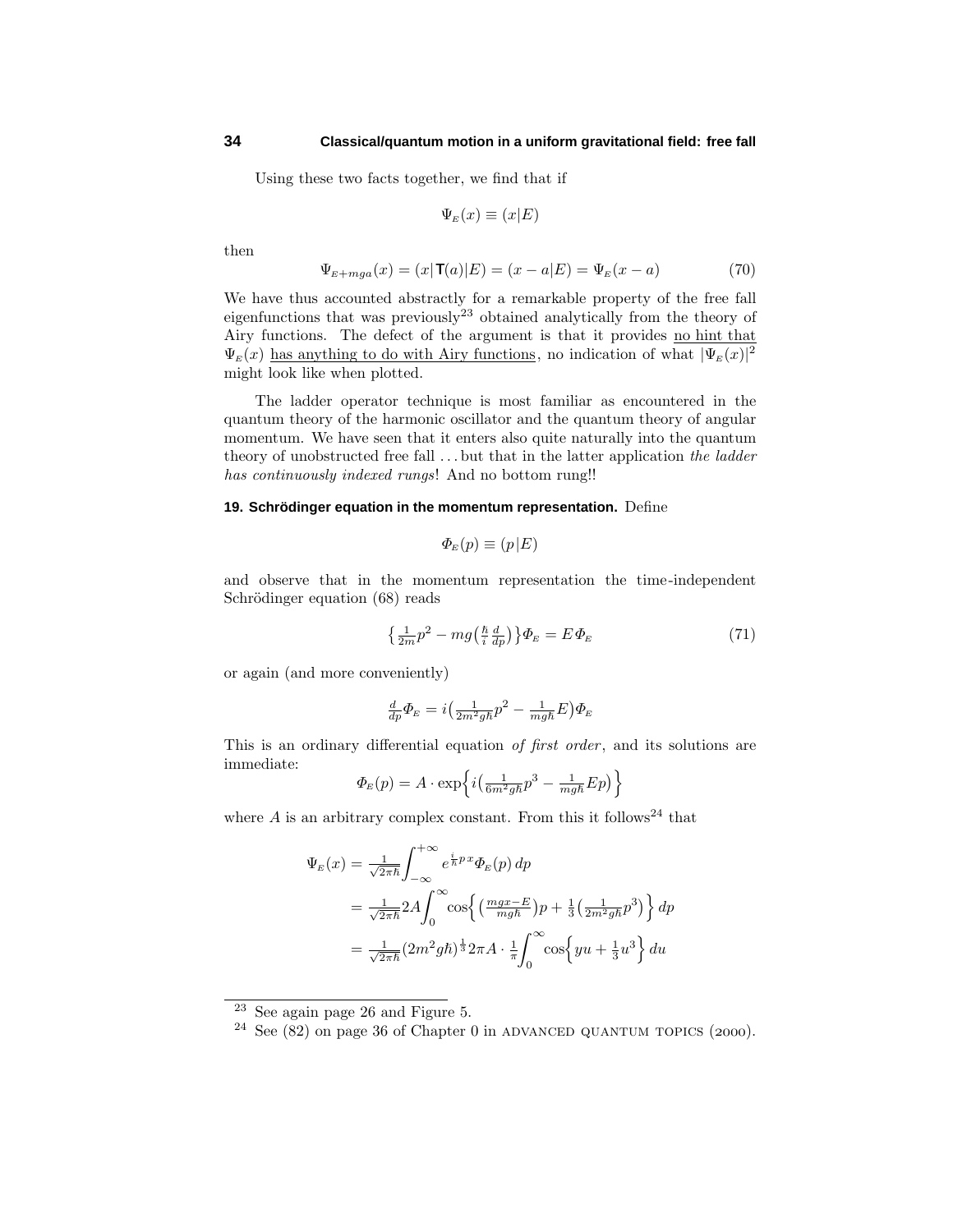where  $u \equiv p/(2m^2g\hbar)^{\frac{1}{3}}$  and where  $y \equiv \left(\frac{mgx-E}{mg\hbar}\right)(2m^2g\hbar)^{\frac{1}{3}}$ , in the notations introduced at (48), can be described  $y = k(x - E/mg) = k(x - a_E)$ . Drawing now upon the definition (55) of the Airy function, we have

$$
\Psi_E(x) = \frac{1}{\sqrt{2\pi\hbar}} (2m^2 g\hbar)^{\frac{1}{3}} 2\pi A \cdot \text{Ai}(k(x - a_E))
$$

and to achieve detailed agreement with  $(50)/(58.1)$ —*i.e.*, to achieve (in the sense of Dirac) orthonormality of the eigenfunctions—we assign to *A* the value that gives  $\frac{1}{\sqrt{2\pi\hbar}}(2m^2gh)^{\frac{1}{3}}2\pi A = \sqrt{k} = (2m^2g/\hbar^2)^{\frac{1}{6}}$ . Which is to say: we set

$$
A = (2\pi \wp_g)^{-\frac{1}{2}} \quad \text{where} \quad \wp_g \equiv k\hbar = \hbar/\ell_g = (2m^2 g\hbar)^{\frac{1}{3}}
$$

defines the "natural momentum" that might appropriately be added to the list (48).

Thus by paraphrase of the argument encountered already on page 25 does the Airy function make its entrance when (as apparently Landau was the first to do) one elects to use (not the *x*-representation but) the *p*-representation in approaching the quantum mechanics of free fall.

The time-dependent companion of (71) can be written

$$
\left\{ i\hbar\frac{\partial}{\partial t} - \frac{1}{2m}p^2 - imgh\frac{\partial}{\partial p} \right\}\Phi(p,t) = 0
$$

or again

$$
\left\{\frac{\partial}{\partial p} - i \frac{1}{2m^2 g \hbar} p^2 - \frac{1}{mg} \frac{\partial}{\partial t} \right\} \Phi(p, t) = 0 \tag{72}
$$

We have, however, the operator identity ("shift rule")

$$
\left\{\tfrac{\partial}{\partial p}-i\tfrac{1}{2m^2gh}p^2-\tfrac{1}{mg}\tfrac{\partial}{\partial t}\right\}=e^{+i\tfrac{1}{3}(p^3/2m^2g\hbar)}\left\{\tfrac{\partial}{\partial p}-\tfrac{1}{mg}\tfrac{\partial}{\partial t}\right\}e^{-i\tfrac{1}{3}(p^3/2m^2g\hbar)}
$$

so (72) can be rendered

$$
\left\{\frac{\partial}{\partial p} - \frac{1}{mg}\frac{\partial}{\partial t}\right\} F(p,t) = 0 \quad \text{with} \quad F(p,t) \equiv e^{-i\frac{1}{3}(p^3/2m^2g\hbar)} \cdot \Phi(p,t)
$$

This (compare  $(51)$ ) is a partial differential equation of first order, and its general solution is immediate:

$$
F(p,t) = f(p + mg t) \quad : \quad f(\bullet) \text{ arbitrary}
$$

The general solution of (72) can therefore be described

$$
\Phi(p,t) = f(p + mg \, t) \cdot e^{+i\frac{1}{3}(p/\wp)^3} \tag{73}
$$

and gives

$$
\Psi(x,t) = \frac{1}{\sqrt{2\pi\hbar}} \int f(p+mg\,t) \, e^{i\left[\frac{1}{\hbar}p\,x + \frac{1}{3}(p/\wp)^3\right]} \, dp \tag{74.1}
$$

$$
=\frac{1}{\sqrt{2\pi\hbar}}\int f(q)\exp\left\{i\left[\frac{1}{\hbar}(q-mgt)x+\frac{1}{3\wp^3}(q-mgt)^3\right]\right\}dq\quad(74.2)
$$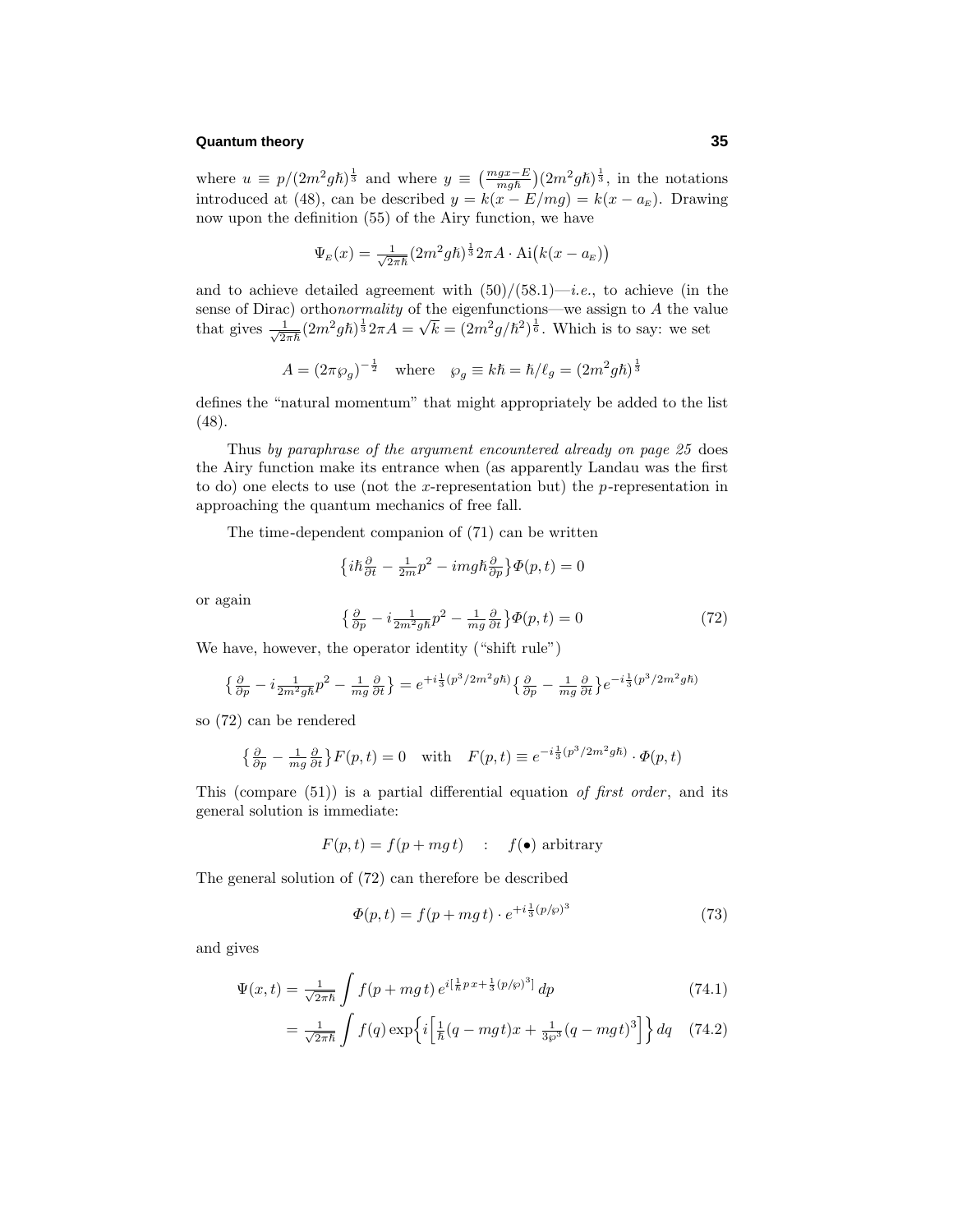From  $\frac{1}{2\pi\hbar} \int e^{\frac{i}{\hbar}(p-q)x} dx = \delta(p-q)$  it follows almost immediately that

$$
\int \Psi^*(x)\Psi(x) dx = 1 \iff \int f^*(q)f(q) dq = 1 \tag{75}
$$

Equations (73)  $\&$  (74) are, as it happens, central to a recent paper by Miki Wadati,<sup>25</sup> and it is to Wadati that we owe the following observations:

• Set  $f(q) = F\delta(q)$  and obtain what Wadati calls the "plane wave solution"

$$
\Psi(x,t) = \frac{1}{\sqrt{2\pi\hbar}} F \exp\left\{i\left[-\frac{1}{\hbar}mgx t - \frac{1}{3\wp^3}(mgt)^3\right]\right\}
$$

$$
= \frac{1}{\sqrt{2\pi\hbar}} F \exp\left\{-\frac{i}{\hbar}mg\left[x + \frac{1}{6}gt^2\right]t\right\}
$$

The placement of the *t*'s is a bit strange, but calculation confirms that in fact  $-\frac{\hbar^2}{2m}\Psi_{xx} + mgx\Psi - i\hbar\Psi_t = 0$ . Necessarily  $[F] = (\text{momentum})^{\frac{1}{2}}$ .

• Set  $f(q) = F \exp\left\{-\frac{i}{\hbar} \frac{E}{mg} q\right\}$  and obtain

$$
\Psi(x,t) = \frac{1}{\sqrt{2\pi\hbar}} \int F \exp\left\{-\frac{i}{\hbar} \frac{E}{mg}(p+mgt)\right\} \exp\left\{i\left[\frac{1}{\hbar}px + \frac{1}{3\wp^3}p^3\right]\right\} dp
$$
  
\n
$$
= e^{-\frac{i}{\hbar}Et} \cdot F \frac{1}{\sqrt{2\pi\hbar}} \wp \int_{-\infty}^{+\infty} \exp\left\{i\left[k(x - \frac{E}{mg})u + \frac{1}{3}u^3\right]\right\} du \quad : \quad u \equiv p/\wp
$$
  
\n
$$
= e^{-\frac{i}{\hbar}Et} \cdot F \frac{1}{\sqrt{2\pi\hbar}} \wp 2\pi \cdot \frac{1}{\pi} \int_0^{\infty} \cos\left\{i\left[k(x - \frac{E}{mg})u + \frac{1}{3}u^3\right]\right\} du
$$
  
\n
$$
= e^{-\frac{i}{\hbar}Et} \cdot F \frac{1}{\sqrt{2\pi\hbar}} \wp 2\pi \cdot Ai(k[x - \frac{E}{mg}])
$$

which comes into precise agreement with (53.1) when we set  $F\frac{1}{\sqrt{2\pi\hbar}}\wp 2\pi = \sqrt{k}$ , *i.e.*, when we set  $F = 1/\sqrt{2\pi\wp}$ .

<sup>25</sup> "The free fall of quantum particles,"J. of the Phys. Soc. of Japan **68**, 2543 (1999). I am indebted to Oz Bonfim for this reference. Wadati is the director of a condensed matter research group at the University of Tokyo, and in producing what is to my knowledge the first paper addressed specifically to the quantum mechanics of free fall (previous papers—uncited by him—treat the "quantum bouncer"and related systems) took his motivation from the recent explosion of interest in "falling Bose-Einstein condensates."In that macroscopic context the role of the Schrödinger equation is (we are informed) taken over by the "Gross-Pitaevskii equation,"which accounts for Wadati's interest in a "hydrodynamic" formulation of his results. Wadati's familiarity with the basics of the problem appears to have been acquired from Landau & Lifshitz, Quantum Mechanics: Non-relativistic Theory  $(3<sup>rd</sup>$  edition 1977), §24: "Motion in a homogeneous field." But Landau & Lifshitz have in mind a homogeneous electrical field, so adopt a gravitationally-unnatural sign convention, which Wadati is content to live with (in his theory things fall  $up$ ). It appears to have been the worked Problem attached to §24 that alerted Wadati to the advantages to be gained from working in the momentum representation.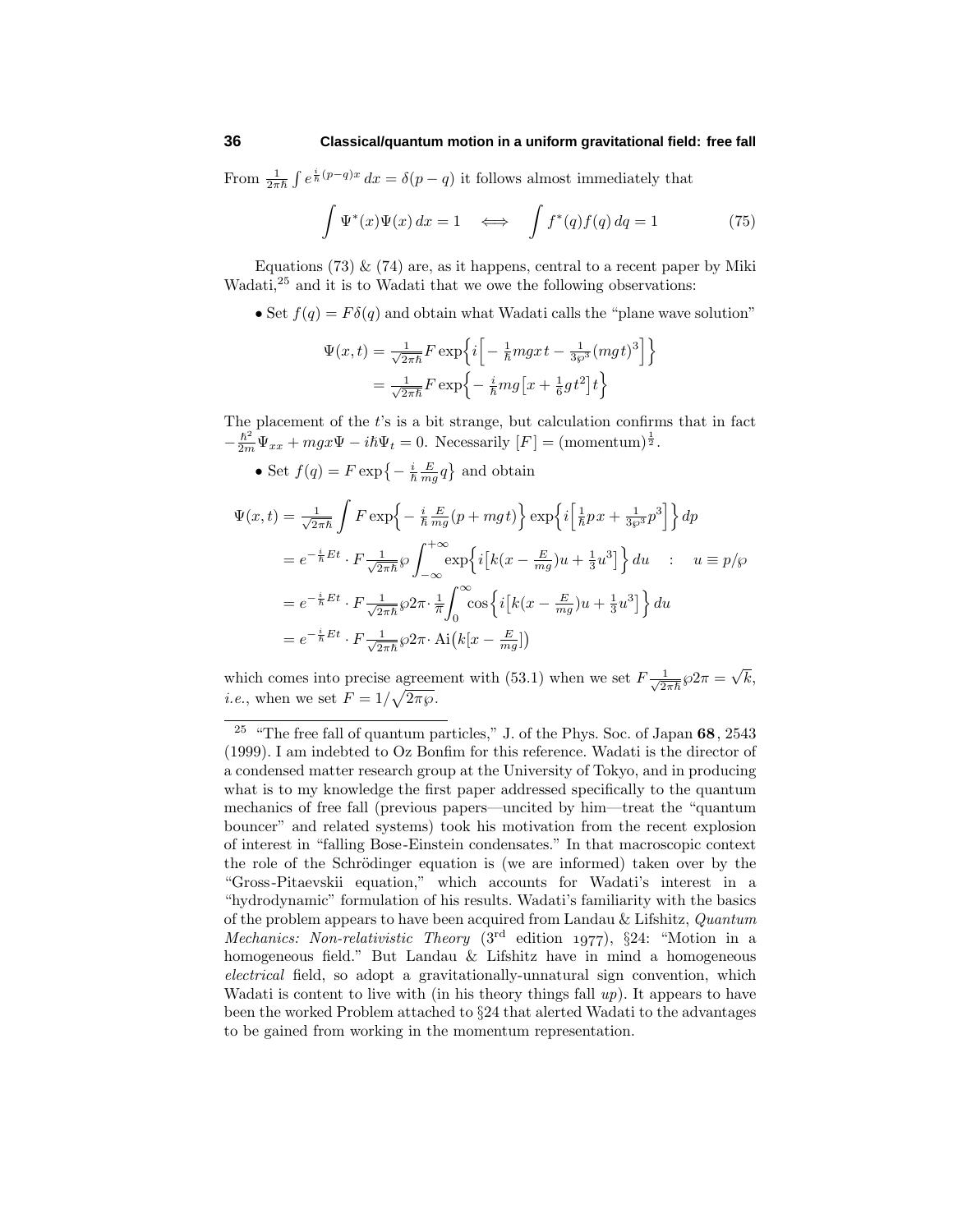• Set  $f(q) = F \exp\left\{-\frac{s^2}{\hbar^2}q^2 - i\frac{1}{3\wp^3}q^3\right\}$  and, after much tedious simplification of the result reported by *Mathematica*, obtain

$$
\Psi(x) = \frac{1}{\sqrt{2\pi\hbar}} F \hbar \sqrt{\pi} \frac{1}{\sqrt{s^2 [1 + i(\hbar t/2ms^2)]}} \exp\left\{-\frac{(x + \frac{1}{2}gt^2)^2}{4s^2 [1 + i(\hbar t/2ms^2)]} - \frac{i}{\hbar}mgt(x + \frac{1}{6}gt^2)\right\}
$$

$$
= F \sqrt{(\hbar/s)\sqrt{\pi/2}} \cdot \frac{1}{\sqrt{s(t)\sqrt{2\pi}}} \exp\left\{-\frac{1}{4} \left[\frac{x + \frac{1}{2}gt^2}{s(t)}\right]^2 - i\Phi(x, t)\right\}
$$

If we set  $F = \left[ (\hbar/s) \sqrt{\pi/2} \right]^{-\frac{1}{2}}$ —which, by the way, is exactly the value needed to achieve  $\int f^*(q)f(q) dq = 1$ —then we recover precisely the "dropped Gaussian" wavefunction of page 30, described now in physical variables. And immediately we recover the description (65.1) of  $|\Psi(x,t)|^2$ .

• From  $(74.2)$  it follows at  $t = 0$  that

$$
\Psi(x,0) = \frac{1}{\sqrt{2\pi\hbar}} \int f(q) \exp\left\{i\left[\frac{1}{\hbar}qx + \frac{1}{3\wp^3}q^3\right]\right\} dq
$$

and therefore that

$$
f(q) \exp\left\{i\frac{1}{3\wp^3}q^3\right\} = \frac{1}{\sqrt{2\pi\hbar}}\int \Psi(y,0)e^{-\frac{i}{\hbar}qy} dy
$$

Returning with this information to (74.2) we have

$$
\Psi(x,t) = \frac{1}{2\pi\hbar} \iint \Psi(y,0)e^{-\frac{i}{\hbar}q(y-x)} \cdot \exp\left\{i\left[-\frac{1}{\hbar}mg\,tx + \frac{1}{3\wp^3}(q - mg\,t)^3 - \frac{1}{3\wp^3}q^3\right]\right\} dq dy
$$
\n
$$
= \sqrt{\frac{m}{i2\pi\hbar t}} \int \Psi(y,0) \exp\left\{\frac{i}{\hbar} \left[\frac{m}{2t}(y - x - \frac{1}{2}gt^2)^2 - mg\,tx - \frac{1}{6}mg^2t^3\right]\right\} dy
$$
\n
$$
= \sqrt{\frac{m}{i2\pi\hbar t}} \int \Psi(y,0) \exp\left\{\frac{i}{\hbar} \left[\frac{m}{2t}(y - x)^2 - \frac{1}{2}mg(y + x)t - \frac{1}{24}mg^2t^3\right]\right\} dy
$$

Wadati presents this result as a "note added in proof" which he declines to discuss because he finds it to be in some respects problematic: he appears not to appreciate that  $[\text{etc.}]$  is just the classical action  $(9)$ , and that he has in effect reconstructed the description (61) of the free fall propagator.

**20. New solutions by space/time translation of old ones.** If  $\psi(x, t)$  describes a solution of (see again  $(51)$ ) the free fall Schrödinger equation

$$
\mathbf{H}\Psi - i\hbar\frac{\partial}{\partial t}\Psi = 0 \quad \text{with} \quad \mathbf{H} \equiv \left\{-\frac{\hbar^2}{2m}\left(\frac{\partial}{\partial x}\right)^2 + mgx\right\} \tag{76}
$$

then so also does  $\Psi(x,t) \equiv \Psi(x,t+\tau)$ . The demonstration hinges on the observations that

$$
\Psi(x,t) = e^{-\frac{i}{\hbar}Ht} \Psi(x,0) \longleftarrow t \qquad \Psi(x,0)
$$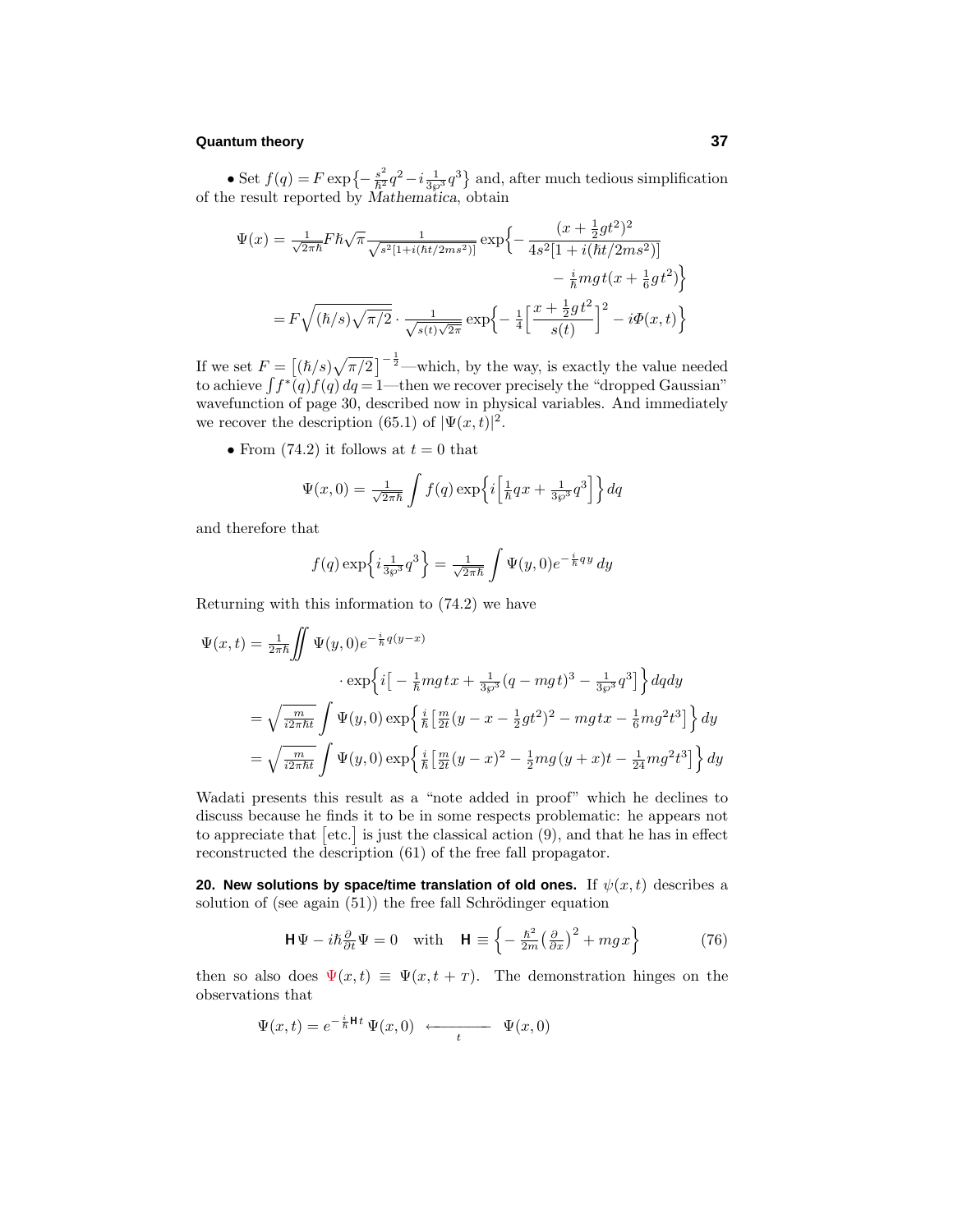entails

$$
\Psi(x,t) = e^{-\frac{i}{\hbar}\mathbf{H}t} \Psi(x,0) \longleftarrow t \qquad \Psi(x,0) = e^{-\frac{i}{\hbar}\mathbf{H}T} \Psi(x,0)
$$

and that  $e^{-\frac{i}{\hbar}H}$  commutes with  $\frac{\partial}{\partial t}$  (this because the Hamiltonian **H** is *t*-independent). Alternatively but equivalently, one might argue from the obvious *t*-translation-invariance

$$
K(x, t + T; x_0, t_0 + T) = K(x, t; x_0, t_0)
$$

of (see again (62)) the free fall propagator

$$
K(x, t; x_0, t_0) = \sqrt{\frac{m}{2\pi i \hbar (t - t_0)}} \cdot e^{\frac{i}{\hbar} S(x, t; x_0, t_0)}
$$

where

$$
S(x, t; x_0, t_0) = \frac{1}{2}m\left\{\frac{(x-x_0)^2}{t-t_0} - g(x+x_0)(t-t_0) - \frac{1}{12}g^2(t-t_0)^3\right\}
$$

We have, in the preceding paragraph, exposed the quantum counterpart of the classical circumstance described in Figure 2. The situation becomes more interesting when we look to the effect (Figure 3) of space translation

$$
\Psi(x,t) \longmapsto \Psi(x+x,t) = e^{X \frac{\partial}{\partial x}} \Psi(x,t)
$$

for  $e^{-\frac{i}{\hbar}H}$  and the space translation operator  $e^{X}\frac{\partial}{\partial x}$  do *not* commute (except in the case  $g = 0$ ). Letting the latter act upon the Schrödinger equation (76) we obtain an equation which can be written

$$
\begin{aligned} \mathbf{H}\Psi(x+x,t) &= i\hbar \left(\frac{\partial}{\partial t} + \frac{i}{\hbar} m g x\right) \Psi(x+x,t) \\ &= i\hbar e^{-\frac{i}{\hbar} m g x} \frac{t}{\partial t} e^{+\frac{i}{\hbar} m g x} \Psi(x+x,t) \quad \text{by a shift rule} \end{aligned}
$$

or again

$$
\mathbf{H}\Psi(x,t) = i\hbar \frac{\partial}{\partial t} \Psi(x,t)
$$

$$
\Psi(x,t) \equiv e^{\frac{i}{\hbar} m g x t} \cdot \Psi(x+x,t)
$$

Alternatively, one might argue from the observation that

$$
K(x + x, t; x_0 + x, t_0) = e^{-\frac{i}{\hbar}mgx(t-t_0)} \cdot K(x, t; x_0, t_0)
$$

The interesting point is that if we are to achieve "space-translational closure" within the space of free fall wavefunctions then we must expand the meaning of "translation" to include a suitably designed gauge factor.

Notice that if  $\Psi(x, t)$  is normalized then both of the processes

$$
\Psi(x,t) \longrightarrow \Psi(x,t) = \Psi(x,t+\tau) \tag{77.1}
$$

$$
\Psi(x,t) \ \longmapsto \ \Psi(x,t) = e^{\frac{i}{\hbar}mgx \, t} \cdot \Psi(x+x,t) \tag{77.2}
$$

give rise to wavefunctions that are also normalized.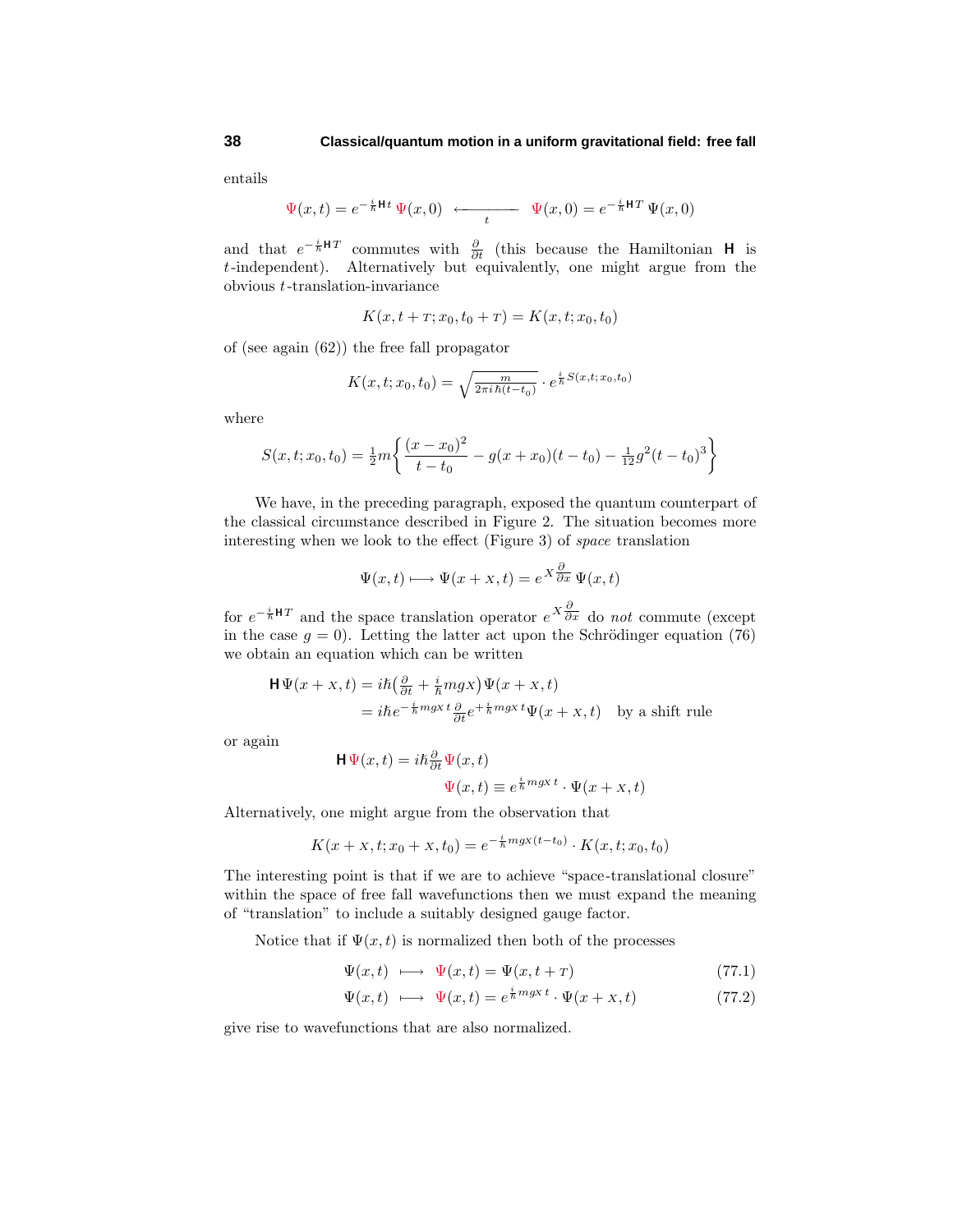21. New solutions by Galilean transformation of old ones. Hit the Schrödinger equation (76) with the *t*-dependent space-translation operator *evt∂x* and —noting that  $e^{vt\partial x}\partial_t = [\partial_t - v\partial_x]e^{vt\partial x}$ —obtain

$$
\mathbf{H}\Psi(x+vt,t) = i\hbar \left( \left[\frac{\partial}{\partial t} - v\frac{\partial}{\partial x}\right] + \frac{i}{\hbar} m g vt \right) \Psi(x+vt,t)
$$

But

$$
\mathbf{H} + i\hbar v \partial_x = -\frac{\hbar^2}{2m} \left[ \partial_x - \frac{i}{\hbar} m v \right]^2 + mgx - \frac{1}{2} m v^2
$$
  
=  $e^{+\frac{i}{\hbar} m v x} \left\{ -\frac{\hbar^2}{2m} \partial_x^2 + mgx \right\} e^{-\frac{i}{\hbar} m v x} - \frac{1}{2} m v^2$ 

so we have

$$
e^{+\frac{i}{\hbar}mvx}\left\{-\frac{\hbar^2}{2m}\partial_x^2 + mgx\right\}e^{-\frac{i}{\hbar}mvx}\Psi(x+vt,t)
$$
  
=  $i\hbar(\partial_t - \frac{i}{\hbar}\frac{1}{2}mv^2 + \frac{i}{\hbar}mgvt)\Psi(x+vt,t)$   
=  $i\hbar e^{+\frac{i}{\hbar}\frac{1}{2}mv[vt-gt^2]}\partial_t e^{-\frac{i}{\hbar}\frac{1}{2}mv[vt-gt^2]}\Psi(x+vt,t)$ 

This can be written  $\mathbf{H}\Psi(x,t) = i\hbar\partial_t\Psi(x,t)$  where  $\Psi(x,t)$  is defined now by the process

$$
\Psi(x,t) \ \longmapsto \ \Psi(x,t) \equiv e^{-\frac{i}{\hbar}[mv(x-\frac{1}{2}gt^2)+\frac{1}{2}mv^2t]} \cdot \Psi(x+vt,t) \tag{77.3}
$$

To gain a clearer sense of what we have accomplished, we notice that initially

$$
\Psi(x,0) = e^{-\frac{i}{\hbar}mvx} \cdot \Psi(x,0)
$$

where the factor  $e^{-\frac{i}{\hbar}mvx}$  serves in effect to "launch"  $\Psi(x,0)$ , and that free-fall propagation of  $\Psi(x,0)$  produces

$$
\Psi(x,t) = \int K(x,t;y,0) e^{-\frac{i}{\hbar}mvy} \cdot \Psi(y,0) dy
$$
  
\n
$$
= \int K(x + vt, t; y,0) e^{-\frac{i}{\hbar}[mv(x - \frac{1}{2}gt^2) + \frac{1}{2}mv^2t]} \cdot \Psi(y,0) dy
$$
  
\n
$$
= e^{-\frac{i}{\hbar}[mv(x - \frac{1}{2}gt^2) + \frac{1}{2}mv^2t]} \cdot \int K(x + vt, t; y,0) \Psi(y,0) dy
$$
  
\n
$$
= e^{-\frac{i}{\hbar}[mv(x - \frac{1}{2}gt^2) + \frac{1}{2}mv^2t]} \cdot \Psi(x + vt, t)
$$
  
\n
$$
= e^{\frac{i}{\hbar}\Lambda(x,t)} \cdot \Psi(x + vt, t)
$$

where  $\Lambda(x,t) \equiv -mvx - \frac{1}{2}mv^2t + \frac{1}{2}mgvt^2$  is precisely the gauge term that was seen  $(\S12)$  to be central to the Galilean covariance of *classical* free fall.

Again: if  $\Psi(x, t)$  is normalized then so also is  $\Psi(x, t)$ . The transformations (77) are presented by Wadati, but without supporting discussion.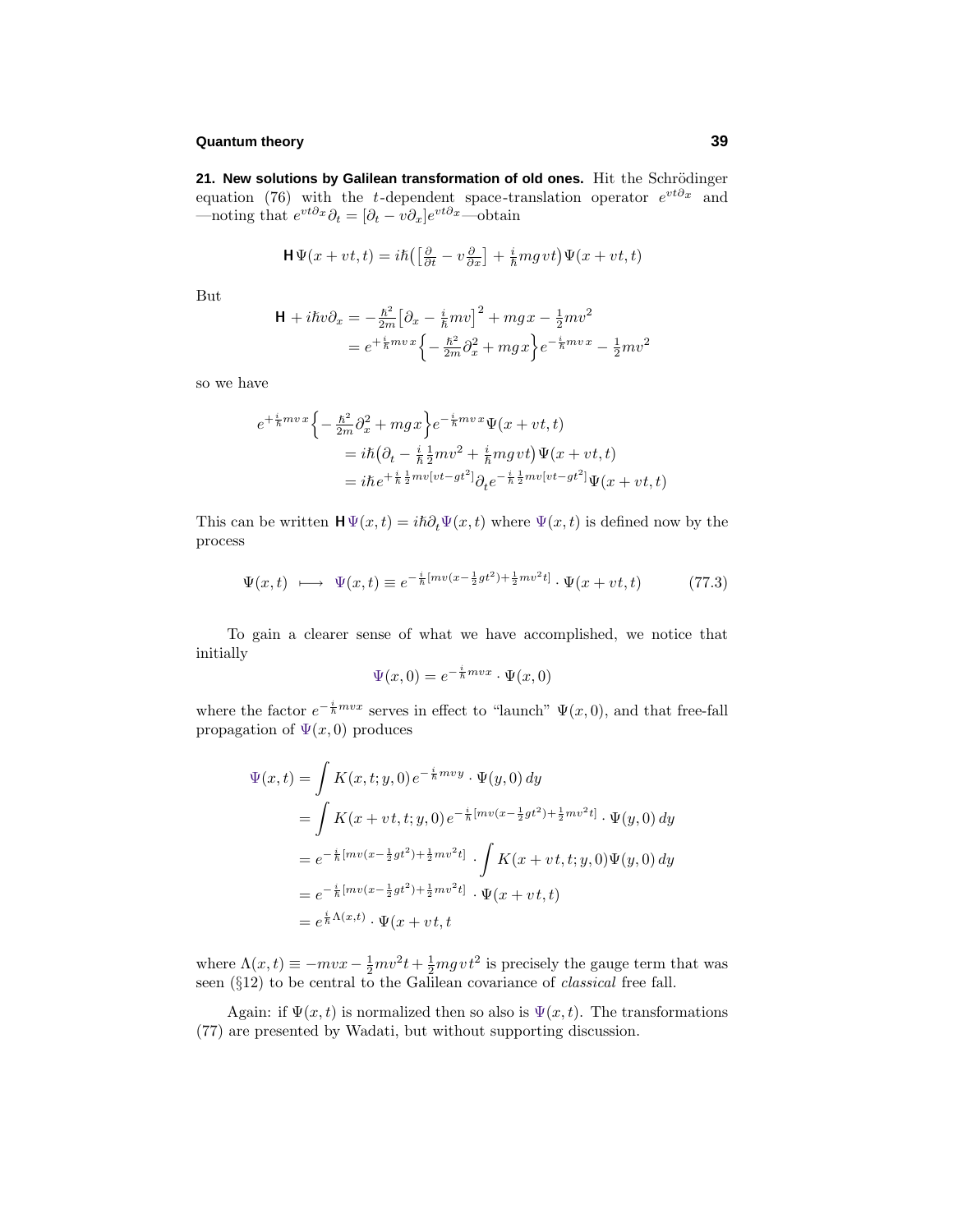## **22. The free particle limit of the quantum mechanics of free fall.** Trivially

$$
\begin{cases}\n-\frac{\hbar^2}{2m} \left(\frac{\partial}{\partial x}\right)^2 + mgx\n\end{cases} \psi(x,t) = i\hbar \frac{\partial}{\partial t} \psi(x,t)
$$
\n
$$
\downarrow
$$
\n
$$
\begin{cases}\n-\frac{\hbar^2}{2m} \left(\frac{\partial}{\partial x}\right)^2\n\end{cases} \psi(x,t) = i\hbar \frac{\partial}{\partial t} \psi(x,t) \; : \; \text{free particle Schrödinger equation}
$$
\n(51)

and

$$
K_g(x, t; x_0, 0) = \sqrt{\frac{m}{2\pi i\hbar t}} \exp\left\{\frac{i}{\hbar} \left[\frac{m}{2t}(x - x_0)^2 - \frac{1}{2}mg(x + x_0)t - \frac{1}{24}mg^2t^3\right]\right\}
$$
(61)  

$$
K_0(x, t; x_0, 0) = \sqrt{\frac{m}{2\pi i\hbar t}} \exp\left\{\frac{i}{\hbar} \left[\frac{m}{2t}(x - x_0)^2\right]\right\} \text{ : free particle propagator}
$$

when gravity is turned off:  $g^2 \downarrow 0$ . More interesting is the question: What happens to the eigenfunctions? How do the Airy functions manage to become exponentials? One might adopt a strategy



free fall eigenfunctions **free** motion eigenfunctions

that exploits the unproblematic meaning of  $K_g \longrightarrow K_0$ . But there are things to be learned from the attempt to proceed directly, by asymptotic analysis. The following remarks have been abstracted from the discussion that appears on pages  $48-52$  of some notes already cited,<sup>21</sup> where I found the problem to be surprisingly ticklish.

Borrowing from page 29, we have

$$
\Psi_E(x) = \sqrt{k} \cdot \text{Ai}\big(k[x-a]\big) = \sqrt{k} \cdot \frac{1}{2\pi} \int_{-\infty}^{+\infty} e^{i\left(\frac{1}{3}u^3 + k[x-a]u\right)} du
$$

with

$$
k \equiv \left(\frac{2m^2g}{\hbar^2}\right)^{\frac{1}{3}}
$$
  

$$
a \equiv \frac{E}{mg}
$$
: becomes  $\infty$  as  $g \downarrow 0$  with E held constant

A slight notational adjustment gives

$$
\Psi_g(x;E) \equiv \Psi_E(x) = \sqrt{k} \cdot \frac{1}{2\pi} \int_{-\infty}^{+\infty} e^{ia(\frac{1}{3a}u^3 + k[\frac{x}{a} - 1]u)} du
$$

which by a change of variable  $u \mapsto w : w^3 \equiv \frac{1}{a}u^3$  becomes

$$
= \frac{1}{2\pi\sqrt{k}} k a^{\frac{1}{3}} \int_{-\infty}^{+\infty} e^{ia(\frac{1}{3}w^3 + ka^{1/3}[\frac{x}{a}-1]w)} dw
$$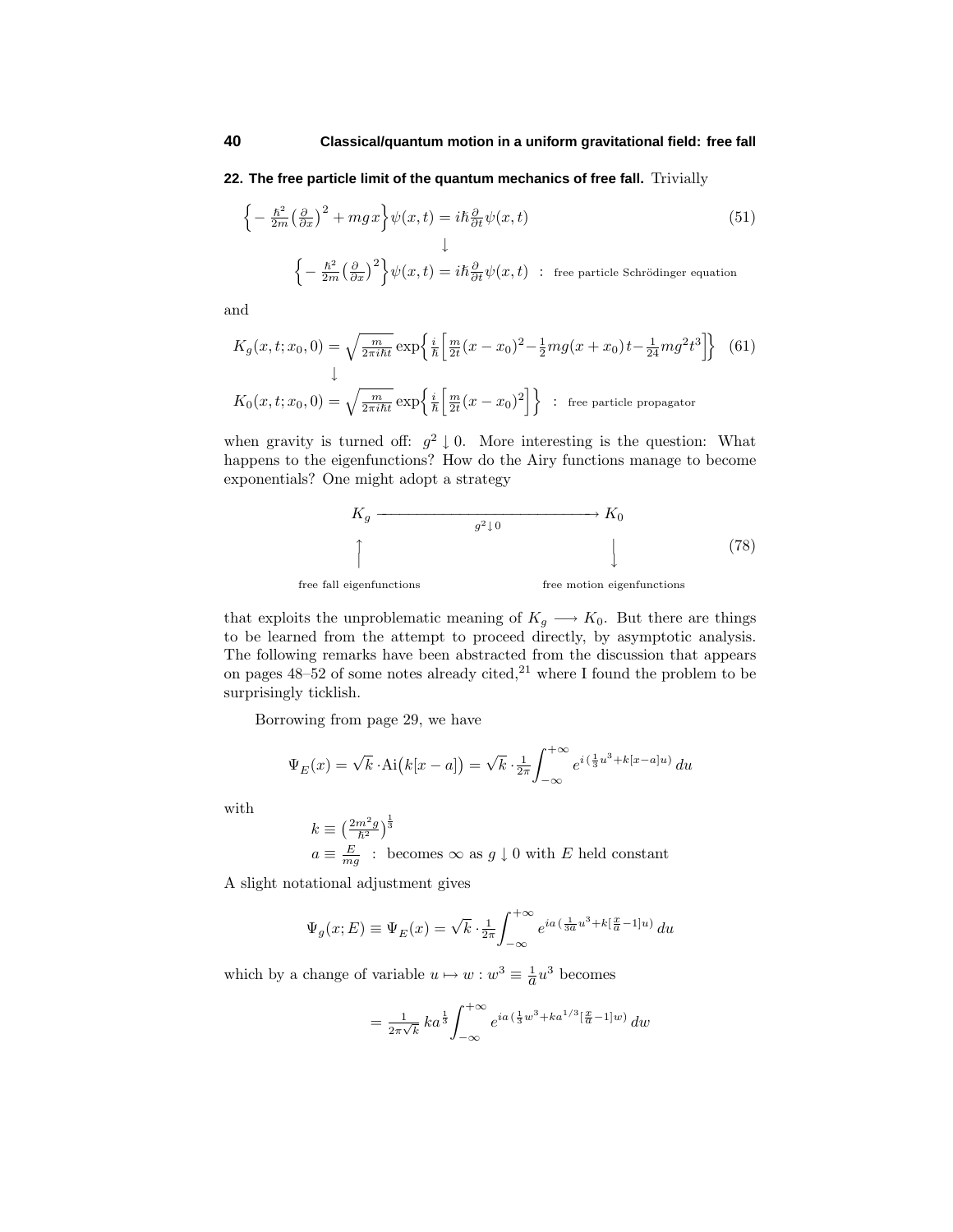Introducing the abbreviation

$$
B \equiv ka^{\frac{1}{3}} = \left[\frac{2m^2g}{\hbar^2} \cdot \frac{E}{mg}\right]^{\frac{1}{3}} = \left[\frac{2mE}{\hbar^2}\right]^{\frac{1}{3}} \quad : \quad [B] = (\text{length})^{-\frac{2}{3}}
$$

and noticing in this connection that  $[w] = (\text{length})^{-\frac{1}{3}}$ , we have

$$
\Psi_g(x;E) = \frac{1}{2\pi\sqrt{k}} B \int_{-\infty}^{+\infty} e^{iah(w)} dw \tag{79.1}
$$

with 
$$
h(w) \equiv \frac{1}{3}w^3 + B\left[\frac{x}{a} - 1\right]w \tag{79.2}
$$

Our objective is to extract

$$
\Psi_0^{\pm}(x;E) = \frac{1}{\sqrt{2\pi\hbar}} e^{\pm\frac{i}{\hbar}px} \quad : \quad p \equiv \sqrt{2mE} \tag{80}
$$

in the limit  $g^2 \downarrow 0$ , but several points merit comment in advance of any such effort:

• The cases  $g^2 > 0$  and  $g = 0$  are in important respects *conceptually distinct*. The "natural length," "natural energy," etc. that arise (see again §14) when  $g \neq 0$  are not available (become meaningless) when  $g = 0$ . The energy spectrum is non-degenerate when  $q \neq 0$ , but becomes abruptly doubly-degenerate at  $q = 0$ .  $[\mathbf{H}, \mathbf{p}] = \mathbf{0}$  requires  $g = 0$ : only in the absence of gravity can *p* be used to identify energy eigenstates  $(i.e.,$  to resolve the degeneracy, which in the case  $g \neq 0$  is absent).

• The functions  $\Psi_g(x; E)$  and  $\Psi_0^{\pm}(x; E)$  are dimensionally distinct

$$
[\Psi_g(x; E)] = (\text{length})^{\frac{1}{2} - \frac{2}{3} - \frac{1}{3}} = (\text{length})^{-\frac{1}{2}}
$$

$$
[\Psi_0^{\pm}(x; E)] = (\text{length} \cdot \text{momentum})^{-\frac{1}{2}}
$$

so any attempt to achieve  $\Psi_0^{\pm}(x;E) = \lim_{g^2 \downarrow 0} \Psi_g(x;E)$  is—already for this reason alone—foredoomed. Look more closely to the situation.  $\Psi_g(x; E)$  is co-dimensional with objects of type  $(x|\Psi)$  but—since not normalizable—is not itself such an object: notated  $(x|E)$ , it awaits insertion into expressions of the form

$$
(x|\Psi) = \int (x|E) \, dE \, (E|\Psi)
$$

—the implication being that, since  $[(x|E)] = (\text{length} \cdot \text{energy})^{-\frac{1}{2}}$ , we should be looking to the asymptotics of  $26$ 

$$
(x|E)_g \equiv \frac{1}{2\pi\sqrt{mg}} B \int_{-\infty}^{+\infty} e^{iah(w)} dw \tag{81}
$$

<sup>&</sup>lt;sup>26</sup> Here I make use of  $\mathcal{E}_g k = mg$ .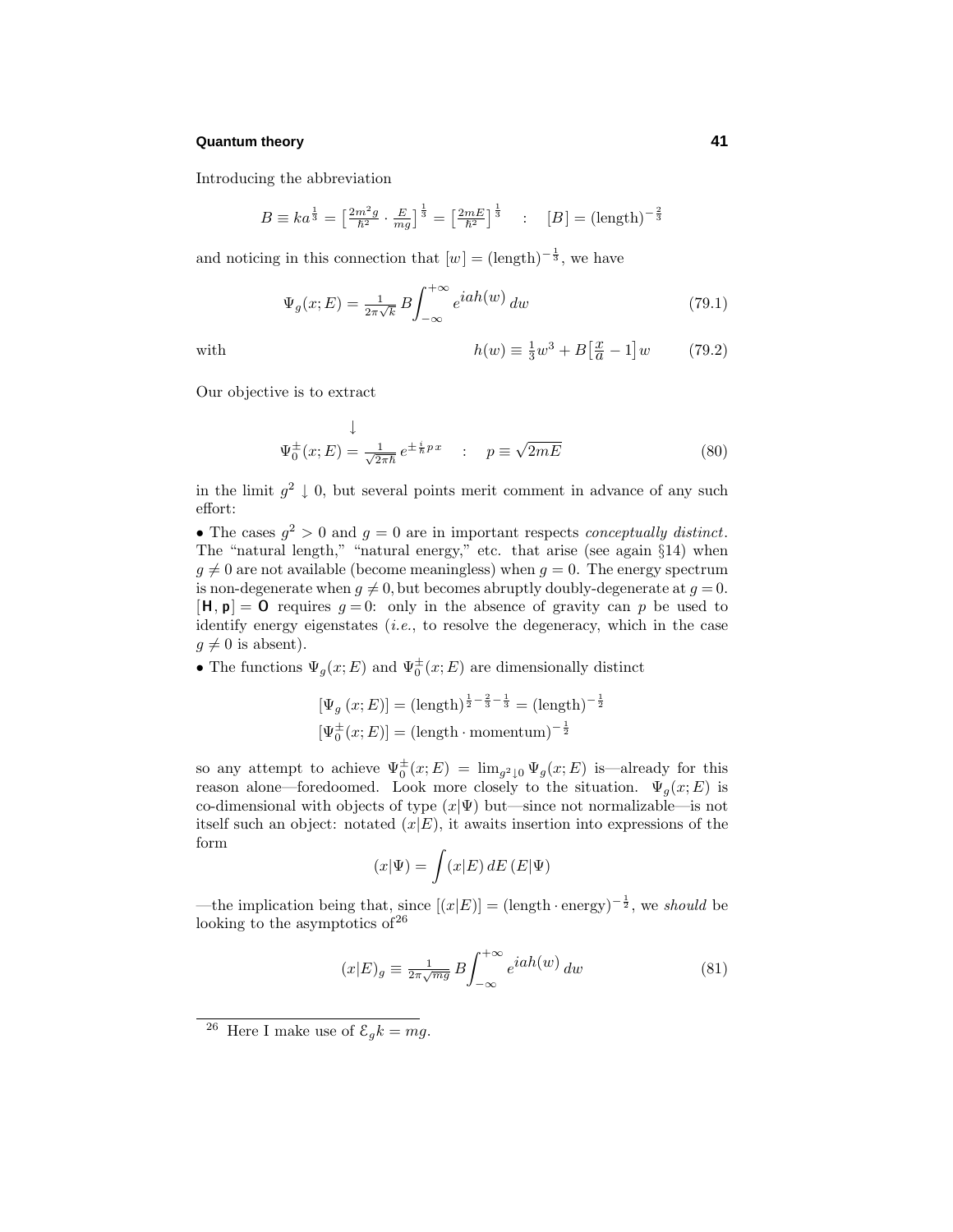On the other hand,  $(x|p) = \frac{1}{\sqrt{2\pi\hbar}}e^{\frac{i}{\hbar}px}$  awaits insertion into expressions of the form

$$
(x|\Psi) = \int (x|p) \, dp \, (p|\Psi) \quad : \quad dp = \frac{m}{\sqrt{2mE}} dE
$$

Bearing these points in mind, and agreeing to rest content with a somewhat impressionist line of informal argument *...*

We note that (81) is of such a form as to invite attack by the "method of stationary phase," $27$  which would give

$$
(x|E)_{g} \sim \frac{1}{2\pi\sqrt{mg}} B \left[ \frac{2\pi}{ah''(w_0)} \right]^{\frac{1}{2}} e^{i[ah(w_0) + \frac{\pi}{4}]}
$$

where  $w_0$  marks a point at which  $h(w)$  assumes a locally extremal value. From

$$
h'(w) = w^2 + B\left[\frac{x}{a} - 1\right] = 0
$$
 we have  $w_0 = \pm \sqrt{B\left[1 - \frac{x}{a}\right]}$ 

To maintain the reality of  $w_0$  we will enforce the restriction  $a > x$ . From  $h''(w_0)=2w_0$  we see that  $w_0$  marks a local minimum/maximum according as  $w_0 \geq 0$ ; *i.e.*, according as we select the upper sign or the lower. We now have 1

$$
(x|E)_g \sim \frac{1}{2\pi\sqrt{mg}}B\left[\frac{2\pi}{a2\sqrt{B(1-\frac{x}{a})}}\right]^{\frac{1}{2}}e^{\pm i\frac{\pi}{4}} \cdot e^{iah(w_0)}
$$

But *Mathematica* supplies

$$
B\left[\frac{2\pi}{a^2\sqrt{B(1-\frac{x}{a})}}\right]^{\frac{1}{2}} = \sqrt{\pi}B^{\frac{3}{4}}\frac{1}{\sqrt{a}}\left\{1+\frac{1}{4}\frac{x}{a}+\frac{5}{32}\left(\frac{x}{a}\right)^2+\cdots\right\}
$$

and

$$
h(w_0) = \mp \frac{2}{3} \Big[ B(1 - \frac{x}{a}) \Big]^{\frac{3}{2}} = \mp B^{\frac{3}{2}} \Big\{ \frac{2}{3} - \frac{x}{a} + \frac{1}{4} \big( \frac{x}{a} \big)^2 + \cdots \Big\}
$$

so in leading asymptotic approximation we have

$$
(x|E)_g \sim \frac{1}{2\pi\sqrt{mga}} \sqrt{\pi} B^{\frac{3}{4}} e^{\pm i \frac{\pi}{4}} \cdot e^{\mp ia B^{\frac{3}{2}} \left\{ \frac{2}{3} - \frac{x}{a} \right\}}
$$

Finally use  $mg a = E$  and  $B^{\frac{3}{2}} = \frac{\sqrt{2mE}}{\hbar} \equiv \frac{1}{\hbar}p$  to obtain

$$
= \sqrt{p/2E} \cdot \frac{1}{\sqrt{2\pi\hbar}} e^{\pm\frac{i}{\hbar}px} \cdot e^{i(\text{phase})}
$$
 (82)

The argument, as presented, is very rough, but (if we dismiss the phase factor as an unphysical artifact) has at least led us to a result that possesses both the functional design of the free particle eigenstate  $(x|p)$  and the anticipated dimensionality  $(\text{length} \cdot \text{energy})^{-\frac{1}{2}}$ .

<sup>&</sup>lt;sup>27</sup> See A. Erdélyi, *Asymptotic expansions* (1956), page 51. Also of special relevance is Erdélyi's  $\S 2.6$ .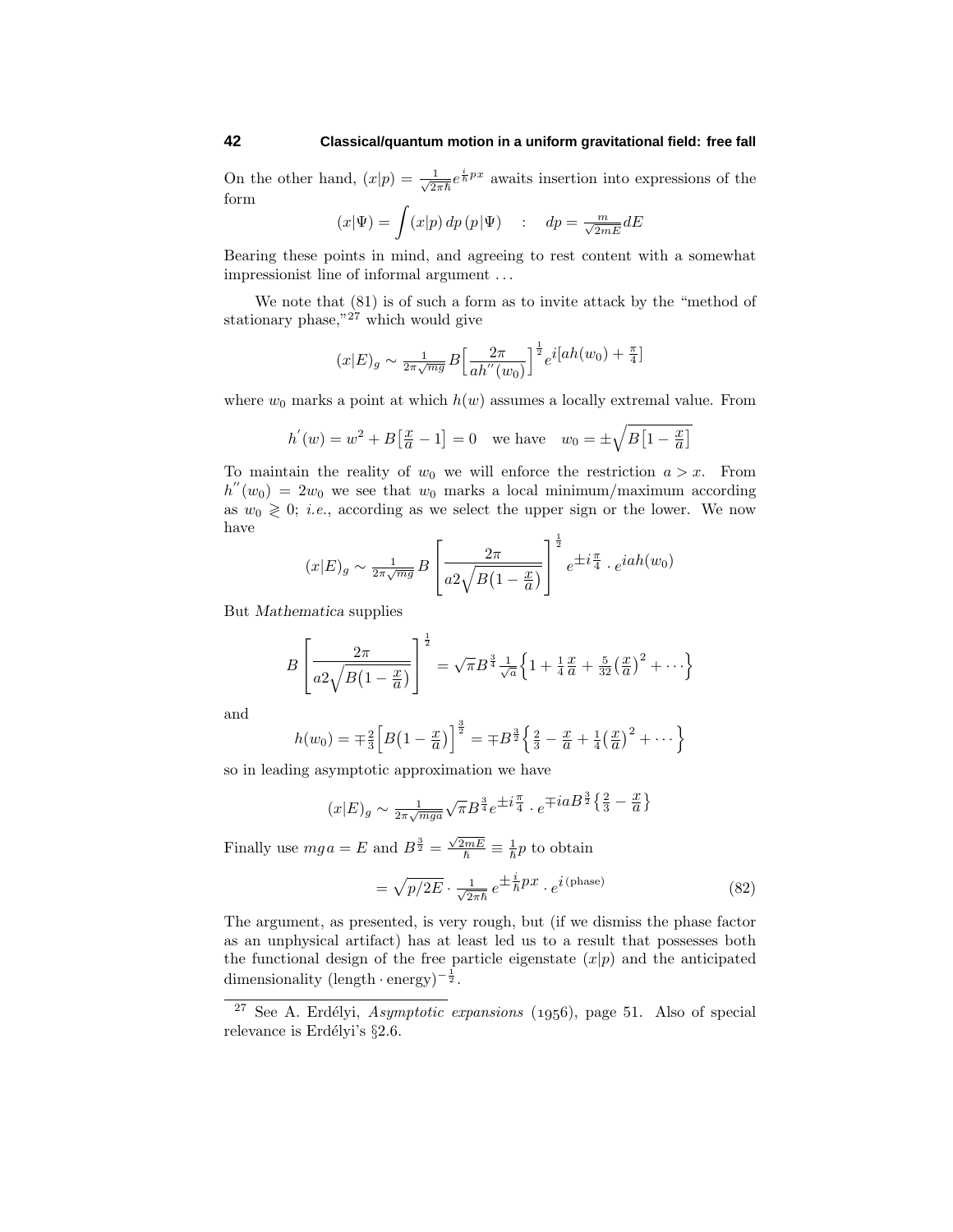**23. Recovery of the quantum mechanics of free fall from free particle theory.** The problem studied in the preceding section

free fall eigenfunctions  $\frac{q}{q}$  turned OFF  $\rightarrow$  free motion eigenfunctions

(and found there to be surprisingly difficult) is of less interest to me than its inversion:

free fall eigenfunctions 
$$
\leftarrow
$$
  $g$  turned ON

The motivating questions—How does the quantum motion of a free particle come to look "gravitational" when viewed from an accelerated frame? How do Airy functions arise transformationally from exponentials?—clearly call for the development of a more powerful line of attack, for asymptotic analysis, since it entails the abandonment of information, cannot be carried out "in reverse."

Exploiting the well known fact that the canonical transformations of classical mechanics correspond to the unitary transformations of quantum mechanics (from which they can be recovered by passage to the classical limit), we proceed in quantum imitation of arguments developed in §11.

It proves simplest to take as our specific point of departure what on page 14 I called the "ungauged formalism."Introduce the *u*-parameterized family of *t*-dependent unitary operators

$$
\mathbf{U}(t, u) \equiv e^{\frac{u}{i\hbar} \mathbf{G}(t)} \quad \text{with} \quad \mathbf{G}(t) \equiv -\frac{1}{2}gt^2 \mathbf{p}
$$

 $\mathbf{u} = \mathbf{v}$ 

and  $\rm construct^{28}$ 

= **p**

$$
\mathbf{x}(u) = \mathbf{U}^{-1}(t, u)\mathbf{x}\mathbf{U}(t, u)
$$
\n
$$
= \mathbf{x} - \frac{u}{i\hbar}[\mathbf{G}, \mathbf{x}] + \frac{1}{2!} \left(\frac{u}{i\hbar}\right)^2 [\mathbf{G}, [\mathbf{G}, \mathbf{x}]] - \frac{1}{3!} \left(\frac{u}{i\hbar}\right)^3 [\mathbf{G}, [\mathbf{G}, [\mathbf{G}, \mathbf{x}]]] + \cdots
$$
\n
$$
= \mathbf{x} - u\frac{1}{2}gt^2\mathbf{I}
$$
\n
$$
\mathbf{p}(u) = \mathbf{U}^{-1}(t, u)\mathbf{p}\mathbf{U}(t, u)
$$
\n
$$
= \mathbf{p} - \frac{u}{i\hbar}[\mathbf{G}, \mathbf{p}] + \frac{1}{2!} \left(\frac{u}{i\hbar}\right)^2 [\mathbf{G}, [\mathbf{G}, \mathbf{p}]] - \frac{1}{3!} \left(\frac{u}{i\hbar}\right)^3 [\mathbf{G}, [\mathbf{G}, [\mathbf{G}, \mathbf{p}]]] + \cdots
$$

At  $u = 0$  we recover the identity transformation, while at  $u = 1$  we obtain an operator analog of (29):

$$
\begin{aligned}\n\mathbf{x} &\longrightarrow \mathbf{x} = \mathbf{U}^{-1} \mathbf{x} \mathbf{U} = \mathbf{x} - \frac{1}{2} g t^2 \mathbf{I} \\
\mathbf{p} &\longrightarrow \mathbf{p} = \mathbf{U}^{-1} \mathbf{p} \mathbf{U} = \mathbf{p}\n\end{aligned}
$$
\n(83)

Here I have adopted the abbreviated notation  $\mathbf{U} \equiv \mathbf{U}(t) \equiv \mathbf{U}(t, 1)$ . And in

 $28$  We make use here of the operator identity at appears as (72.1) in QUANTUM MECHANICS (2000), Chapter 0. And of course, the brackets  $[\bullet, \bullet]$  here signify not Poisson brackets but *commutators*. The results stated are all implications of the fundamental relation  $[\mathbf{x}, \mathbf{p}] = i\hbar \mathbf{l}$ .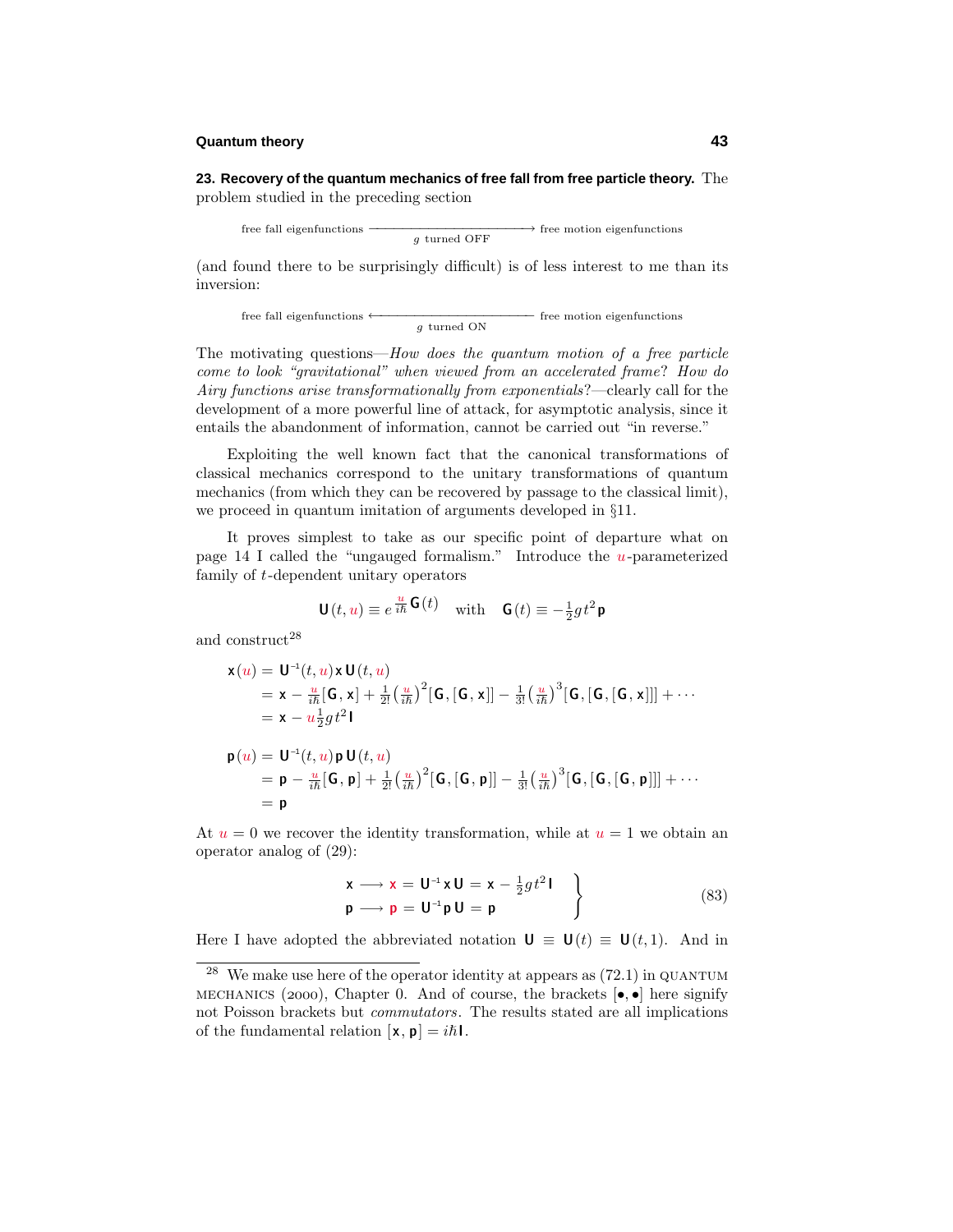order to mimic (29)—in order to "set **x** and **p** into motion"—I have been obliged to work in what in quantum dynamics is called the "Heisenberg picture."<sup>29</sup> But our objectives are better served if we work in the "Schrödinger picture," as will soon emerge.

For a free particle we have (in the Schrödinger picture)

$$
\mathbf{H}|\Psi) = i\hbar\partial_t|\Psi) \quad\text{with}\quad \mathbf{H} \equiv \tfrac{1}{2m}\mathbf{p}^2
$$

Multiplication by **U** gives

$$
\mathbf{U} \mathbf{H} \mathbf{U}^{-1} |\psi\rangle = i\hbar \mathbf{U} \partial_t \mathbf{U}^{-1} |\psi\rangle \quad \text{with} \quad |\psi\rangle \equiv \mathbf{U} |\Psi\rangle \tag{84.1}
$$
\n
$$
= i\hbar \{\partial_t + \mathbf{U} (\partial_t \mathbf{U}^{-1})\} |\psi\rangle
$$
\n
$$
\downarrow
$$
\n
$$
\mathbf{\mathcal{H}} |\psi\rangle = i\hbar \partial_t |\psi\rangle \quad \text{with} \quad \mathbf{\mathcal{H}} \equiv \mathbf{U} \mathbf{H} \mathbf{U}^{-1} - i\hbar \mathbf{U} (\partial_t \mathbf{U}^{-1}) \tag{84.2}
$$

But from the stipulated design of **U** it follows that  $\mathbf{U}(\partial_t \mathbf{U}^{-1}) = \frac{1}{i\hbar}gt\mathbf{p}$ , so we have

$$
\mathbf{\mathcal{H}} = \frac{1}{2m} \mathbf{p}^2 - gt \mathbf{p}
$$
\n
$$
= \frac{1}{2m} (\mathbf{p} - mgt\mathbf{1})^2 - \frac{1}{2}mg^2t^2 \mathbf{I}
$$
\n
$$
= e^{\frac{i}{\hbar}mgt\mathbf{X}} \left\{ \frac{1}{2m} \mathbf{p}^2 - \frac{1}{2}mg^2t^2 \mathbf{I} \right\} e^{-\frac{i}{\hbar}mgt\mathbf{X}}
$$
\n(85)

and the transformed free particle Schrödinger equation becomes

$$
\begin{aligned} \left\{\tfrac{1}{2m}\mathbf{p}^2 - \tfrac{1}{2}mg^2t^2\mathbf{I}\right\} e^{-\tfrac{i}{\hbar}mgt\mathbf{x}}|\psi) &= e^{-\tfrac{i}{\hbar}mgt\mathbf{x}}i\hbar\partial_t|\psi) \\ &= (i\hbar\partial_t - mg\mathbf{x})e^{-\tfrac{i}{\hbar}mgt\mathbf{x}}|\psi) \end{aligned}
$$

Simple rearrangement gives

$$
\left\{\tfrac{1}{2m}\mathbf{p}^2 + mg\mathbf{x}\right\}e^{-\tfrac{i}{\hbar}mgt\mathbf{x}}|\psi) = \left(i\hbar\partial_t + \tfrac{1}{2}mg^2t^2\right)e^{-\tfrac{i}{\hbar}mgt\mathbf{x}}|\psi)
$$

 $^{29}$  In the Heisenberg picture

operators move by the rule **A** −→ **U**–1**A U** states move by the rule  $|\psi\rangle \longrightarrow |\psi\rangle$ 

while in the Schrödinger picture

operators move by the rule 
$$
\mathbf{A} \longrightarrow \mathbf{A}
$$
  
states move by the rule  $|\psi\rangle \longrightarrow \mathbf{U}|\psi\rangle$ 

 $\text{Inner products } \textit{in either case transform } (\psi | \mathbf{A} | \psi) \longrightarrow (\psi | \mathbf{U}^{-1} \mathbf{A} \mathbf{U} | \psi).$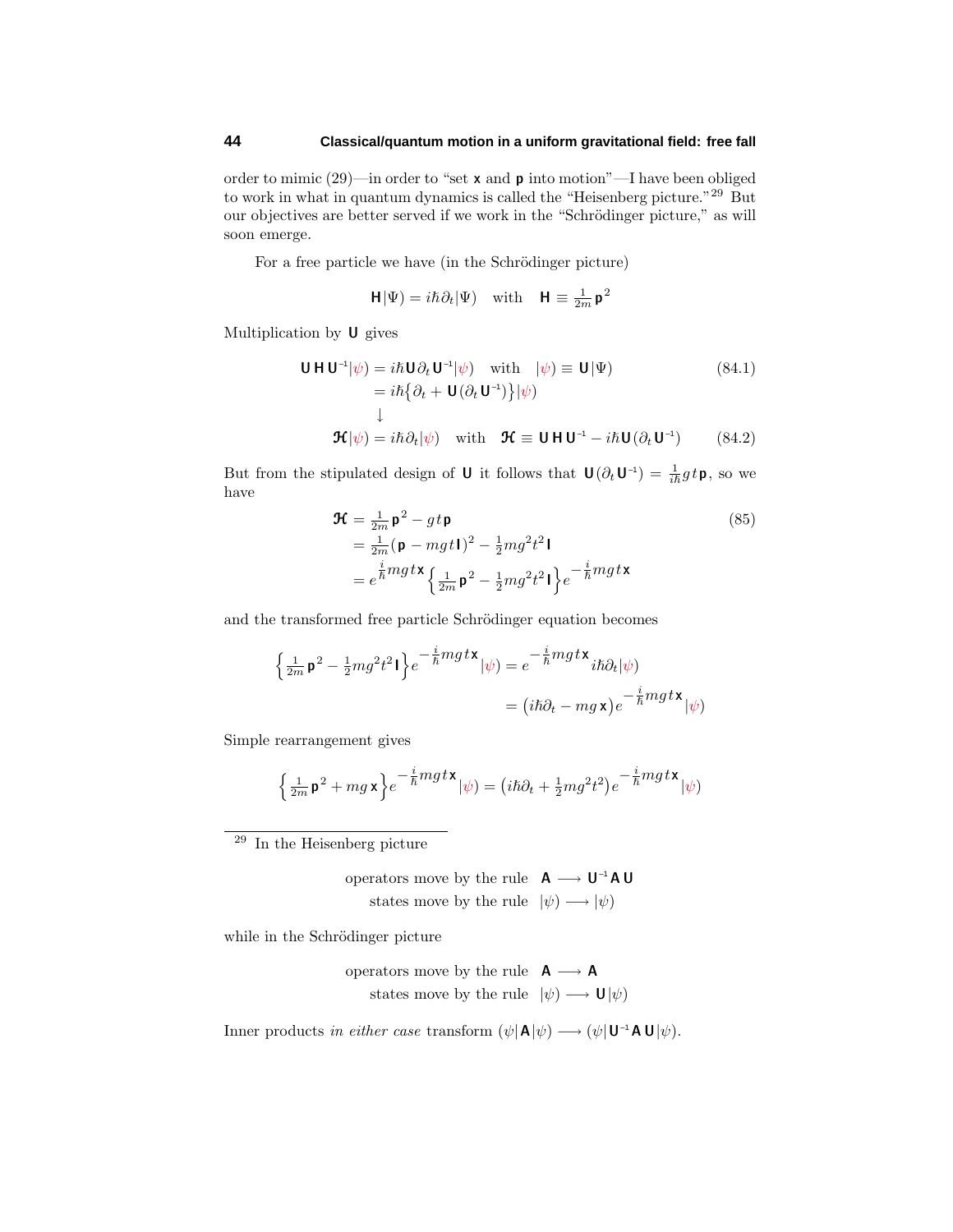But

$$
\left(i\hbar\partial_t + \frac{1}{2}mg^2t^2\right) = e^{\frac{i}{\hbar}\frac{1}{6}mg^2t^3}i\hbar\partial_t e^{-\frac{i}{\hbar}\frac{1}{6}mg^2t^3}
$$

so we arrive finally at an equation that can be written

$$
\mathsf{H}|\Psi) = i\hbar\partial_t|\Psi)
$$

with

$$
\mathbf{H} \equiv \frac{1}{2m} \mathbf{p}^2 + mg \mathbf{x} \quad \text{and} \quad |\Psi\rangle \equiv e^{-\frac{i}{\hbar} \left[mgt \mathbf{x} + \frac{1}{6} mg^2 t^3 \mathbf{I}\right]} \cdot \mathbf{U}|\Psi\rangle
$$

In the *x*-representation this becomes

$$
\left\{\frac{1}{2m}\left(\frac{\hbar}{i}\partial_x\right)^2 + mgx\right\}\Psi(x,t) = i\hbar\partial_t\Psi(x,t)
$$
\n(86.1)

with

$$
\Psi(x,t) \equiv (x|\Psi) \n= e^{-\frac{i}{\hbar} [mgtx + \frac{1}{6}mg^2t^3]} \cdot \Psi(x + \frac{1}{2}gt^2, t) \quad (86.2)
$$

—the assumption here being that  $\Psi(x, t)$  is any solution of

$$
\left\{\frac{1}{2m}\left(\frac{\hbar}{i}\partial_x\right)^2\right\}\Psi(x,t) = i\hbar\partial_t\Psi(x,t)
$$
\n(86.3)

Equations (86) register a claim that is readily confirmed by direct calculation. The preceding argument raises several points that merit comment:

• At (32) the term  $gtp$  that enters into the design of  $H(p, x)$  was attributed (*via*) *∂F*<sub>2</sub>/∂t) to the *t*-dependence of the Legendre generator *F*<sub>2</sub>. At (85) the term  $g t \mathbf{p}$  that enters into the similar design of  $\mathcal{H}$  is attributed (via *ih* $\mathbf{U}(\partial_t \mathbf{U}^{-1})$ ) to the *t*-dependence of **U**.

• It is an immediate implication of (86.2) that if  $\Psi(x,t)$  is normalized then so also is free fall wavefunction  $\Psi(x,t)$ .

• The exponientiated expression in  $(86.2)$  has been familiar to us as a *classical* object since (on page 17) we had occasion to introduce

$$
\Lambda(x,t) \equiv -mgxt - \frac{1}{6}mg^2t^3
$$

We used *gauge arguments in the guise of shift rules* to bring about an adjustment  $-g t \mathbf{p} \longrightarrow mg \mathbf{x}$  in the design of the transformed Hamiltonian.

The argument would have assumed a different appearance if we had taken the "gauged formalism"(page 17)—or better still: the "conflated formalism" (page 18)—as our point of departure. I will, in fact, look to the latter, since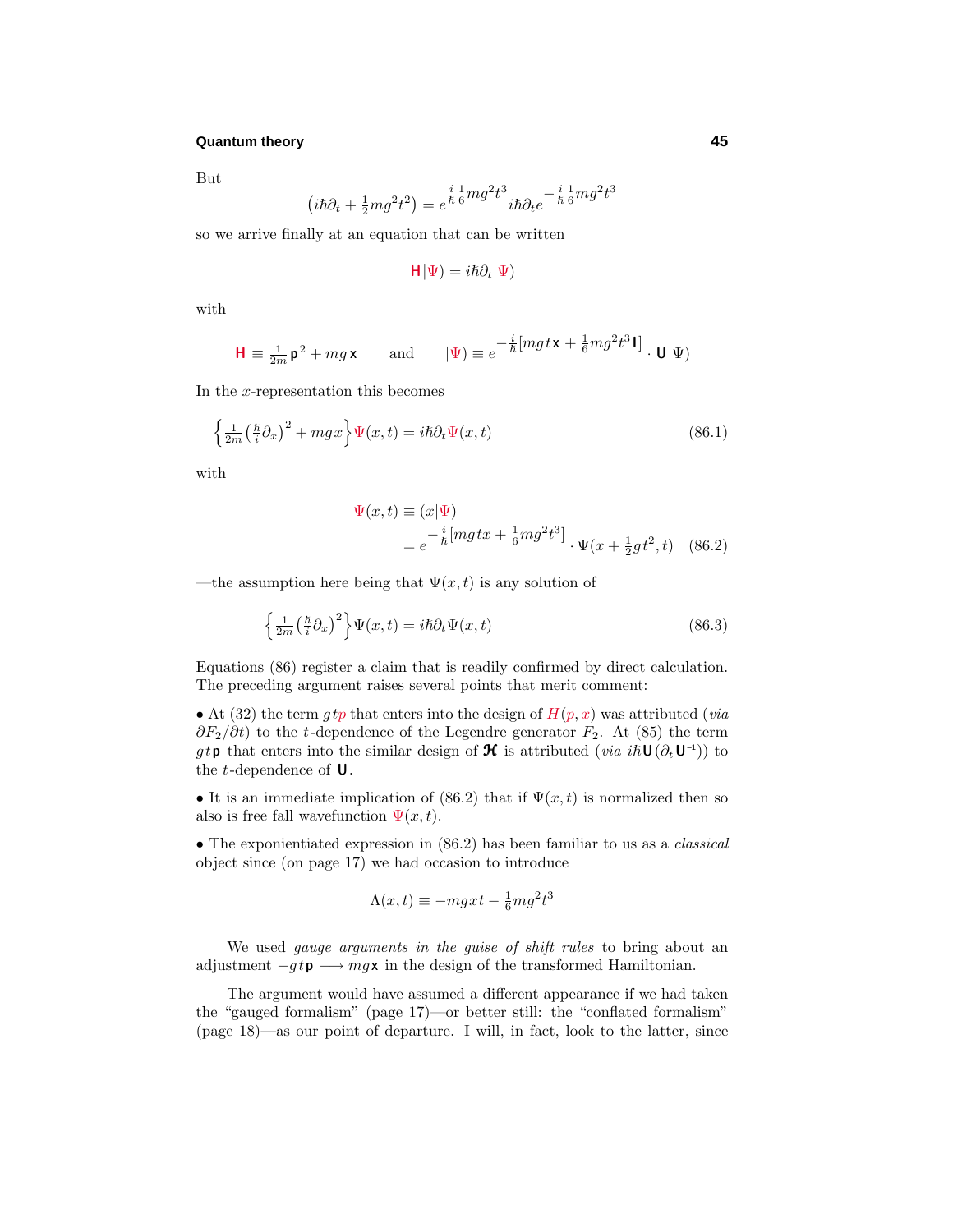the exercise raises a point of analytical interest, and yields a result that will be of importance in the sequel. If we write (compare page 43)

 $U(t, u) \equiv e^{\frac{u}{i\hbar}G(t)}$  with G given now by  $G(t) \equiv mg t \mathbf{x} - \frac{1}{2}gt^2 \mathbf{p}$ 

then

$$
\mathbf{x}(u) = \mathbf{U}^{-1}(t, u)\mathbf{x}\mathbf{U}(t, u)
$$
  
=  $\mathbf{x} - \frac{u}{i\hbar}[\mathbf{G}, \mathbf{x}] + \frac{1}{2!}(\frac{u}{i\hbar})^2[\mathbf{G}, [\mathbf{G}, \mathbf{x}]] - \frac{1}{3!}(\frac{u}{i\hbar})^3[\mathbf{G}, [\mathbf{G}, [\mathbf{G}, \mathbf{x}]]] + \cdots$   
=  $\mathbf{x} - u\frac{1}{2}gt^2\mathbf{I}$ 

$$
\begin{array}{llll} \mathbf{p}(u) = \mathbf{U}^{-1}(t,u)\mathbf{p}\,\mathbf{U}(t,u) \\ = \mathbf{p} - \frac{u}{i\hbar}[\mathbf{G},\mathbf{p}] + \frac{1}{2!}\left(\frac{u}{i\hbar}\right)^2[\mathbf{G},[\mathbf{G},\mathbf{p}]] - \frac{1}{3!}\left(\frac{u}{i\hbar}\right)^3[\mathbf{G},[\mathbf{G},[\mathbf{G},\mathbf{p}]]] + \cdots \\ = \mathbf{p} - umgt\mathbf{1} \end{array}
$$

which at  $u = 1$  give (in the Heisenberg picture) the quantum analog of  $(41)$ :

$$
\begin{aligned}\n\mathbf{x} &\longrightarrow \mathbf{x} = \mathbf{U}^{-1} \mathbf{x} \mathbf{U} = \mathbf{x} - \frac{1}{2} g t^2 \mathbf{I} \\
\mathbf{p} &\longrightarrow \mathbf{p} = \mathbf{U}^{-1} \mathbf{p} \mathbf{U} = \mathbf{p} - m g t \mathbf{I}\n\end{aligned}
$$
\n(83)

Reverting now to the Schrödinger picture, we find that

$$
\mathbf{H}|\Psi) = i\hbar \partial_t |\Psi) \quad \text{with} \quad \mathbf{H} \equiv \frac{1}{2m} \mathbf{p}^2
$$

becomes

$$
\mathbf{\mathcal{H}}|\psi) = i\hbar \partial_t |\psi\rangle \quad \text{with} \quad |\psi\rangle \equiv \mathbf{U}|\Psi\rangle \mathbf{\mathcal{H}} \equiv \mathbf{U} \mathbf{H} \mathbf{U}^{-1} - i\hbar \mathbf{U} (\partial_t \mathbf{U}^{-1})
$$

These equations are structurally identical to (84), but **U** has now a different meaning, and we must work a bit to evaluate  $\mathbf{U}(\partial_t \mathbf{U}^{-1}) = -(\partial_t \mathbf{U})\mathbf{U}^{-1}$ .

 $MATHEMATICAL$  DIGRESSION:  $\mbox{Let}^{30}$ 

$$
\mathbf{W} \equiv e^{\frac{i}{\hbar}(\alpha \mathbf{p} + \beta \mathbf{x})} = e^{\frac{1}{2}\frac{i}{\hbar}\alpha\beta}e^{\frac{i}{\hbar}\beta\mathbf{x}}e^{\frac{i}{\hbar}\alpha\mathbf{p}}
$$

and assume the parameters  $\alpha$  and  $\beta$  to be *t*-dependent. Then

$$
\partial_t \mathbf{W} = \frac{i}{\hbar} \left[ \left\{ \frac{1}{2} \partial_t (\alpha \beta) + (\partial_t \beta) \mathbf{x} \right\} \mathbf{W} + (\partial_t \alpha) e^{\frac{1}{2} \frac{i}{\hbar} \alpha \beta} e^{\frac{i}{\hbar} \beta \mathbf{x}} \mathbf{p} e^{\frac{i}{\hbar} \alpha \mathbf{p}} \right]
$$

But  $e^{\frac{i}{\hbar}\beta x}$  **p** =  $(\mathbf{p} - \beta \mathbf{I})e^{\frac{i}{\hbar}\beta x}$  so we have

$$
\partial_t \mathbf{W} = \mathbf{A} \mathbf{W}
$$
  
\n
$$
\mathbf{A} = \frac{i}{\hbar} \Big[ \frac{1}{2} \partial_t (\alpha \beta) + (\partial_t \beta) \mathbf{x} + (\partial_t \alpha) (\mathbf{p} - \beta \mathbf{I}) \Big]
$$
  
\n
$$
= \frac{i}{\hbar} \Big[ (\partial_t \beta) \mathbf{x} + (\partial_t \alpha) \mathbf{p} + \frac{1}{2} \{ \alpha (\partial_t \beta) - \beta (\partial_t \alpha) \} \Big]
$$

In the case of immediate interest  $\alpha = \frac{1}{2}gt^2$  and  $\beta = -mgt$ , which give

 $U(\partial_t U^{-1}) = \frac{1}{i\hbar} \left[ -mg \times + gt \mathbf{p} + \frac{1}{4}mg^2 t^2 \mathbf{I} \right]$ end of digression

<sup>&</sup>lt;sup>30</sup> Here I borrow freely from the early pages of Chapter 2 in QUANTUM MECHANICS (2000). See especially equation  $(9.1)$ .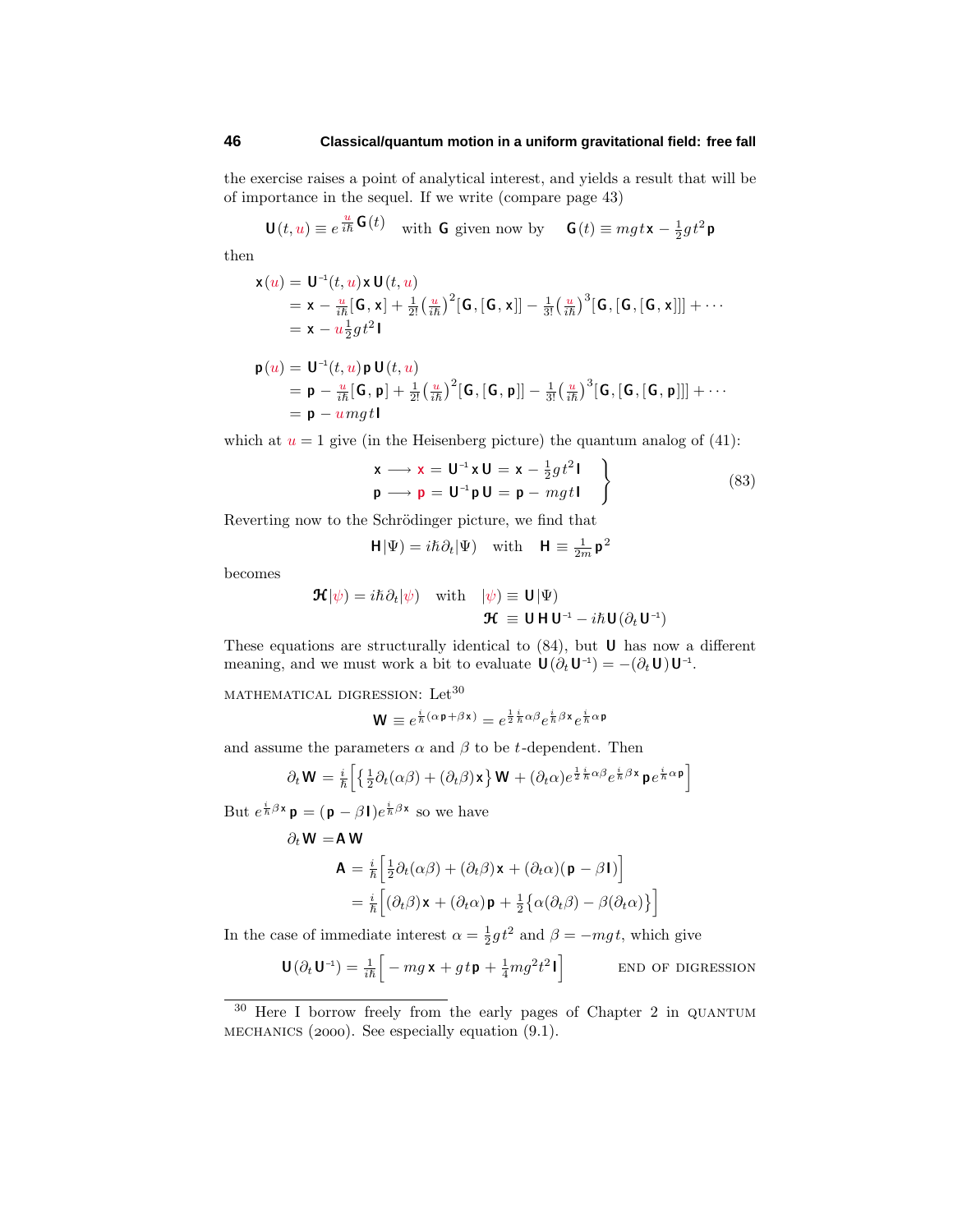We therefore have

$$
\mathbf{\mathcal{H}} = \frac{1}{2m}(\mathbf{p} + mgt\mathbf{I})^2 + mg\mathbf{x} - gt\mathbf{p} - \frac{1}{4}mg^2t^2\mathbf{I}
$$

$$
= \frac{1}{2m}\mathbf{p}^2 + mg\mathbf{x} + \frac{1}{4}mg^2t^2\mathbf{I}
$$

giving

$$
\left\{\frac{1}{2m}\mathbf{p}^2 + mg\mathbf{x}\right\}\mathbf{U}|\psi) = (i\hbar\partial_t - \frac{1}{4}mg^2t^2)\mathbf{U}|\psi)
$$

But

$$
i\hbar\partial_t - \frac{1}{4}mg^2t^2\big) = e^{-\frac{i}{\hbar}\frac{1}{12}mg^2t^3}i\hbar\partial_t e^{\frac{i}{\hbar}\frac{1}{12}mg^2t^3}
$$

and (drawing once again upon the operator-ordering identity that was central to the digression on the preceding page—an identity usually attributed to W. O. Kermack  $&$  W. H. McCrea  $(1932)$ 

$$
\mathbf{U} = e^{\frac{1}{2}\frac{i}{\hbar}\alpha\beta} e^{\frac{i}{\hbar}\beta \mathbf{x}} e^{\frac{i}{\hbar}\alpha \mathbf{p}}
$$
  
=  $e^{-\frac{1}{4}\frac{i}{\hbar}mg^2t^3} e^{-\frac{i}{\hbar}mgt\mathbf{x}} e^{\frac{i}{\hbar}\frac{1}{2}gt^2 \mathbf{p}}$ 

so in the *x*-representation we have

 $\overline{(}$ 

$$
\Psi(x,t) = (x|e^{\frac{i}{\hbar} \frac{1}{12} m g^2 t^3} \mathbf{U}|\psi)
$$
  
\n
$$
= e^{\frac{i}{\hbar} \left[-m g t x + \left(\frac{1}{12} - \frac{1}{4}\right) m g^2 t^3\right]} e^{\frac{i}{\hbar} \frac{1}{2} g t^2 \left(\frac{\hbar}{i} \partial_x\right)} \Psi(x,t)
$$
  
\n
$$
= e^{\frac{i}{\hbar} \left[-m g t x - \frac{1}{6} m g^2 t^3\right]} \Psi(x + \frac{1}{2} g t^2, t)
$$

Thus do we recover precisely (86). Along the way we encountered (as we encountered already on page 18) a mysterious factor  $\frac{1}{4}$  but have this time been in position to watch it play its role and disappear:  $\frac{1}{12} - \frac{1}{4} = -\frac{1}{6}$ .

I conclude this discussion with sketches of a couple of entirely different lines of argument:

Let  $\Psi(x,t)$  be—as before—any solution of the free particle Schrödinger equation

$$
\frac{\hbar^2}{2m}\partial_x^2\Psi + i\hbar\partial_t\Psi = 0
$$

Write

$$
\Psi(x,t) \equiv e^{\frac{i}{\hbar}f(x,t)} \cdot \Psi(x + \frac{1}{2}gt^2, t)
$$

and ask: What must be the structure of  $f(x,t)$  if  $\Psi(x,t)$  is to be a solution of the free fall equation  $\frac{\hbar^2}{2m}\partial_x^2\Psi - mgx\Psi + i\hbar\partial_t\Psi = 0$ ? Entrusting the calculation to *Mathematica* (from whom also we borrow a non-standard device for notating partial derivatives), we find that necessarily

$$
-i\hbar\{gt + \frac{1}{m}f^{(1,0)}\}\Psi^{(1,0)} + \{mgx + f^{(0,1)} + \frac{1}{2m}[f^{(1,0)}]^2 - i\hbar\frac{1}{2m}f^{(2,0)}\}\Psi
$$
  
=  $\frac{\hbar^2}{2m}\Psi^{(2,0)} + i\hbar\Psi^{(0,1)}$   
= 0 by assumption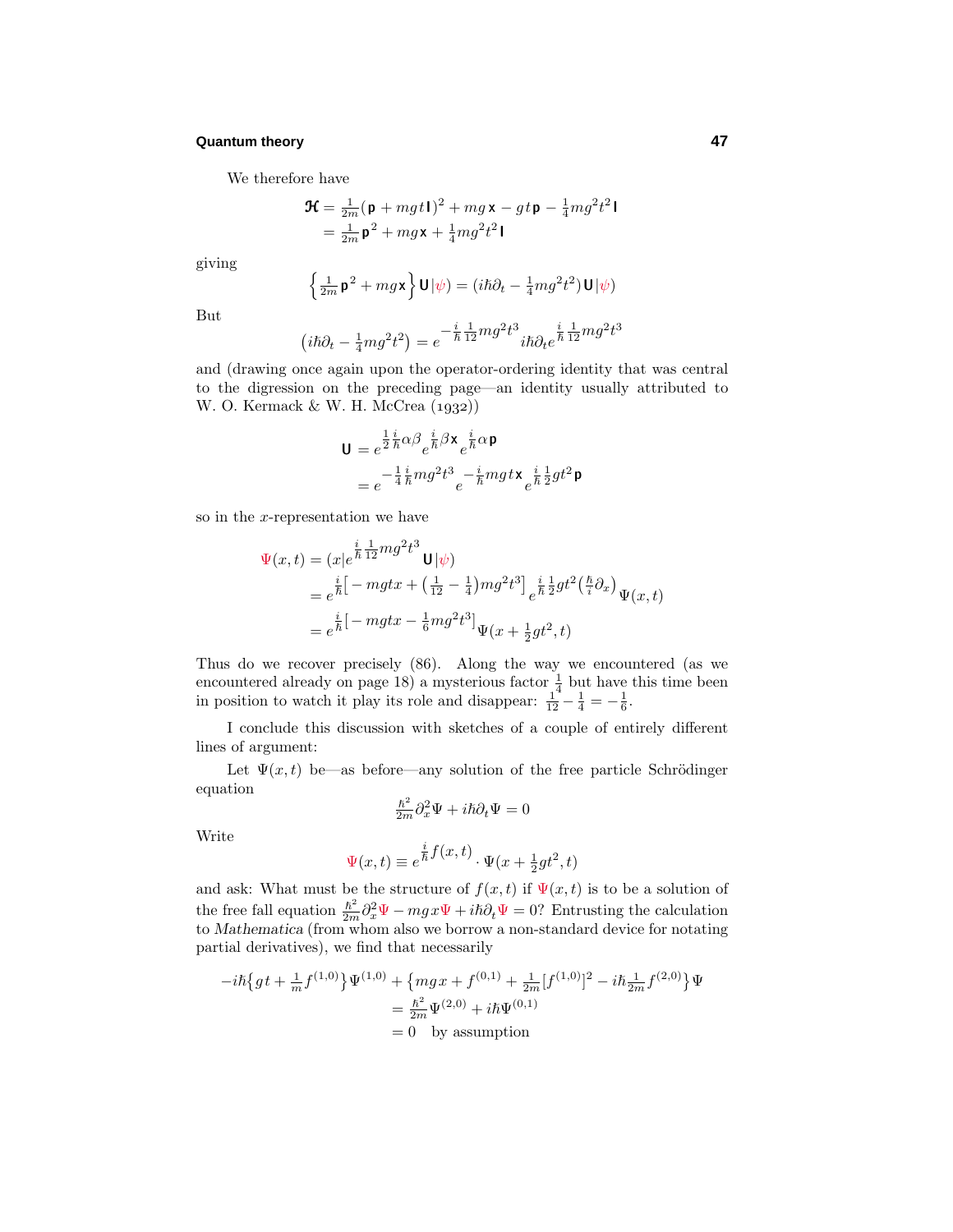which entails

$$
f^{(1,0)} + mgt = 0
$$
  

$$
2m^{2}gx + 2mf^{(0,1)} + [f^{(1,0)}]^{2} - i\hbar f^{(2,0)} = 0
$$

The former condition supplies

$$
f(x,t) = -mgx t + \varphi(t)
$$
 :  $\varphi(t)$  arbitrary

which when introduced into the latter condition gives  $2m\varphi' + m^2 g^2 t^2 = 0$ , the implication being that

$$
\varphi(t) = -\frac{1}{6}mg^2t^3 + \text{arbitrary constant}
$$

We are brought thus to the (independently verifiable) conclusion that if  $\Psi(x,t)$ is any solution of  $\frac{\hbar^2}{2m}\partial_x^2\Psi + i\hbar\partial_t\Psi = 0$  then

$$
\Psi(x,t)=e^{-\frac{i}{\hbar} \left[m g x\,t+\frac{1}{6}mg^2\,t^3\right]}\cdot \Psi(x+\tfrac{1}{2}gt^2,t)
$$

is a solution of  $\frac{\hbar^2}{2m}\partial_x^2\Psi - mgx\Psi + i\hbar\partial_t\Psi = 0.31$  It follows in particular that<sup>32</sup>  $\Psi(x + \frac{1}{2}gt^2, t)$  itself satisfies

$$
\left\{\tfrac{1}{2m}\big(\tfrac{\hslash}{i}\partial_x-mgt\big)^2+mgx-\big(i\hslash\partial_t+mgx+\tfrac{1}{2}mg^2t^2\big)\right\}\Psi\big(x+\tfrac{1}{2}gt^2,t\big)=0
$$

which again is susceptible to immediate direct verification. Notice especially that there are here two references to the gravitational potential  $mgx$ , which cancel. And that after simplifications the preceding equation reads

$$
\left\{\frac{1}{2m}\left(\frac{\hbar}{i}\partial_x\right)^2 - gt\left(\frac{\hbar}{i}\partial_x\right) - i\hbar\partial_t\right\}\Psi(x + \frac{1}{2}gt^2, t) = 0
$$

—the validity of which is transparent.

<sup>31</sup> And so, of course, is  $\Psi(x,t) \cdot e^{\frac{i}{\hbar}(\text{arbitrary constant})}$ .

$$
\begin{aligned} &\left(\tfrac{\hbar}{i}\partial_x\right)e^{-\tfrac{i}{\hbar}\left[mg\,x\,t+\tfrac{1}{6}mg^2\,t^3\right]}=e^{-\tfrac{i}{\hbar}\left[mg\,x\,t+\tfrac{1}{6}mg^2\,t^3\right]}\left(\tfrac{\hbar}{i}\partial_x-mg\,t\right)\\ &\left(i\hbar\partial_t\right)e^{-\tfrac{i}{\hbar}\left[mg\,x\,t+\tfrac{1}{6}mg^2\,t^3\right]}=e^{-\tfrac{i}{\hbar}\left[mg\,x\,t+\tfrac{1}{6}mg^2\,t^3\right]}\left(i\hbar\partial_t+mgx+\tfrac{1}{2}mg^2t^2\right) \end{aligned}
$$

<sup>32</sup> We make use here of the shift rules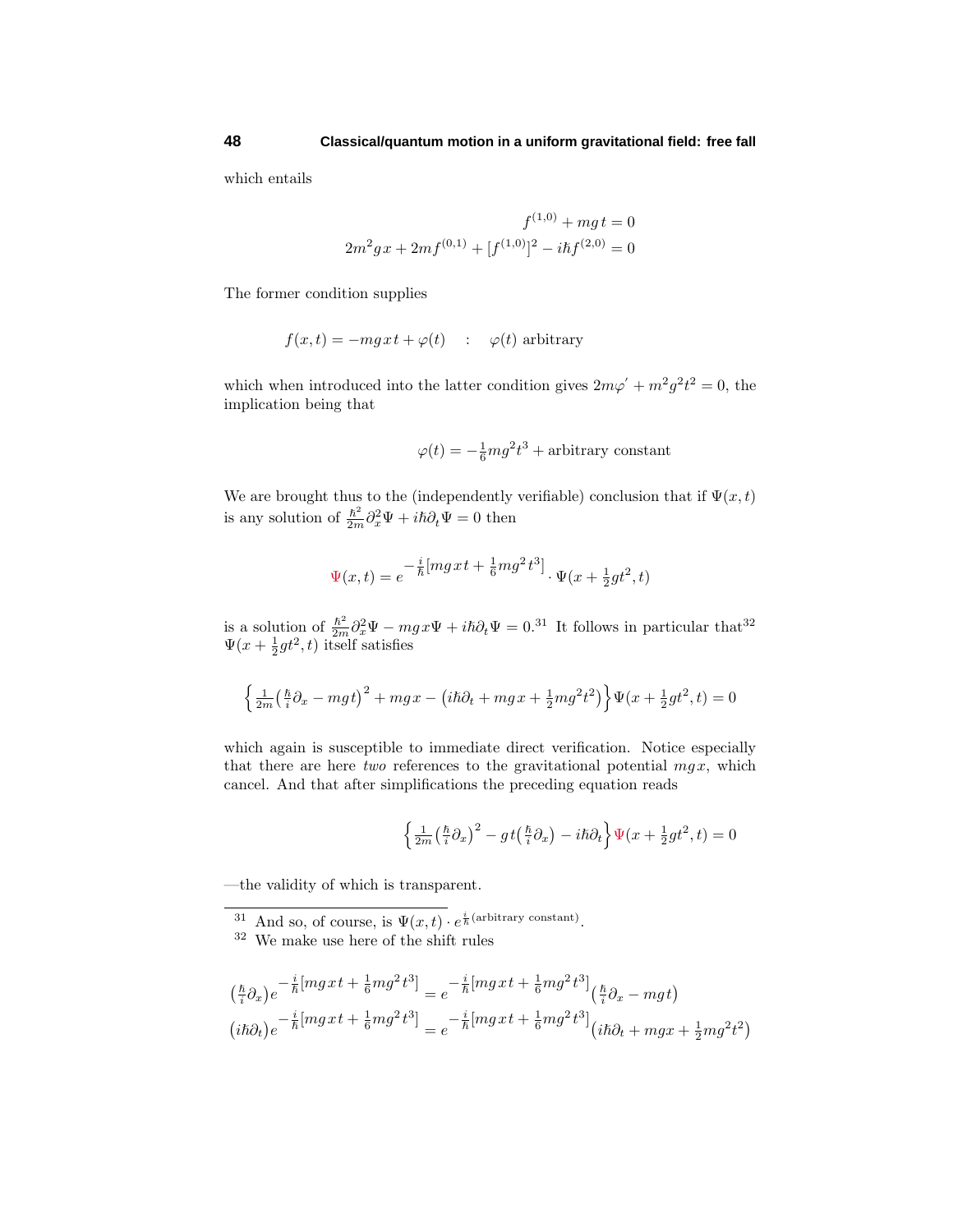Still more simply: observe—unmotivatedly, it might appear—that from

$$
S_0(x, t; x_0, t_0) = \frac{1}{2} m \left\{ \frac{(x - x_0)^2}{t - t_0} \right\} \quad : \quad \text{FREE ACTION FUNCTION}
$$

it follows that

$$
S_0(x + \frac{1}{2}gt^2, t; x_0, t_0) - [mgxt + \frac{1}{6}mg^2t^3]
$$
  
=  $\frac{1}{2}m\left\{\frac{(x - x_0)^2}{t} - g(x + x_0)t - \frac{1}{12}g^2t^3\right\}$   
=  $S_g(x, t; x_0, 0)$  : **FREE FALL ACTION FUNCTION**

and therefore (see again (61)) that

$$
K_g(x, t; x_0, 0) = e^{-\frac{i}{\hbar} [m g x t + \frac{1}{6} m g^2 t^3]} \cdot K_0(x + \frac{1}{2} g t^2, t; x_0, 0)
$$
(87)

which can be considered to lie at the elegant heart of (86).

**24. EXAMPLE: From standing Gaussian to Gaussian in free fall.** We struggled a bit in §16 to develop a description of a "dropped Gaussian wavepacket," but find ourselves in position now to accomplish that and similar tasks almost trivially. We consider it to be known<sup>33</sup> that if initially

$$
\Psi(x,0) = \left[\frac{1}{\sigma\sqrt{2\pi}}\right]^{\frac{1}{2}} \exp\left\{-\frac{1}{4}\frac{x^2}{\sigma^2}\right\}
$$

then by free quantum motion

$$
\Psi(x,t) = \left[\frac{1}{\sigma[1+i(t/\tau)]\sqrt{2\pi}}\right]^{\frac{1}{2}} \exp\left\{-\frac{1}{4}\frac{x^2}{\sigma^2[1+i(t/\tau)]}\right\}
$$

where  $\tau \equiv 2m\sigma^2/\hbar$ . The results now in hand inform us that if that initial wavepacket had been "dropped" then the evolved packet would instead be described

$$
\Psi(x,t) = e^{-\frac{i}{\hbar} \left[ mgx t + \frac{1}{6} mg^2 t^3 \right]} \cdot \left[ \frac{1}{\sigma[1 + i(t/\tau)]\sqrt{2\pi}} \right]^{\frac{1}{2}} \exp \left\{ -\frac{1}{4} \frac{(x + \frac{1}{2}gt^2)^2}{\sigma^2[1 + i(t/\tau)]} \right\}
$$

The description (65.1) of  $|\Psi(x,t)|^2$  immediately follows.

 $33$  See *Gaussian wavepackets* (1998), page 4.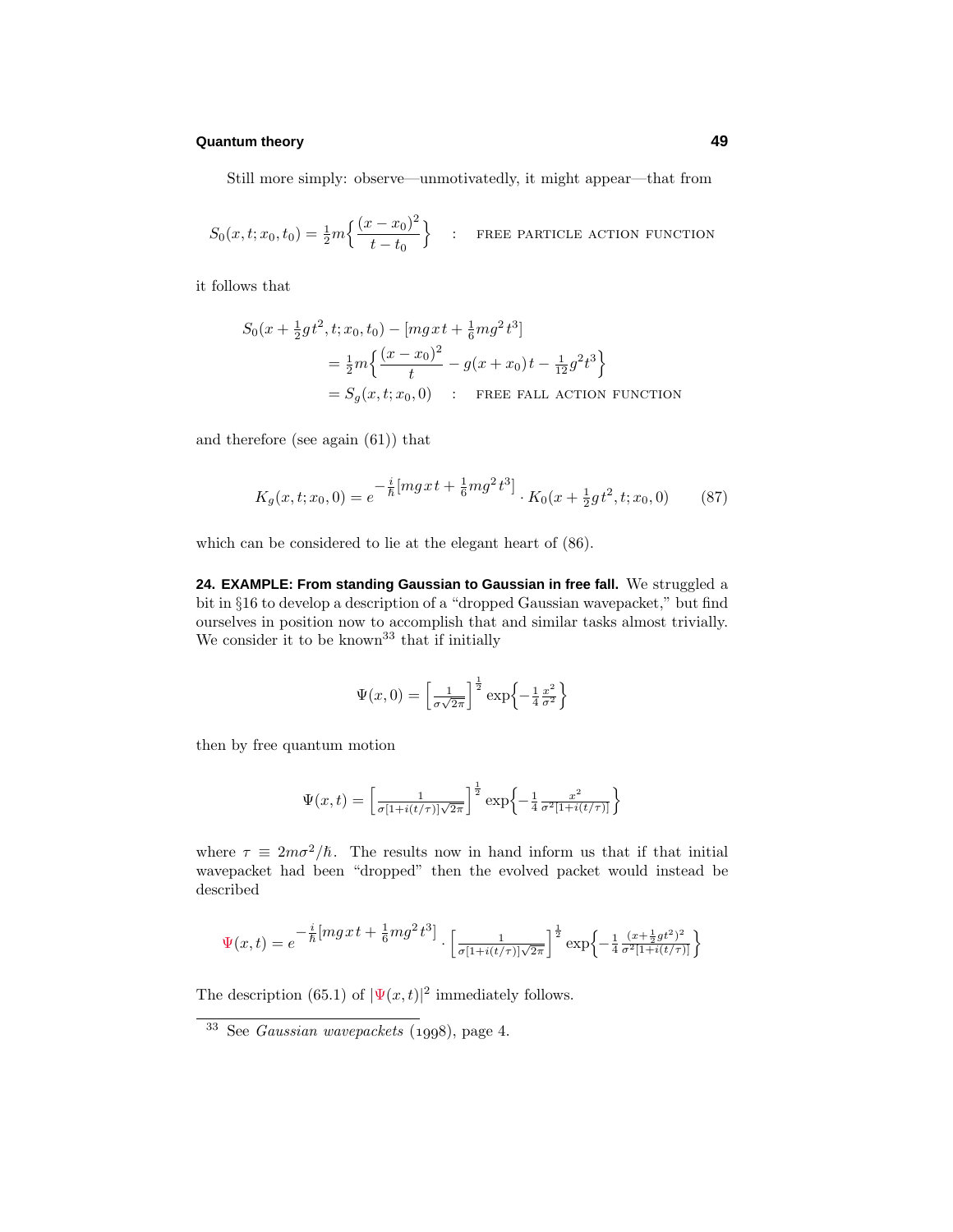**25. Dropped eigenfunctions.** The energy spectrum of a free particle is continuous and doubly degenerate. But  $[H, p] = 0$  and the spectrum of **p** is non-degenerate: it becomes natural therefore to use the momentum operator to resolve the degeneracy of the energy operator; *i.e.*, to exploit the fact that if  $p|p| = p|p|$ then  $\mathbf{H}|p) = E|p|$  with  $E = \frac{1}{2m}p^2$ . In *x*-representation we write

$$
\Psi(x,0;p) = \frac{1}{\sqrt{h}} \exp\left\{\frac{i}{\hbar}px\right\}
$$

which when set into quantum motion becomes

$$
\Psi(x,t;p) = \frac{1}{\sqrt{h}} \exp\left\{\frac{i}{\hbar} \left[ px - \frac{1}{2m} p^2 t \right] \right\}
$$

But if such an initial function were "dropped" then, according to  $(86.2)$ , we would instead obtain

$$
\Psi(x,t;p) = e^{-\frac{i}{\hbar} [mgxt + \frac{1}{6}mg^2t^3]} \cdot \frac{1}{\sqrt{\hbar}} \exp\left\{\frac{i}{\hbar} [p(x + \frac{1}{2}gt^2) - \frac{1}{2m}p^2t] \right\} \tag{88}
$$
\n
$$
\equiv e^{i\beta(x,t)} \cdot \frac{1}{\sqrt{\hbar}} \exp\left\{\frac{i}{\hbar} [p(x + \frac{1}{2}gt^2) - \frac{1}{2m}p^2t] \right\}
$$

This exactly reproduces a result which at (66) we found to be in some respects perplexing (and provides yet another approach to the derivation of (86)). But the point of interest is that  $\Psi(x, t; p)$  is <u>not of the form  $\psi(x)e^{-\frac{i}{\hbar}Et}$ </u>:

> Dropped free particle eigenfunctions are not eigenfunctions of the free fall Hamiltonian

 $\dots$  though they are solutions of the free fall Schrödinger equation. To reproduce the buzzing free fall eigenfunctions the functions  $\Psi(x, t; p)$  must be "assembled" (taken in appropriate linear combination). How is that to be accomplished?

The functions  $\Psi(x, t; p)$  are readily shown to be (at every *t*) orthonormal and complete

$$
\int \Psi^*(x,t;q)\Psi(x,t;p) dx = \frac{1}{h} \int \exp\left\{\frac{i}{h} \left[(p-q)(x+\frac{1}{2}gt^2) - \frac{1}{2m}(p^2-q^2)t\right]\right\}
$$

$$
= \exp\left\{\frac{i}{h} \left[(p-q)\frac{1}{2}gt^2 - \frac{1}{2m}(p^2-q^2)t\right]\right\} \cdot \delta(p-q)
$$

$$
= \delta(p-q)
$$

$$
\int \Psi^*(y,t;p)\Psi(x,t;p) dp = e^{i[\beta(x,t) - \beta(y,t)]} \cdot \frac{1}{h} \int \exp\left\{\frac{i}{h}p(x-y)\right\} dy
$$

$$
= e^{i[\beta(x,t) - \beta(y,t)]} \cdot \delta(x-y)
$$

$$
= \delta(x-y)
$$

The implication is that solutions  $\Psi(x, t)$  of the free fall Schrödinger equation can—quite generally—be written

$$
\Psi(x,t) = \int c(p)\Psi(x,t;p) \, dp \tag{89.1}
$$

$$
c(p) = \int \Psi^*(y, t; p)\Psi(y, t) dy
$$
 (89.2)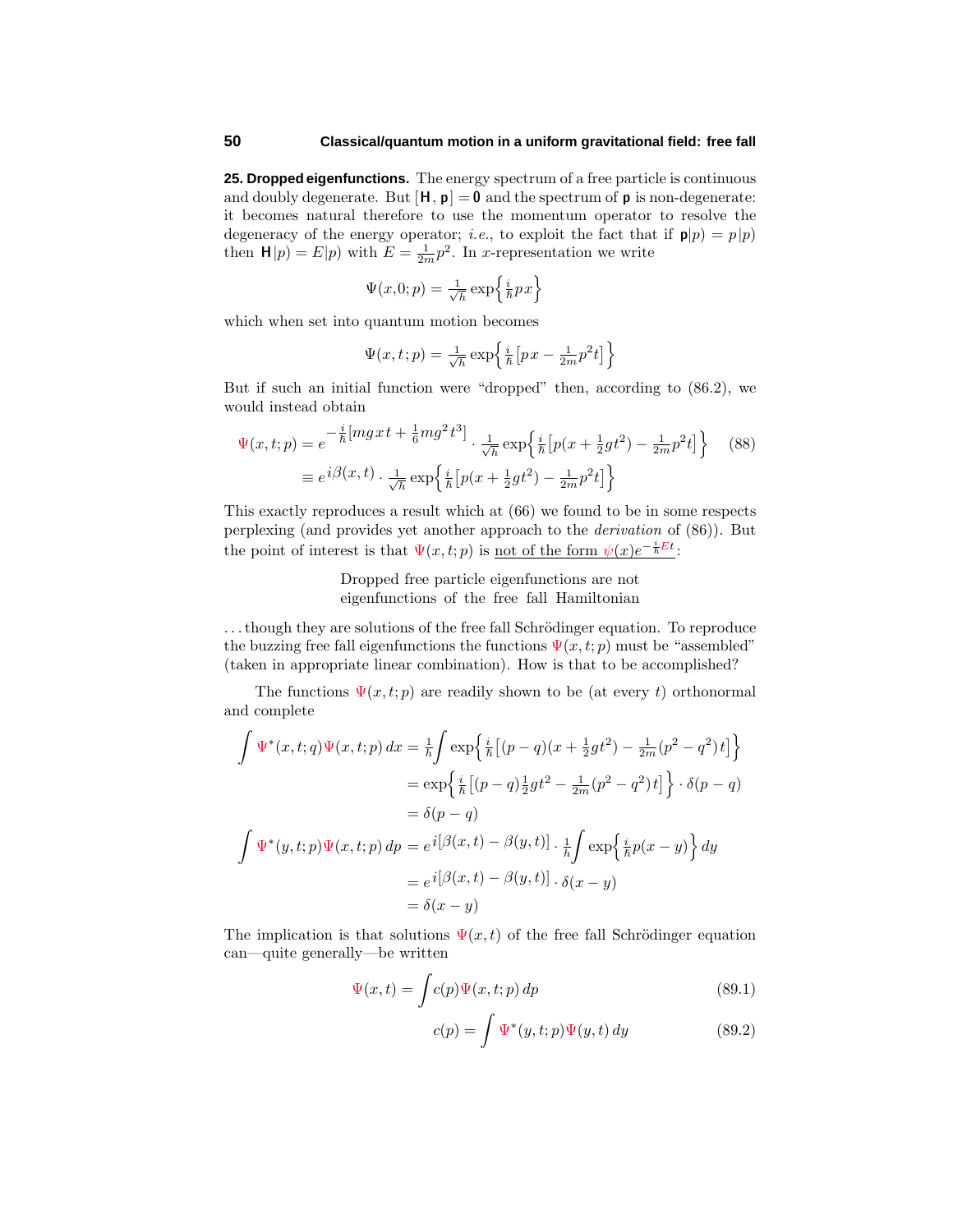and that so in particular can the buzzing free fall eigenfunctions  $34\,$ 

$$
\Psi(x,t;a) \equiv e^{-\frac{i}{\hbar}mgat} \cdot \sqrt{k} \text{ Ai}(k(x-a))
$$
  
=  $e^{-\frac{i}{\hbar}mgat} \cdot \sqrt{k} \frac{1}{2\pi} \int_{-\infty}^{+\infty} e^{-ik(x-a)x + \frac{1}{3}u^3} du$ 

In the latter instance we have

$$
c_a(p) = \int e^{\frac{i}{\hbar} \left[ mgyt + \frac{1}{6}mg^2t^3 \right]} \cdot \frac{1}{\sqrt{\hbar}} \exp\left\{-\frac{i}{\hbar} \left[ p(y + \frac{1}{2}gt^2) - \frac{1}{2m}p^2t \right] \right\}
$$

$$
\cdot \left\{ e^{-\frac{i}{\hbar}mgat} \cdot \sqrt{k} \frac{1}{2\pi} \int_{-\infty}^{+\infty} e^{i\left[k(y - a)u + \frac{1}{3}u^3\right]} du \right\} dy
$$

$$
= \frac{1}{2\pi} \sqrt{k} \cdot e^{\frac{i}{\hbar} \left[ \frac{1}{6}mg^2t^3 - \frac{1}{2}pgt^2 + \frac{1}{2m}p^2t - mgat \right]}
$$

$$
\cdot \int \underbrace{\left\{ \frac{1}{\sqrt{h}} \int e^{\frac{i}{\hbar} \left[ mgyt - py + \hbar kyu \right]} dy \right\}}_{\sqrt{h}\delta\left(\wp u - p + mgt\right)} e^{i\left[-kau + \frac{1}{3}u^3\right]} du
$$

But  $\delta(\wp u - p + mgt) = \wp^{-1}\delta\left(u - \frac{p - mgt}{\wp}\right)$  so the double integral becomes

$$
\int \left\{ \text{etc.} \right\} e^{i\left[\text{stuff}\right]} du = \wp^{-1} \sqrt{h} \exp\left\{ i \left[ -ka \frac{p-mgt}{\wp} + \frac{1}{3} \left( \frac{p-mgt}{\wp} \right)^3 \right] \right\}
$$

$$
= \wp^{-1} \sqrt{h} \exp\left\{ \frac{i}{\hbar} \left[ -a(p-mgt) + \frac{1}{6} \frac{(p-mgt)^3}{m^2 g} \right] \right\}
$$

Returning with this information to the preceding equation, and entrusting the simplifications to *Mathematica*, we obtain

$$
c_a(p) = \frac{1}{2\pi} \wp^{-1} \sqrt{k h} \cdot e^{\frac{i}{\hbar} \left[ -ap + \frac{1}{3} (p^3 / 2m^2 g) \right]}
$$
(90.1)

from which—miraculously, but as anticipated/required—all reference to *t* has disappeared. Introducing this result into the right side of (89.1) we obtain

$$
\int c(p)\Psi(x,t;p) dp
$$
\n
$$
= \frac{1}{2\pi} \wp^{-1} \sqrt{kh} e^{-\frac{i}{\hbar} [mgxt + \frac{1}{6}mg^{2}t^{3}]}
$$
\n
$$
\frac{1}{\sqrt{h}} \int \exp\left{\frac{i}{\hbar} [p(x - a + \frac{1}{2}gt^{2}) - \frac{1}{2m}p^{2}t + \frac{1}{3}(p^{3}/2m^{2}g)]\right} dp
$$

A change of variables  $p = \wp u$  gives

$$
= \sqrt{k} e^{-\frac{i}{\hbar} [mgxt + \frac{1}{6}mg^2t^3]} \cdot \frac{1}{2\pi} \int \exp\left\{i \left[ku(x - a + \frac{1}{2}gt^2) - \frac{1}{2m\hbar}\wp^2 u^2t + \frac{1}{3}u^3\right]\right\} du
$$

<sup>34</sup> See again page 35. I have elected to use *a* (location of the turning point) rather than  $E = mga$  to label the eigenfunctions.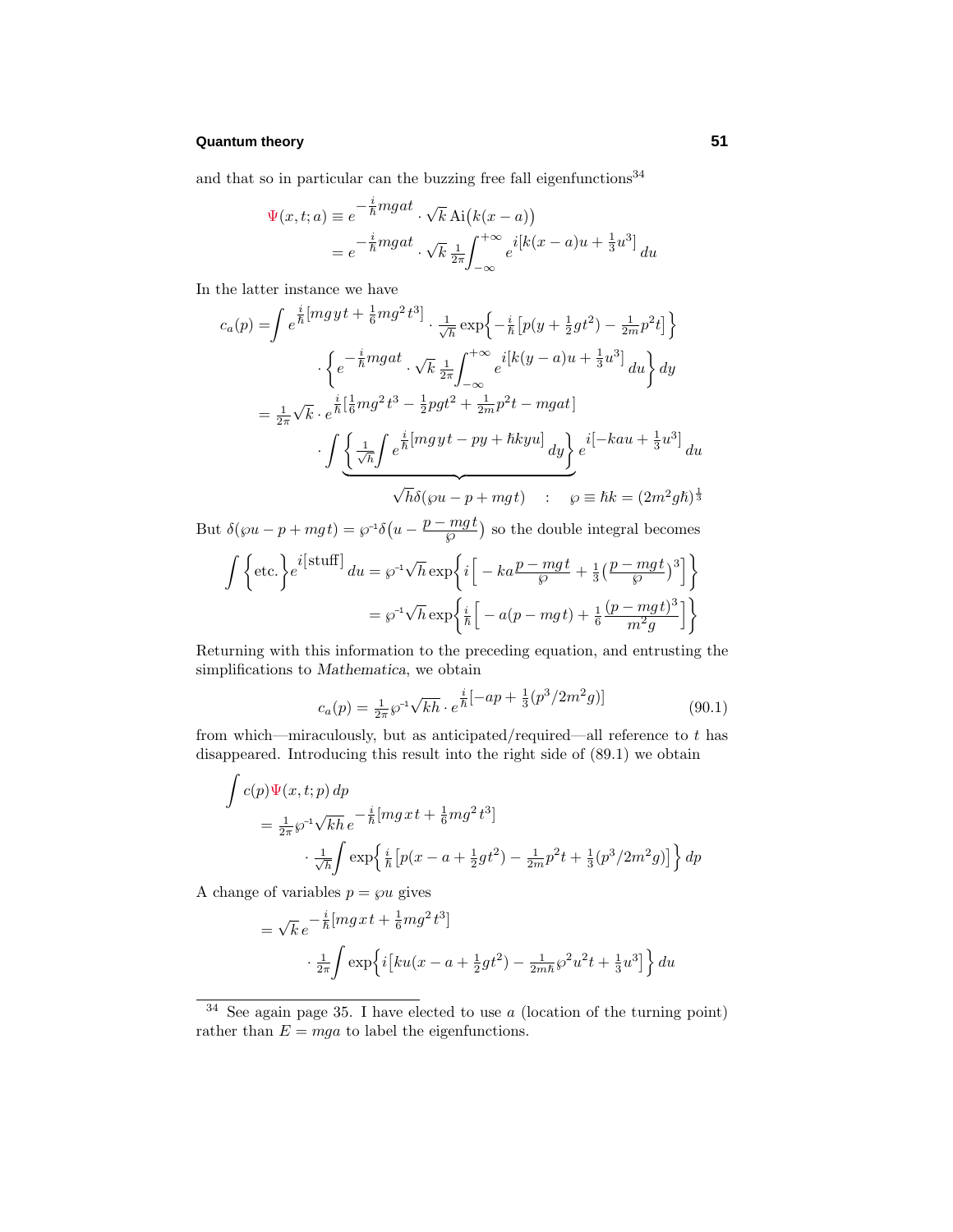which at  $t = 0$  simplifies markedly to yield the gratifying result

$$
\int c(p)\Psi(x,0;p) dp = \sqrt{k} \cdot \frac{1}{2\pi} \int \exp\left\{i\left[ku(x-a) + \frac{1}{3}u^3\right]\right\} du
$$
  
=  $\sqrt{k} \text{ Ai}(k(x-a))$   
=  $\Psi(x,0;a)$ 

To deal with the case  $t \neq 0$  we have to work a bit: we notice that

$$
\frac{1}{3}u^3 - \frac{1}{2m\hbar}\wp^2 u^2 t + \frac{1}{2}kugt^2 - \frac{1}{6}mg^2t^3/\hbar
$$
  
=  $\frac{1}{3}u^3 - \left(\frac{mg^2}{2\hbar}\right)^{\frac{1}{3}}tu^2 + \left(\frac{mg^2}{2\hbar}\right)^{\frac{2}{3}}t^2u - \frac{1}{3}\left(\frac{mg^2}{2\hbar}\right)^{\frac{3}{3}}t^3$   
=  $\frac{1}{3}\left[u - \left(\frac{mg^2}{2\hbar}\right)^{\frac{1}{3}}t\right]^3$ 

so if we introduce<sup>35</sup>  $w \equiv u - \left(\frac{mg^2}{2\hbar}\right)^{\frac{1}{3}} t \equiv u - \omega t$  then the final equation on the preceding page can be written

$$
\int c(p)\Psi(x,t;p) dp = \sqrt{k} e^{-\frac{i}{\hbar} [mgxt]}
$$

$$
\cdot \frac{1}{2\pi} \int \exp\left\{i[k(w+\omega t)(x-a)) + \frac{1}{3}w^3]\right\} dw
$$

$$
= e^{-\frac{i}{\hbar} [mgxt - \wp\omega t(x-a)]}
$$

$$
\cdot \sqrt{k} \frac{1}{2\pi} \int \exp\left\{i[kw(x-a)) + \frac{1}{3}w^3]\right\} dw
$$

But  $\wp \omega = (2m^2 g \hbar)^{\frac{1}{3}} \left(\frac{mg^2}{2\hbar}\right)^{\frac{1}{3}} = mg$ , so

$$
= e^{-\frac{i}{\hbar}mgat} \cdot \sqrt{k} \operatorname{Ai}(k(x-a))
$$
  
=  $\Psi(x,t;a)$ 

We have full confidence, therefore, in the accuracy of (90.1), of which

$$
c_a(p) = \frac{1}{\sqrt{\wp}} e^{i\frac{1}{3}(p/\wp)^3} e^{-\frac{i}{\hbar}ap}
$$
\n(90.2)

provides a neater description.

Notice that  $g \downarrow 0$  entails  $\wp \equiv (2m^2gh)^{\frac{1}{3}} \downarrow 0$ , and that it follows from the design of (90.2) that—consistently with our experience in §22—

$$
\lim_{g \downarrow 0} c_a(p)
$$
 is ill-defined

On page 43 we had occasion to ask "*...* How do Airy functions arise transformationally from [dropped] exponentials?" An elaborately detailed

 $35$  Look back again to  $(48.4)$ , where attention is drawn to the fact that

$$
\left(\frac{mg^2}{2\hbar}\right)^{\frac{1}{3}} \equiv (\tau_g)^{-1} = \frac{1}{\text{gravitationally "natural time"}}
$$